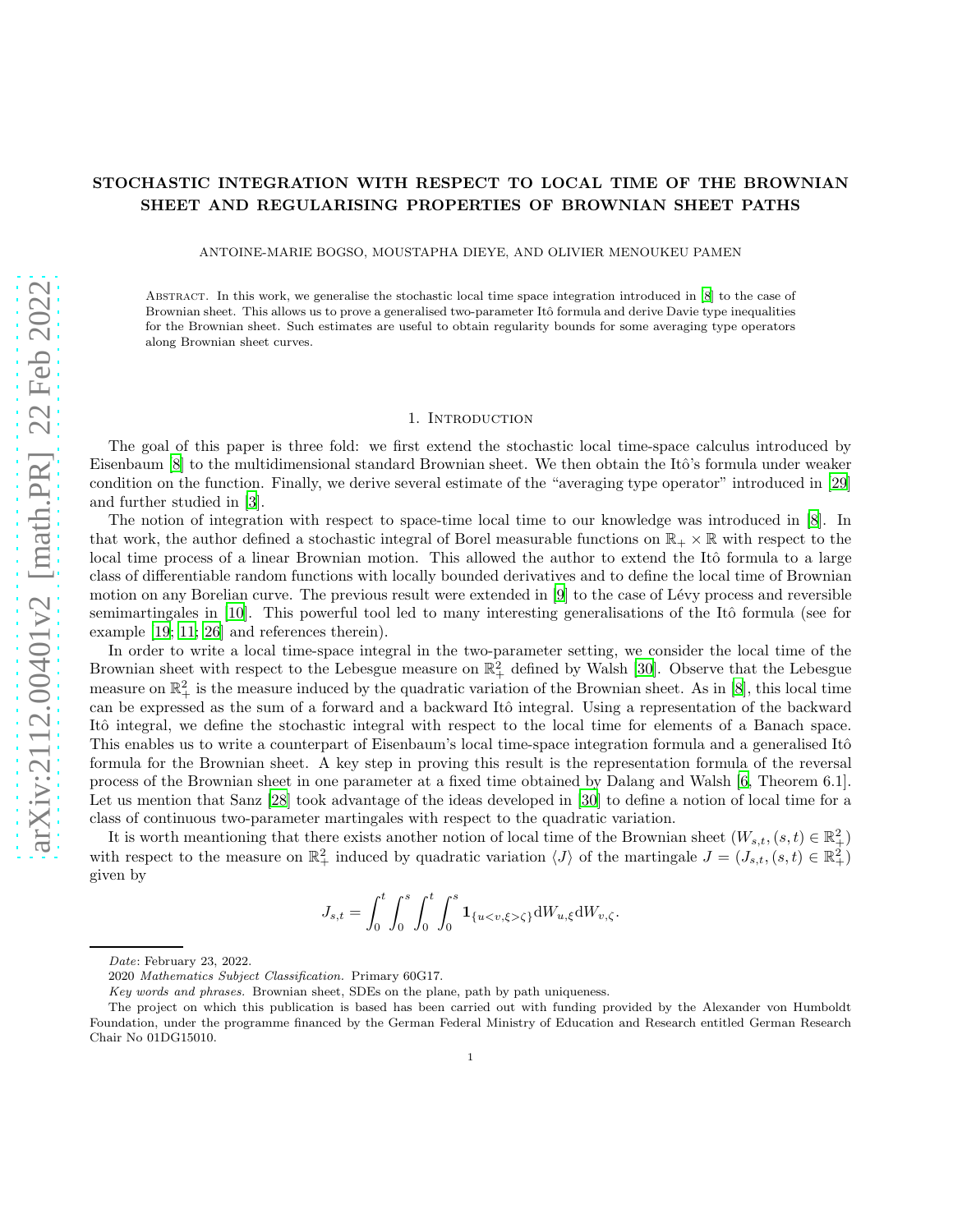This concept was introduced in [\[2\]](#page-22-6) and led to the first results on local time for two-parameter processes. As pointed out in [\[30\]](#page-23-3), both definitions of local time are equivalent. A complete study of local time with respect to multi-parameter analogue of  $\langle J \rangle$  for the multi-parameter  $\mathbb{R}^d$ -valued Brownian sheet was given by Imkeller [\[18\]](#page-23-5). The author also established a multi-parameter stochastic calculus and a multiparameter Itô-Tanaka formulas (see [\[16](#page-23-6); [17](#page-23-7)]). Nualart [\[22](#page-23-8)] proved existence of a local time with respect to the measure induced by  $\langle J \rangle$  for continuous fourth-power integrable (two-parameter) martingales that vanish on the boundary of  $\mathbb{R}^2_+$ .

Finally, we consider the following average type transfrom averaging transforms of type

<span id="page-1-3"></span>(1.1) 
$$
T_I^W[b](s,x) = \int_I b(t,x+W_{s,t})dt, \,\forall (s,x) \in \mathbb{R}_+ \times \mathbb{R}^d,
$$

where I is a finite sub-interval of  $\mathbb{R}_+$ ,  $b : \mathbb{R}_+ \times \mathbb{R}^d \to \mathbb{R}^d$  is a bounded Borel measurable function and  $(W_{s,t}, (s,t) \in \mathbb{R}^d)$  $\mathbb{R}^2$ ) is a  $\mathbb{R}^d$ -valued Brownian sheet given on some filtered probability space  $(\Omega, \mathcal{F}, (\mathcal{F}_{s,t}, (s,t) \in \mathbb{R}^2_+), \mathbb{P})$ . The terminology averaging operator is borrowed from Catellier and Gubinelli [\[3](#page-22-1)] (see also Galeati and Gubinelli [\[13\]](#page-22-7)) where the authors obtain regularising estimates of the averaging transform along the paths of the d-dimensional fractional Brownian motion  $(B_t^H, t \geq 0)$  with Hurst parameter H defined by

$$
T_t^B[b](x) = \int_0^t b(x + B_s)ds, \,\forall (t, x) \in \mathbb{R}_+ \times \mathbb{R}^d
$$

and take advantage of these estimates to establish existence and uniqueness of solution to the ordinary differential equation (ODE) in  $\mathbb{R}^d$ ,  $d \in \mathbb{N}$ ,

<span id="page-1-0"></span>(1.2) 
$$
\begin{cases} \dot{x}(t) = b(t, x(t)) + \dot{w}(t), & t \in \mathbb{R}_+, \\ x(0) = x_0, \end{cases}
$$

where  $x, w \in C([0, 1], \mathbb{R}^d)$ , b is a time-dependent vector field which may be only a distribution in the space variable and the dot denotes differentiation with respect to time. These results are counterparts of those obtained by Davie [\[7](#page-22-8)] for the ODE [1.2,](#page-1-0) where w is a  $\mathbb{R}^d$ -valued Brownian path and b is a bounded Borel measurable function. One key result in [\[7\]](#page-22-8) is that if  $b: [0,1] \times \mathbb{R}^d \to \mathbb{R}^d$  is a bounded Borel measurable function, then, for almost all  $\mathbb{R}^d$ -valued Brownian paths w, the function  $T_t^B[b]$  is almost Lipschitz continuous with a modulus of continuity of the type  $|x| \log^{1/2}(1/|x|)$ . To be more precise, consider for a moment the integral form of [\(1.2\)](#page-1-0) given by

<span id="page-1-1"></span>(1.3) 
$$
x_t = x_0 + \int_0^t b(s, x_s) ds + w_t, \quad t \in \mathbb{R}_+.
$$

Setting  $w^{x_0} = x_0 + w$  and  $y_t = x_t - w_t - x_0$ , Equation [\(1.3\)](#page-1-1) can be rewritten as

<span id="page-1-2"></span>(1.4) 
$$
y_t = \int_0^t b(s, y_s + x_0 + w_s) ds = T_t^{w^{x_0}}[b](y), \quad t \in \mathbb{R}_+,
$$

where  $w^{x_0} = x_0 + w$  and  $y_t = x_t - w_t - x_0$ . Any solution y of [\(1.4\)](#page-1-2) is a fixed point of the map  $z \mapsto T^{w^{x_0}}[b](z)$ from  $\mathcal{C}(\mathbb{R}_+,\mathbb{R}^d)$  to itself. The existence and uniqueness of such a fixed point rely on specific regularity properties of the operator  $T^{w^{x_0}}[b]$ . Davie [\[7](#page-22-8)] exploited the almost Lipschitz regularity of the averaging operator to prove uniqueness of fixed point for any  $\mathbb{R}^d$ -valued Brownian path w in a set of full mass. Catellier and Gubinelli [\[3](#page-22-1)] took advantage of almost sure continuity of  $T^{w^{x_0}}$  [b] for a large class of Hölder-Besov distributions b and a set of fractional Brownian perturbations of full mass to prove existence and uniqueness of fixed point. Galeati and Gubinelli [\[13](#page-22-7)] smoothness conditions on  $T^{w^{x_0}}[b]$ , under which the ODE admits a flow with prescribed regularity. They also establish well-posedness for certain perturbed transport type partial differential equations (PDEs) under suitable smoothness properties of the averaging map. Chouk and Gubinelli [\[4](#page-22-9)] analysed the regularising properties of fractional Brownian paths w in terms of the averaging operator  $T_t^w$  in the context of non-linear dispersive PDEs modulated by an irregular signal. In particular, they obtained global well-posedness for the modulated Non-linear Shröndinger equation with generic power nonlinearity.

The averaging transform  $T^W$  is the convolution with the curve of a Brownian sheet for a fixed one time parameter and then, and can also be seen as the convolution against the measure induced by the local time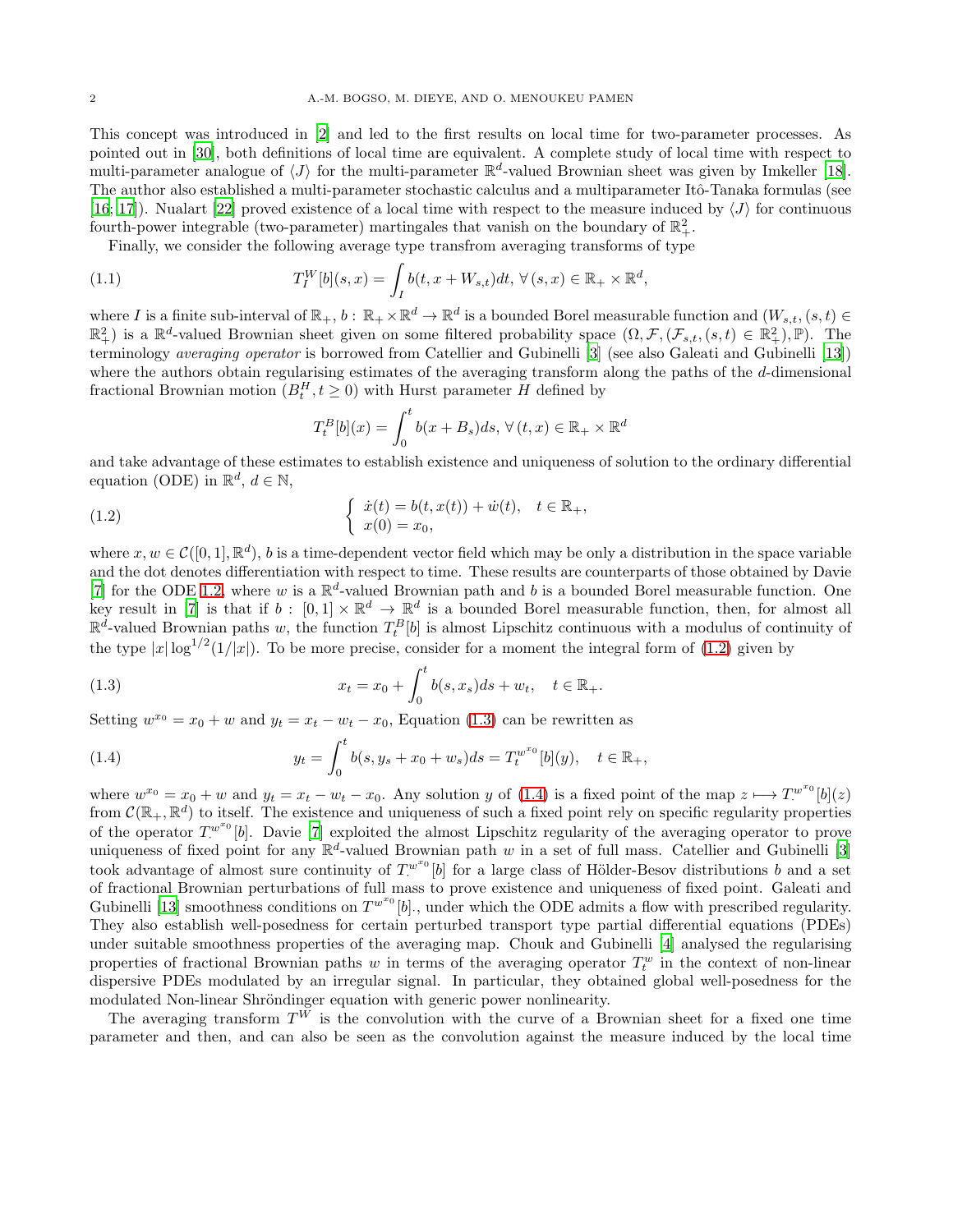process  $(L_x^1(s,t); x \in \mathbb{R}, t \in \mathbb{R}_+)$  of the Brownian motion  $(W_{s,t}, t \in \mathbb{R}_+)$  (confer [\[3](#page-22-1)]). More precisely, by an occupation time formula given in [\[30,](#page-23-3) Eq. (2.6)],

$$
T_I^W[b](s,x) = \int_I b(t,x+W_{s,t})dt = \int_I \int_{\mathbb{R}} b(t,x-y)d_tL_1^y(s,t)dy.
$$

We wish to show regularity estimates of the averaging operator given by  $(1.1)$  (see Theorem [3.4](#page-15-0) and Corollary [3.5\)](#page-15-1). There are many results in the analysis on weak and strong-type estimates for convolutions with deterministic curves. These operators are investigated for instance in [\[29\]](#page-23-0), where the authors establish strong-type  $(L^p, L^q)$  in the interior of a trapezoid and failure of a restricted type  $(L^p, L^q)$  outside the same trapezoid, when  $1 \leq p < q \leq \infty$ . Futher results on estimates for convolutions with deterministic curves may be found in [\[5](#page-22-10); [14;](#page-22-11) [15;](#page-23-9) [21;](#page-23-10) [24;](#page-23-11) [25\]](#page-23-12).

We now give rigourous definitions of filtered probability space and  $\mathbb{R}^d$ -valued Brownian sheet indexed by  $\mathbb{R}^2_+$ with respect to a system of  $\sigma$ -algebras. We endow  $\mathbb{R}^2_+$  with the following partial order

$$
(s,t) \preceq (s',t')
$$
 when  $s \leq s'$  and  $t \leq t'$ .

We also write

$$
(s,t) \prec (s',t') \text{ when } s < s' \text{ and } t < t'.
$$

The next definitions may be found in [\[23](#page-23-13), Section 1].

**Definition 1.1.** Let  $(\Omega, \mathcal{F}, \mathbb{P})$  be probability space and  $(\mathcal{F}_{s,t})_{(s,t)\in\mathbb{R}^2_+}$  be a system of sub- $\sigma$ -algebras of  $\mathcal{F}$ . We say that  $(\Omega, \mathcal{F}, (\mathcal{F}_{s,t}, (s,t) \in \mathbb{R}^2_+), \mathbb{P})$  is a filtered probability space if

- (1)  $(\Omega, \mathcal{F}, \mathbb{P})$  is a complete probability space;
- (2)  $(\mathcal{F}_{s,t},(s,t) \in \mathbb{R}^2_+)$  is a non-decreasing system in the sense that  $\mathcal{F}_{s,t} \subset \mathcal{F}_{(s',t')}$  when  $(s,t) \preceq (s',t')$ ;
- (3)  $\mathcal{F}_{(0,0)}$  contains all the null sets in  $(\Omega, \mathcal{F}, \mathbb{P}),$
- (4)  $(\mathcal{F}_{s,t}, (s,t) \in \mathbb{R}_+^2)$  is a right-continuous system in the sense that

$$
\mathcal{F}_{s,t} = \bigcap_{(s,t) \prec (s',t')} \mathcal{F}_{s',t'}.
$$

We call filtration any non-decreasing system of sub- $\sigma$ -algebras of F. We call natural filtration of a process  $X = (X_{s,t}, (s,t) \in \mathbb{R}^2_+)$  the system  $(\mathcal{F}_{s,t}^X, (s,t) \in \mathbb{R}^2_+)$  of sub- $\sigma$ -algebras of  $\mathcal F$  given by

$$
\mathcal{F}_{s,t}^X = \sigma(X_{u,v}, 0 \le u \le s, 0 \le v \le t).
$$

**Definition 1.2.** We call a one-dimensional  $(\mathcal{F}_{s,t})$ -Brownian sheet on a filtered probability space  $(\Omega, \mathcal{F}, (\mathcal{F}_{s,t}, (s,t) \in \mathbb{R}^2_+), \mathbb{P})$  any real valued two-parameter stochastic process  $W = (W_{s,t}, (s,t) \in \mathbb{R}^2_+)$  satisfying the following conditions:

- (1) W is  $(\mathcal{F}_{s,t})$ -adapted, i.e.  $W_{s,t}$  is  $\mathcal{F}_{s,t}$ -measurable, for every  $(s,t) \in \mathbb{R}_+^2$ .
- (2) Almost every sample function  $(s,t) \longmapsto W_{s,t}(\omega)$  of W is continuous on  $\mathbb{R}^2_+$ .
- (3) Almost every sample function of W vanishes on  $\partial \mathbb{R}^2_+$ .
- (4) For every finite rectangle of the type  $\Pi = [s, s'] \times [t, t'] \subset \mathbb{R}^2_+$ , the random variable

$$
W(\Pi):=W_{s',t'}-W_{s,t'}-W_{s',t}+W_{s,t}
$$

is centered, Gaussian with variance  $(s'-s)(t'-t)$  and independent of  $\mathcal{F}_{s,\infty} \vee \mathcal{F}_{\infty,t}$ , where

$$
\mathcal{F}_{s,\infty} = \sigma\big(\bigcup_{v \in \mathbb{R}_+} \mathcal{F}_{s,v}\big) \text{ and } \mathcal{F}_{\infty,t} = \sigma\big(\bigcup_{u \in \mathbb{R}_+} \mathcal{F}_{u,t}\big).
$$

We call a d-dimensional Brownian sheet any  $\mathbb{R}^d$ -valued two-parameter process  $W = (W^{(1)}, \ldots, W^{(d)})$  such that  $W^{(i)}$ ,  $i = 1, \ldots, d$  are independent one-dimensional Brownian sheets.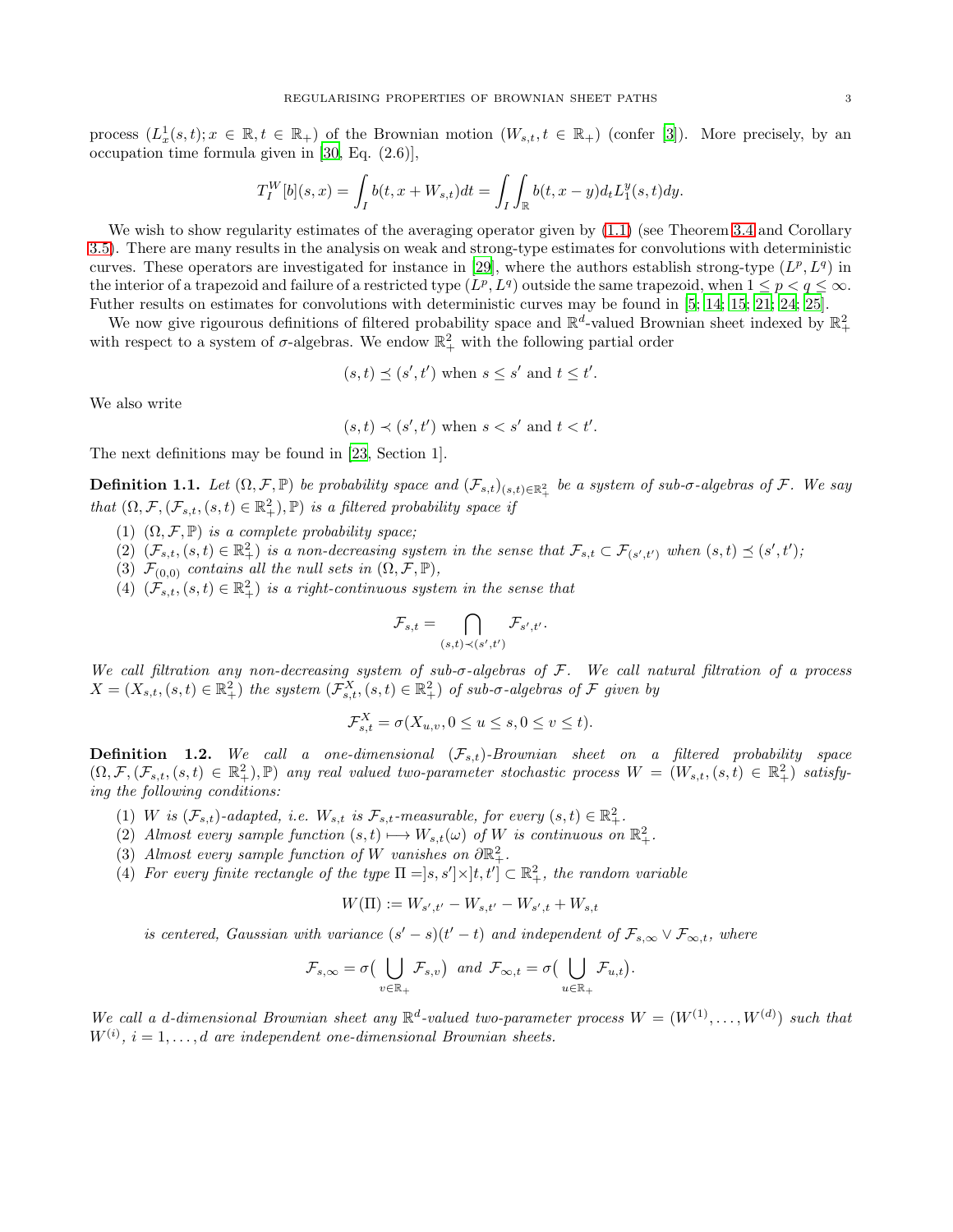One useful caracterisation of the Brownian sheet  $W$  is that it is the only one centered and continuous Gaussian process with covariance function  $[(s,t),(s',t')] \longmapsto \mathbb{E}[W_{s,t}W_{s',t'}] = (s \wedge s')(t \wedge t')$ . As a consequence, if W is a Brownian sheet on a given filtered probability space, then so are the processes  $(W_{a+s,t} - W_{a,t}, (s,t) \in \mathbb{R}^2)$  and  $\left(\varepsilon^{-1/2}(W_{s,a+\varepsilon t}-W_{s,a}), (s,t) \in \mathbb{R}^2_+\right)$  with respect to their natural filtrations. We mention that a rather complete analysis on multi-parameter processes and their applications in Analysis is provided by Khoshnevisan [\[20](#page-23-14)].

The remainder of paper consists of two sections. In the first one, we propose a stochastic local time-space calculus for the Brownian sheet. We then extend several formulas obtained by Eisenbaum [\[8\]](#page-22-0) to other classes of Brownian sheet processes. We also generalise an Itô formula obtained by Cairoli and Walsh [\[2\]](#page-22-6). The last section is devoted to an application of the local time-space calculus presented in the previous section. More specifically, we give several Davie types inequalities for the Brownian sheet are given and exploited to obtain regularity estimates of some averaging operators .

#### 2. Stochastic Integration over the space with respect to Local Time

<span id="page-3-4"></span>2.1. Integration with respect to local time of deterministic functions. We aim at writting the integral of a R-valued Borel measurable function on  $[0, 1]^2 \times \mathbb{R}$  with respect to the local time in the plane of the Brownian sheet. Let  $(W_{s,t}; s \geq 0, t \geq 0)$  be a Brownian sheet given on an equipped probability space. It is known that for s fixed,  $(W_{s,t}, t \ge 0)$  is a Brownian motion, and its local time process  $(L_1^x(s,t); x \in \mathbb{R}, t \ge 0)$  is given by Tanaka's formula (see for example [\[30](#page-23-3), Section 1]):

<span id="page-3-0"></span>(2.1) 
$$
\int_0^t \mathbf{1}_{\{W_{s,u} \leq x\}} \mathrm{d}_u W_{s,u} = \frac{s}{2} L_1^x(s,t) - (W_{s,t} - x)^- + x^+.
$$

Moreover for any fixed  $s \in [0,1]$ , let  $\hat{W}_{s}$ , be the time reversal process on  $[0,1]$  of the Brownian motion  $\hat{W}_{s}$ , i.e.  $\hat{W}_{s,t} = W_{s,1-t}$ , and let  $(\hat{L}_1^x(s,t); x \in \mathbb{R}, 0 \le t \le 1)$  be the local time process of  $(\hat{W}_{s,t}, 0 \le t \le 1)$ . Then the following holds

$$
\hat{L}_1^x(s,t) = L_1^x(s,1) - L_1^x(s,1-t).
$$

It follows from Tanaka's formula that

<span id="page-3-1"></span>(2.2) 
$$
\int_{1-t}^1 \mathbf{1}_{\{\hat{W}_{s,u} \leq x\}} \mathrm{d}_u \hat{W}_{s,u} = \frac{s}{2} L_1^x(s,t) + (\hat{W}_{s,1-t} - x)^- - (\hat{W}_{s,1} - x)^-.
$$

Summing  $(2.1)$  and  $(2.2)$  yields

<span id="page-3-2"></span>(2.3) 
$$
sL_1^x(s,t) = \int_0^t \mathbf{1}_{\{W_{s,u} \le x\}} \mathrm{d}_u W_{s,u} + \int_{1-t}^1 \mathbf{1}_{\{\hat{W}_{s,u} \le x\}} \mathrm{d}_u \hat{W}_{s,u}.
$$

Next we introduce a notion of backward stochastic integral with respect to the Brownian motion  $(W_{s,t}, t \geq 0)$ . Let  $f : [0,1]^2 \times \mathbb{R} \to \mathbb{R}$  be a measurable function such that  $x \mapsto f(s,t,x)$  is locally square integrable for every  $s, t \in [0, 1]$  and  $(s, t) \mapsto f(s, t, x)$  is weakly continuous for every  $x \in \mathbb{R}$ . Let  $s, t \in [0, 1]$  be fixed. It was shown in [\[12](#page-22-12), Proposition 3.2] that the limit below exists in  $L^1(\Omega, \mathbb{P})$ :

$$
\lim_{\sup_k |t_{k+1}-t_k| \to 0} \sum_{0 < t_1 < \dots < t_\ell < t} f(s, t_{k+1}, W_{s, t_{k+1}}) (W_{s, t_{k+1}} - W_{s, t_k}),
$$

where  $(t_k)_{1\leq k\leq \ell}$  is a subdivision of  $[0,t]$ . This limit is denoted by  $\int_0^t f(s, u, W_{s,u})d_u^*W_{s,u}$  and called a backward stochastic integral with respect to the Brownian motion  $(W_{s,t}, 0 \le t \le 1)$ . In addition, using [\[12,](#page-22-12) Eq. (3.19), page 153]) and [\[27,](#page-23-15) Chapter II, Theorem 11], we also have

<span id="page-3-3"></span>(2.4) 
$$
\int_0^t f(s, u, W_{s,u}) d_u^* W_{s,u} = -\int_{1-t}^1 f(s, 1-u, \hat{W}_{s,u}) d_u \hat{W}_{s,u}.
$$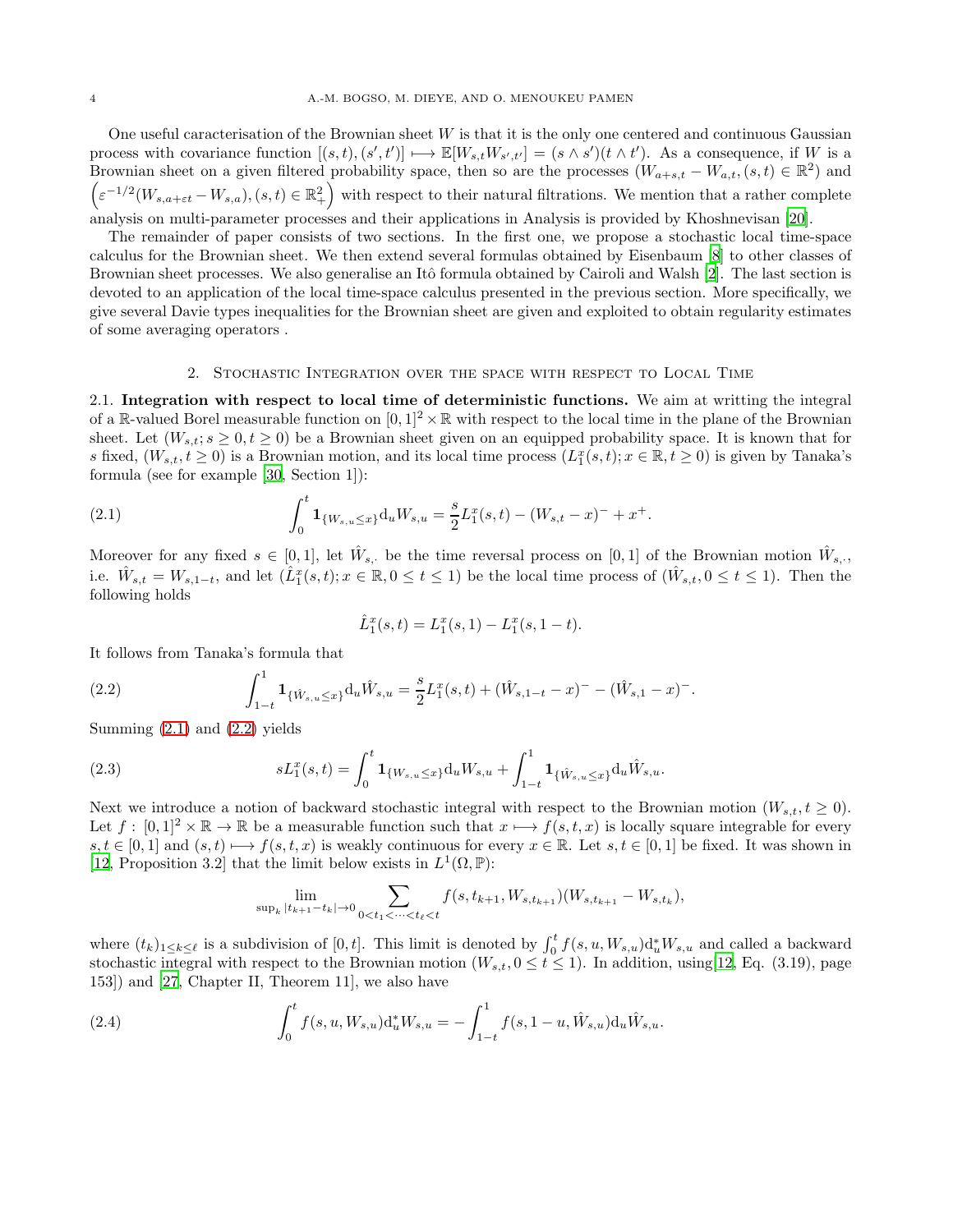It follows from [\(2.3\)](#page-3-2) and [\(2.4\)](#page-3-3) that

<span id="page-4-0"></span>(2.5) 
$$
sL_1^x(s,t) = \int_0^t \mathbf{1}_{\{W_{s,u} \le x\}} \mathrm{d}_u W_{s,u} - \int_0^t \mathbf{1}_{\{W_{s,u} \le x\}} \mathrm{d}_u^* W_{s,u}.
$$

Consider the local time process on the plane  $L := (L_{s,t}^x; x \in \mathbb{R}, s \ge 0, t \ge 0)$  defined in [\[30,](#page-23-3) Section 2] (see also [\[2](#page-22-6), Section 6, Page 157]) by

<span id="page-4-1"></span>(2.6) 
$$
L_{s,t}^x = \int_0^s L_1^x(\xi, t) \mathrm{d}\xi, \quad \forall \, x \in \mathbb{R}, \, \forall \, (s, t) \in \mathbb{R}_+^2.
$$

As pointed out in [\[30,](#page-23-3) Eq. (2.3)], the local time process  $(L_2^x(s,t); x \in \mathbb{R}, s \geq 0)$  of the Brownian motion  $(W_{s,t}, s \geq 0)$  satisfies

(2.7) 
$$
\int_0^s L_1^x(\xi, t) d\xi = L_{s,t}^x = \int_0^t L_2^x(s, \zeta) d\zeta, \quad \forall x \in \mathbb{R}, \forall (s, t) \in \mathbb{R}_+^2.
$$

Substituting [\(2.5\)](#page-4-0) into [\(2.6\)](#page-4-1) yields

<span id="page-4-4"></span>(2.8) 
$$
L_{s,t}^{x} = \int_{0}^{s} \int_{0}^{t} \mathbf{1}_{\{W_{\xi,u} \leq x\}} \frac{d_{u} W_{\xi,u}}{\xi} d\xi - \int_{0}^{s} \int_{0}^{t} \mathbf{1}_{\{W_{\xi,u} \leq x\}} \frac{d_{u}^{*} W_{\xi,u}}{\xi} d\xi.
$$

Denote by  $(\mathcal{H}, \|\cdot\|)$  the space of Borel measurable functions  $f : [0, T] \times \mathbb{R}^2 \to \mathbb{R}$  with the norm  $\|\cdot\|$  defined by

$$
||f|| = 2\left(\int_0^1 \int_0^1 \int_{\mathbb{R}} f^2(s, t, x) \exp\left(-\frac{x^2}{2st}\right) \frac{dx ds dt}{\sqrt{2\pi st}}\right)^{1/2} + \int_0^1 \int_0^1 \int_{\mathbb{R}} |xf(s, t, x)| \exp\left(-\frac{x^2}{2st}\right) \frac{dx ds dt}{st \sqrt{2\pi st}} = 2\left(\int_0^1 \int_0^1 \mathbb{E}\left[f^2(s, t, W_{s,t})\right] ds dt\right)^{1/2} + \int_0^1 \int_0^1 \mathbb{E}\left[\left|f(s, t, W_{s,t})\frac{W_{s,t}}{st}\right|\right] ds dt.
$$

Then, endowed with the above norm,  $\mathcal{H}$  is a Banach space. We show(see Proposition [2.1\)](#page-4-2) that one can define a stochastic integration over the time and space with respect to local time for the elements of  $H$ .

We say that  $f_{\Delta}: [0,1]^2 \times \mathbb{R} \to \mathbb{R}$  is an elementary function if there exist two sequences of real numbers  $(x_i)_{0\leq i\leq n}$ ,  $(f_{ijk}; 0\leq i\leq n, 0\leq j\leq m, 0\leq k\leq \ell)$  and two subdivisions of  $[0,1]$   $(s_j)_{0\leq j\leq m}$ ,  $(t_k)_{0\leq k\leq \ell}$  such that

<span id="page-4-3"></span>(2.9) 
$$
f_{\Delta}(s,t,x) = \sum_{(x_i,s_j,t_k)\in\Delta} f_{ijk} \mathbf{1}_{(x_i,x_{i+1}]}(x) \mathbf{1}_{(s_j,s_{j+1}]}(s) \mathbf{1}_{(t_k,t_{k+1}]}(t),
$$

where  $\Delta = \{(x_i, s_j, t_k); 0 \le i \le n, 0 \le j \le m, 0 \le k \le \ell\}$ . For such a given function  $f_{\Delta}$ , we define its integral with respect to  $L$  as

$$
\int_0^1 \int_0^1 \int_{\mathbb{R}} f_{\Delta}(s, t, x) dL_{s,t}^x = \sum_{(x_i, s_j, t_k) \in \Delta} f_{ijk} \Big( L_{s_{j+1}, t_{k+1}}^{x_{i+1}} - L_{s_j, t_{k+1}}^{x_{i+1}} - L_{s_{j+1}, t_{k+1}}^{x_i} + L_{s_j, t_{k+1}}^{x_i} - L_{s_{j+1}, t_k}^{x_i} - L_{s_{j+1}, t_k}^{x_{i+1}} - L_{s_{j+1}, t_k}^{x_i} - L_{s_j, t_k}^{x_i} \Big).
$$

Let f be an element of H and let  $(f_n)_{n\in\mathbb{N}}$  be a sequence of elementary functions converging to f in H. We prove in the following result that  $\left(\int_0^1 \int_0^1 \int_{\mathbb{R}} f_n(s,t,x) dL_{s,t}^x\right)_{n \in \mathbb{N}}$  converge in  $L^1(\Omega,\mathbb{P})$  and that the limit does not depend of the choice of the sequence  $(f_n)_{n\in\mathbb{N}}$ . This limit is called integral of f with respect to L.

<span id="page-4-2"></span>**Proposition 2.1.** For any  $f \in \mathcal{H}$ , the integral  $\int_0^s \int_0^t \int_{\mathbb{R}} f(\xi, u, x) dL_{\xi, u}^x$  exists and is given for any  $(s, t) \in (0, 1]^2$ by

<span id="page-4-5"></span>
$$
(2.10) \qquad \int_0^s \int_0^t \int_{\mathbb{R}} f(\xi, u, x) \mathrm{d}L_{\xi, u}^x = \int_0^s \int_0^t f(\xi, u, W_{\xi, u}) \frac{\mathrm{d}_u W_{\xi, u}}{\xi} \mathrm{d}\xi - \int_0^s \int_0^t f(\xi, u, W_{\xi, u}) \frac{\mathrm{d}_u^* W_{\xi, u}}{\xi} \mathrm{d}\xi.
$$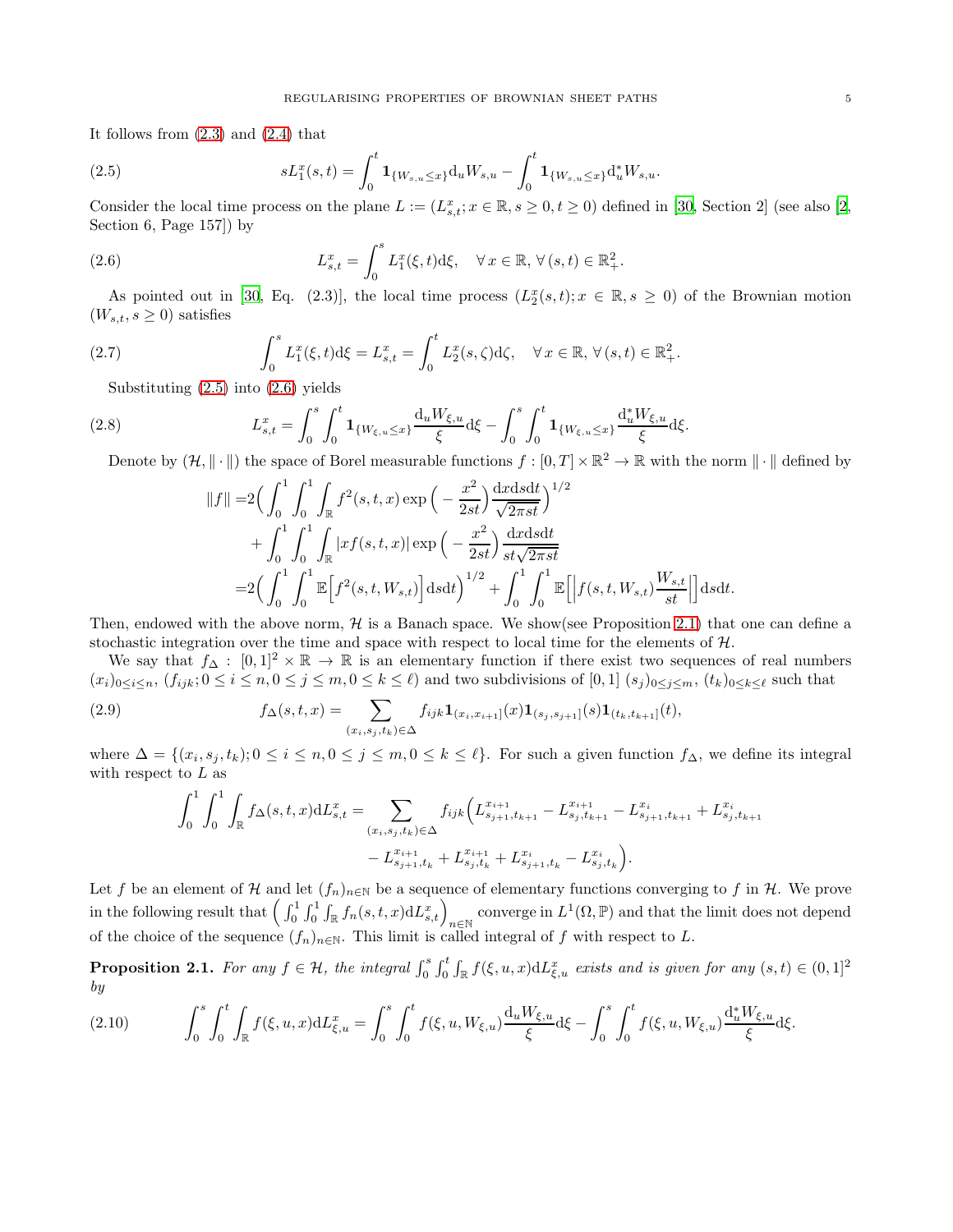Moreover, we have

<span id="page-5-0"></span>(2.11) 
$$
\mathbb{E}\Big[\Big|\int_0^s\int_0^t\int_{\mathbb{R}}f(\xi,u,x)\mathrm{d}L_{\xi,u}^x\Big|\Big]\leq\|f\|.
$$

*Proof.* We first show the Proposition for elementary function. Let  $f_$ Delta be a simple function as defined in [\(2.9\)](#page-4-3). We deduce from [\(2.8\)](#page-4-4) that

$$
L_{s_{j+1},t_{k+1}}^{x_{i+1}} - L_{s_{j},t_{k+1}}^{x_{i+1}} - L_{s_{j+1},t_{k+1}}^{x_i} + L_{s_{j},t_{k+1}}^{x_{i+1}} - L_{s_{j+1},t_k}^{x_{i+1}} + L_{s_{j},t_k}^{x_{i+1}} + L_{s_{j+1},t_k}^{x_i} - L_{s_{j},t_k}^{x_i}
$$
  
\n
$$
= \int_{s_j}^{s_{j+1}} \int_{t_k}^{t_{k+1}} \mathbf{1}_{\{x_i < W_{\xi,u} \leq x_{j+1}\}} \frac{d_u W_{\xi,u}}{\xi} d\xi - \int_{s_j}^{s_{j+1}} \int_{t_k}^{t_{k+1}} \mathbf{1}_{\{x_i < W_{\xi,u} \leq x_{j+1}\}} \frac{d_u W_{\xi,u}}{\xi} d\xi
$$
  
\n
$$
= \int_0^1 \int_0^1 \mathbf{1}_{(s_j, s_{j+1}]}(\xi) \mathbf{1}_{(t_k, t_{k+1}]}(u) \mathbf{1}_{]x_i, x_{i+1}]}(W_{\xi,u}) \frac{d_u W_{\xi,u}}{\xi} d\xi
$$
  
\n
$$
- \int_0^1 \int_0^1 \mathbf{1}_{(s_j, s_{j+1}]}(\xi) \mathbf{1}_{(t_k, t_{k+1}]}(u) \mathbf{1}_{]x_i, x_{i+1}]}(W_{\xi,u}) \frac{d_u W_{\xi,u}}{\xi} d\xi.
$$

As a consequence, we get

(2.12) 
$$
\int_{0}^{s} \int_{0}^{t} \int_{\mathbb{R}} f_{\Delta}(\xi, u, x) dL_{\xi, u}^{x} d\xi - \int_{0}^{s} \int_{0}^{t} f_{\Delta}(\xi, u, W_{\xi, u}) \frac{d_{u} W_{\xi, u}}{\xi} d\xi.
$$

<span id="page-5-2"></span>Let us now show [\(2.11\)](#page-5-0) holds for such a simple function. Observe that

<span id="page-5-1"></span>(2.13) 
$$
\int_0^s \int_0^t f_{\Delta}(\xi, u, W_{\xi, u}) \frac{d_u^* W_{\xi, u}}{\xi} d\xi = - \int_0^s \int_{1-t}^1 f_{\Delta}(\xi, 1-u, \hat{W}_{\xi, u}) \frac{d_u \hat{W}_{\xi, u}}{\xi} d\xi.
$$

We also know from [\[6](#page-22-5), Theorem 6.1] that  $\hat{W}$  admits the following representation

<span id="page-5-4"></span>(2.14) 
$$
\hat{W}_{s,t} = W_{s,1} + B_{s,t} - \int_0^t \frac{\hat{W}_{s,u}}{1-u} \mathrm{d}u,
$$

where B is a standard Brownian sheet independent of  $(W_{s,1}, s \ge 0)$ . Using [\(2.4\)](#page-3-3) and [\(2.13\)](#page-5-1), [\(2.12\)](#page-5-2) can be rewritten as

$$
\int_0^s \int_0^t f_{\Delta}(\xi, u, W_{\xi, u}) \frac{d_u^* W_{\xi, u}}{\xi} d\xi
$$
\n(2.15) 
$$
= - \int_0^s \int_{1-t}^1 f_{\Delta}(\xi, 1-u, \hat{W}_{\xi, u}) \frac{d_u B_{\xi, u}}{\xi} d\xi + \int_0^s \int_{1-t}^1 f_{\Delta}(\xi, 1-u, \hat{W}_{\xi, u}) \frac{\hat{W}_{\xi, u}}{\xi(1-u)} du d\xi.
$$

<span id="page-5-3"></span>Substitute [\(2.15\)](#page-5-3) into [\(2.12\)](#page-5-2), take the absolute value on both sides, use the triangle, take the expectation and use the Cauchy-Schwarz inequalities to obtain

$$
\mathbb{E}\Big[\Big|\int_0^s \int_0^t \int_{\mathbb{R}} f_{\Delta}(\xi, u, x) dL_{\xi, u}^x\Big|\Big] \n\leq \mathbb{E}\Big[\Big|\int_0^s \int_0^t f_{\Delta}(\xi, u, W_{\xi, u}) \frac{d_u W_{\xi, u}}{\xi} d\xi\Big|\Big] + \mathbb{E}\Big[\Big|\int_0^s \int_0^t f_{\Delta}(\xi, u, W_{\xi, u}) \frac{d_u W_{\xi, u}}{\xi} d\xi\Big|\Big] \n\leq \Big(\int_0^1 \int_0^1 \mathbb{E}\Big[f_{\Delta}^2(\xi, u, W_{\xi, u}) \Big] du d\xi\Big)^{1/2} + \Big(\int_0^1 \int_0^1 \mathbb{E}\Big[f_{\Delta}^2(\xi, 1 - u, \hat{W}_{\xi, u}) \Big] du d\xi\Big)^{1/2} \n+ \int_0^1 \int_0^1 \mathbb{E}\Big[\Big|f_{\Delta}(\xi, 1 - u, \hat{W}_{\xi, u}) \frac{\hat{W}_{\xi, u}}{\xi(1 - u)}\Big|\Big] du d\xi,
$$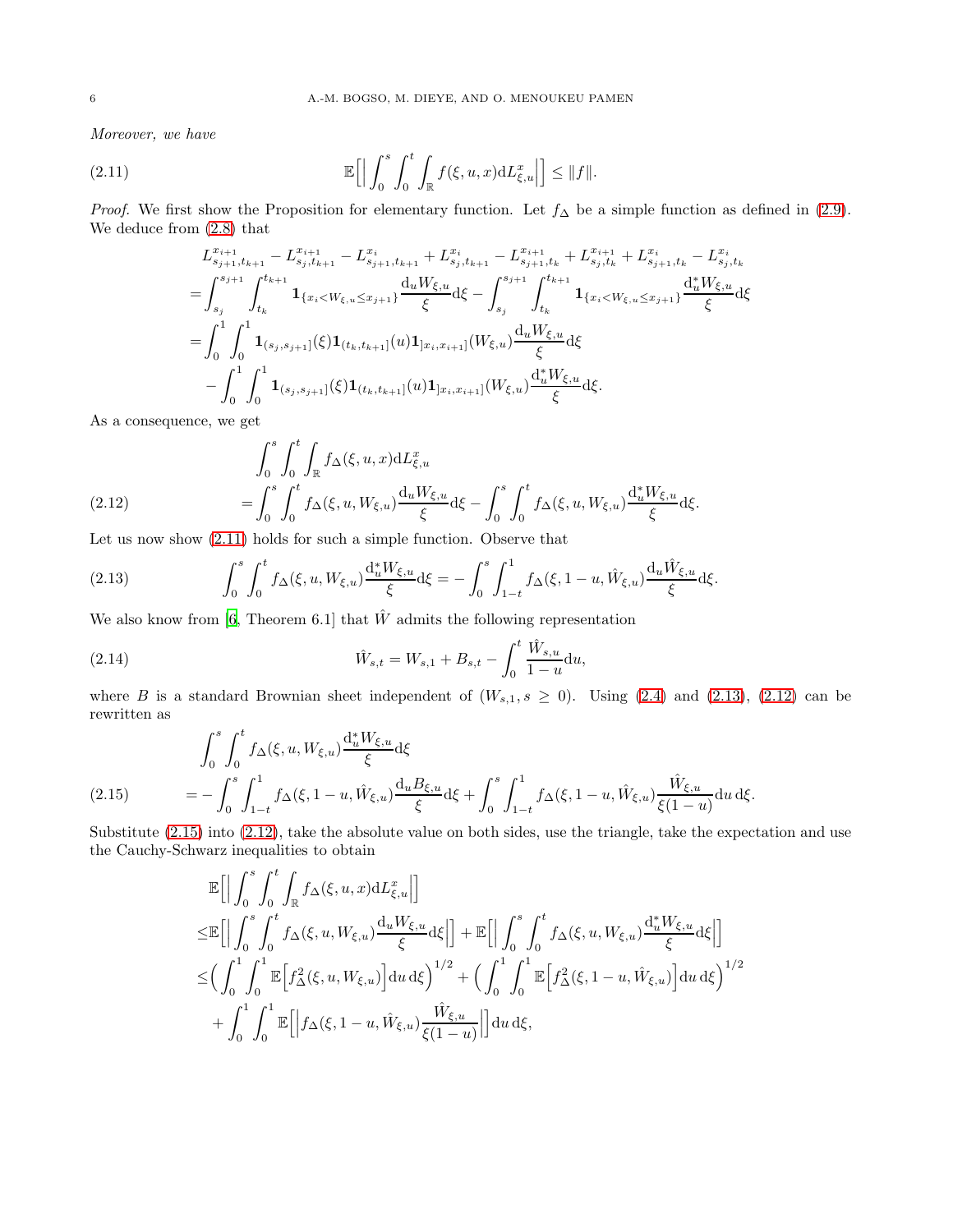which means that

<span id="page-6-0"></span>(2.16) 
$$
\mathbb{E}\Big[\Big|\int_0^s \int_0^t \int_{\mathbb{R}} f_{\Delta}(\xi, u, x) dL_{\xi, u}^x\Big|\Big] \leq \|f_{\Delta}\|.
$$

Thus [\(2.11\)](#page-5-0) holds for simple functions. Using the above inequality, the extension of the definition of the integral to the elements of  $H$  follows by the density of elementary functions in  $H$ . Since the integrals

$$
\int_0^s \int_0^t f(\xi, u, W_{\xi, u}) \frac{du W_{\xi, u}}{\xi} d\xi \text{ and } \int_0^s \int_0^t f(\xi, u, W_{\xi, u}) \frac{d_u^* W_{\xi, u}}{\xi} d\xi
$$

exist and are well defined, it follows that any function  $f$  in  $H$  satisfies:

$$
\int_0^s \int_0^t \int_{\mathbb{R}} f(\xi, u, x) dL_{\xi, u}^x = \int_0^s \int_0^t f(\xi, u, W_{\xi, u}) \frac{d_u W_{\xi, u}}{\xi} d\xi - \int_0^s \int_0^t f(\xi, u, W_{\xi, u}) \frac{d_u^* W_{\xi, u}}{\xi} d\xi.
$$
\n(2.10) To obtain (2.11) we apply (2.16) and a limit argument

This gives [\(2.10\)](#page-4-5). To obtain [\(2.11\)](#page-5-0), we apply [\(2.16\)](#page-6-0) and a limit argument.  $\square$ 

## <span id="page-6-3"></span>Remark 2.2.

1. For any  $0 \le s_1 < s_2$ ,  $0 \le t_1 < t_2$  and  $x_1 < x_2$ , we set  $A = [s_1, s_2] \times [t_1, t_2] \times [x_1, x_2]$ . Then one has  $\mathbf{r}$ 

$$
\int_{A} dL_{s,t}^{x} = L_{s_{2},t_{2}}^{x_{2}} - L_{s_{1},t_{2}}^{x_{2}} - L_{s_{2},t_{2}}^{x_{1}} + L_{s_{1},t_{2}}^{x_{1}} - L_{s_{2},t_{1}}^{x_{2}} + L_{s_{1},t_{1}}^{x_{2}} + L_{s_{2},t_{1}}^{x_{1}} - L_{s_{1},t_{1}}^{x_{1}}
$$
\n
$$
= \int_{s_{1}}^{s_{2}} \left\{ L_{1}^{x_{2}}(\xi,t_{2}) - L_{1}^{x_{1}}(\xi,t_{2}) - L_{1}^{x_{2}}(\xi,t_{1}) + L_{1}^{x_{1}}(\xi,t_{1}) \right\} d\xi = \int_{A} d_{x,t} L_{1}^{x}(\xi,t) d\xi.
$$

By a monotone class argument,

<span id="page-6-1"></span>(2.17) 
$$
\int_0^1 \int_0^1 \int_{\mathbb{R}} g(s, t, x) dL_{s,t}^x = \int_0^1 \int_0^1 \int_{\mathbb{R}} g(s, t, x) d_{x,t} L_1^x(\xi, t) d\xi
$$

for every bounded Borel measurable function  $g:[0,1]^2\times\mathbb{R}\to\mathbb{R}$ . In particular, for any bounded Borel measurable function  $\ell : [0,1]^2 \to \mathbb{R}$  and any  $a \in \mathbb{R}$ ,

<span id="page-6-2"></span>(2.18) 
$$
\int_0^1 \int_0^1 \ell(s,t) \mathrm{d}_{s,t} L_{s,t}^a = \int_0^1 \int_0^1 \ell(s,t) \mathrm{d}_t L_1^a(\xi,t) \, d\xi.
$$

2. Let  $f : [0,1]^2 \times \mathbb{R} \to \mathbb{R}$  be a continuous function in H. For  $a < b$ , let  $(x_i)_{0 \leq i \leq n}$  be a subdivision of  $[a,b]$ ,  $(s_j)_{0\leq j\leq m}$  be a subdivision of  $[0, s]$  and  $(t_k)_{0\leq k\leq \ell}$  be a subdivision of  $[0, t]$ . Denote by  $\Delta$  the grid  $\{(s_j, t_k, x_i), 0\leq s\leq \ell\}$  $i \leq n, 0 \leq j \leq m, 0 \leq k \leq \ell$ . Then, as  $|\Delta|$  tends to 0, the expression

$$
\sum_{\substack{0 \le i \le n, 0 \le j \le m \\ 0 \le k \le \ell}} f(s_j, t_k, x_i) \left( L_{s_{j+1}, t_{k+1}}^{x_{i+1}} - L_{s_j, t_{k+1}}^{x_{i+1}} - L_{s_{j+1}, t_{k+1}}^{x_i} + L_{s_j, t_{k+1}}^{x_i} \right)
$$

$$
-L_{s_{j+1}, t_k}^{x_{i+1}} + L_{s_j, t_k}^{x_i} + L_{s_{j+1}, t_k}^{x_i} - L_{s_j, t_k}^{x_i} \right)
$$

converges in  $L^1$  to  $\int_0^t \int_0^s \int_a^b f(s,t,x) dL_{s,t}^x$ . In particular, when f is differentiable with respect to x and  $\partial_x f$  is continuous on  $[0,1]^2 \times \mathbb{R}$ , we deduce from [\[8,](#page-22-0) Theorem 5.1 (i)] that for any  $s \in [0,1]$ ,

$$
\int_0^t \int_a^b f(s, u, x) d_{x,u} L_1^x(s, u)
$$
\n
$$
= - \int_0^t (\mathbf{1}_{[a,b]} \partial_x f)(s, u, W_{s,u}) \mathrm{d}u + \int_0^t f(s, u, b) \mathrm{d}_u L_1^b(s, u) - \int_0^t f(s, u, a) \mathrm{d}_u L_1^a(s, u).
$$

Hence, integrating over  $[0, s]$ , using  $(2.17)$  and  $(2.18)$  and integrating over  $[0, s]$  give (2.19)

$$
\int_0^t \int_0^s \int_a^b f(s, t, x) dL_{s,t}^x = -\int_0^s \int_0^t (\mathbf{1}_{[a,b]} \partial_x f)(\xi, u, W_{\xi, u}) du d\xi + \int_0^s \int_0^t f(\xi, u, b) d_{\xi, u} L_{\xi, u}^b - \int_0^s \int_0^t f(\xi, u, a) d_{\xi, u} L_{\xi, u}^a.
$$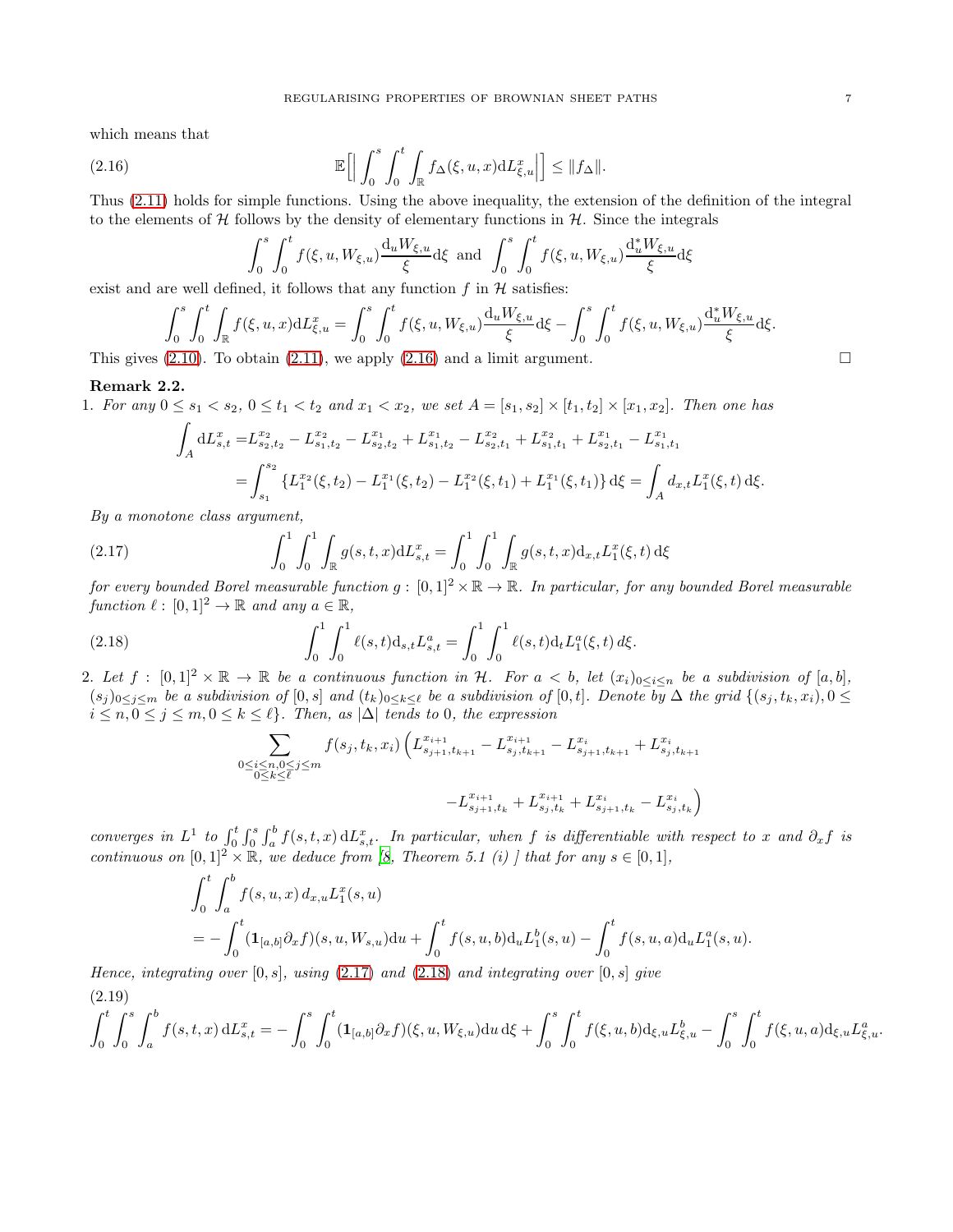Hence, letting a (respectively b) goes to  $-\infty$  (respectively  $\infty$ ), we obtain

<span id="page-7-0"></span>(2.20) 
$$
\int_0^t \int_0^s \int_{\mathbb{R}} f(s, t, x) dL_{s,t}^x = - \int_0^s \int_0^t \partial_x f(\xi, u, W_{\xi, u}) du d\xi.
$$

Corollary 2.3. Let  $\left(W_{s,t} := (W_{s,t}^{(1)}, \cdots, W_{s,t}^{(d)}); s \geq 0, t \geq 0\right)$  be a d-dimensional Brownian sheet defined on an equipped probability space. Let  $f : [0,1]^2 \times \mathbb{R}^d \to \mathbb{R}$  be a continuous function such that for any  $(s,t) \in [0,1]^2$ ,  $f(s,t,\cdot)$  is differentiable and for any  $i \in \{1,\ldots,d\}$ , the partial derivative  $\partial_{x_i}f$  is continuous. Then for any  $(s, t) \in [0, 1]^2$  and any  $i \in \{1, ..., d\}$ , we have

$$
\int_{0}^{s} \int_{0}^{t} \partial_{x_{i}} f(\xi, u, W_{\xi, u}) \, du \, d\xi = -\int_{0}^{s} \int_{0}^{t} f(\xi, u, W_{\xi, u}) \frac{d_{u} W_{\xi, u}^{(i)}}{\xi} d\xi \n- \int_{0}^{s} \int_{1-t}^{1} f(\xi, 1-u, \hat{W}_{\xi, u}) \frac{d_{u} B_{\xi, u}^{(i)}}{\xi} d\xi + \int_{0}^{s} \int_{1-t}^{1} f(\xi, 1-u, \hat{W}_{\xi, u}) \frac{\hat{W}_{\xi, u}^{(i)}}{\xi(1-u)} \, du \, d\xi,
$$

<span id="page-7-1"></span>where  $\hat{W}_{\xi,u}^{(i)} = W_{\xi,1}^{(i)}$  $\mathcal{L}_{\xi,1-u}^{(i)}$  and  $B^{(i)}$  is a standard Brownian sheet independent of  $(W_{s,1}^{(i)}, s \ge 0)$ . Consequently for any  $s \in ]0,1]$ , the d-dimensional Brownian motion  $(W_{s,t}, t \ge 0)$  satisfies

(2.22) 
$$
\int_0^t \partial_{x_i} f(s, u, W_{s,u}) \mathrm{d}u = -\int_0^t f(s, u, W_{s,u}) \frac{\mathrm{d}_u W_{s,u}^{(i)}}{s} - \int_{1-t}^1 f(s, 1-u, \hat{W}_{s,u}) \frac{\mathrm{d}_u B_{s,u}^{(i)}}{s} + \int_{1-t}^1 f(s, 1-u, \hat{W}_{s,u}) \frac{\hat{W}_{s,u}^{(i)}}{s(1-u)} \mathrm{d}u.
$$

<span id="page-7-3"></span>*Proof.* The proof is analogeous to [\[9](#page-22-2), Section 6]. We denote by  $(L_{s,t}^x(W^{(i)}); x \in \mathbb{R}, s \ge 0, t \ge 0)$  the local time on the plane of  $W^{(i)}$  and we adopt the notation

$$
g(s, t, W_{s,t}^{(1)}, \cdots, W_{s,t}^{(i-1)}, x, W_{s,t}^{(i+1)}, \cdots, W_{s,t}^{(d)}) = g(s, t, W_{s,t})|_{W_{s,t}^{(k)} = x}.
$$

For any measurable function  $g: [0,1]^2 \times \mathbb{R}^d \to \mathbb{R}$ , we define the norm  $\|\cdot\|_i$  by

$$
\|g\|_{i} = 2\Big(\int_{0}^{1} \int_{0}^{1} \mathbb{E}\left[g^{2}(s,t,W_{s,t})\right] dsdt\Big)^{1/2} + \int_{0}^{1} \int_{0}^{1} \mathbb{E}\Big[\Big|g(s,t,W_{s,t})\frac{W_{s,t}^{(i)}}{st}\Big|\Big] dsdt.
$$

For any continuous function  $f : [0,1]^2 \times \mathbb{R}^d \to \mathbb{R}$  and any  $i \in \{1,\ldots,d\}$ , we note that, conditionally to  $(W_{s,t}^{(k)},(s,t) \in [0,1]^2)_{1 \leq k \leq d, k \neq i}$ ,  $f(s,t,W_{s,t},0 \leq s,t \leq 1)$  is a deterministic function of  $(W_{s,t}^{(i)},0 \leq s,t \leq 1)$ . Suppose that  $f(s, t, \cdot)$  is differentiable for any s, t, its partial derivative  $\partial_{x_i} f$  is continuous and  $||f||_i < \infty$  for any i. Then, using  $(2.20)$  in Remark [2.2,](#page-6-3) relation  $[12, (3.19)]$ , Proposition [2.1](#page-4-2) and  $[27,$  Chapter II, Theorem 11] we have

$$
\int_{0}^{s} \int_{0}^{t} \partial_{x_{i}} f(\xi, u, W_{\xi, u}) \, du \, d\xi = -\int_{0}^{s} \int_{0}^{t} \int_{\mathbb{R}} f(s, t, W_{s, t}) \big|_{W_{s, t}^{(i)} = x} \, dL_{s, t}^{x} (W_{s, t}^{(i)})
$$
\n
$$
= -\int_{0}^{s} \int_{0}^{t} f(\xi, u, W_{\xi, u}) \frac{d_{u} W_{\xi, u}^{(i)}}{\xi} d\xi + \int_{0}^{s} \int_{0}^{t} f(\xi, u, W_{\xi, u}) \frac{d_{u}^{*} W_{\xi, u}^{(i)}}{\xi} d\xi
$$
\n
$$
= -\int_{0}^{s} \int_{0}^{t} f(\xi, u, W_{\xi, u}) \frac{d_{u} W_{\xi, u}^{(i)}}{\xi} d\xi - \int_{0}^{s} \int_{1-t}^{1} f(\xi, 1 - u, \hat{W}_{\xi, u}) \frac{d_{u} \hat{W}_{\xi, u}^{(i)}}{\xi} d\xi.
$$

<span id="page-7-2"></span>Equation  $(2.21)$  is obtained by substituting  $(2.14)$  into  $(2.23)$ . We derive  $(2.22)$  by differentiating both sides of  $(2.21)$  with respect to s.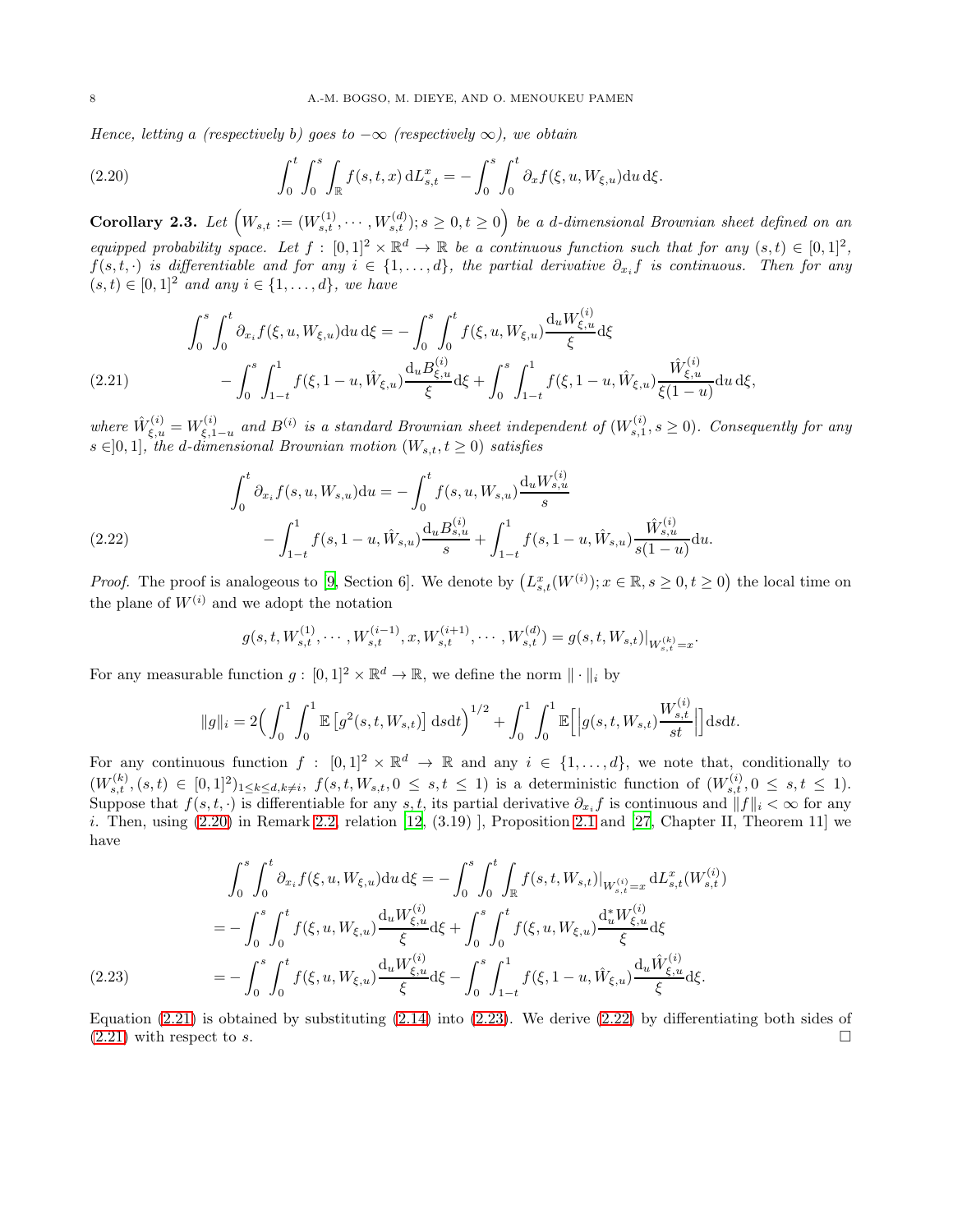## 2.2. Local time-space integration of two parameter random processes and a generalized Itô formula. In this secton, we derive an Ito's formula for two parameter random processes.

Let  $h : [0,1]^2 \times \Omega \times \mathbb{R} \to \mathbb{R}$  be a random function. As before for  $a < b$ , consider  $(x_i)_{0 \leq i \leq n}$  a subdivision of  $[a, b], (s_j)_{0 \leq j \leq m}$  a subdivision of  $[0, s]$  and  $(t_k)_{0 \leq k \leq \ell}$  a subdivision of  $[0, t]$ . Denote by  $\Delta$  the grid  $\{(s_j, t_k, x_i), 0 \leq j \leq m\}$  $i \leq n, 0 \leq j \leq m, 0 \leq k \leq \ell$ . When h is regular enough, we show that, as  $|\Delta|$  tends to 0, the expression

$$
\sum_{\substack{0 \le i \le n, 0 \le j \le m \\ 0 \le k \le \ell}} h(s_j, t_k, \omega, x_i) \Big( L_{s_{j+1}, t_{k+1}}^{x_{i+1}} - L_{s_j, t_{k+1}}^{x_{i+1}} - L_{s_{j+1}, t_{k+1}}^{x_i} + L_{s_j, t_{k+1}}^{x_i} - L_{s_{j+1}, t_k}^{x_i} + L_{s_j, t_k}^{x_{i+1}} \Big)
$$

admits a limit in  $L^1$  for any  $\omega \in \Omega$ , denoted by  $\int_0^t \int_0^s \int_a^b h(s, t, \omega, x) dL_{s,t}^x$ .

The next result extends [\(2.20\)](#page-7-0) to random functions and is a direct consequence of [\[8](#page-22-0), Theorem 5.1] for local times of the Brownian sheet.

**Proposition 2.4.** Let  $h : [0,1]^2 \times \Omega \times \mathbb{R} \to \mathbb{R}$  be a random real valued function such that for any  $\omega \in \Omega$ ,  $(s, t, x) \rightarrow h(s, t, \omega, x)$  is continuous on  $[0, 1]^2 \times \mathbb{R}$ , and for any  $(s, t, \omega) \in [0, 1]^2 \times \Omega$ ,  $h(s, t, \omega, \cdot)$  is differentiable. We suppose that the partial derivative  $\partial_x h$  is continuous on  $[0,1]^2 \times \mathbb{R}$  for  $\mathbb{P}\text{-}a.e.$   $\omega \in \Omega$ . Then for any  $(s,t) \in$  $[0,1]^2$ , any  $(a,b) \in \mathbb{R}^2$  with  $a < b$ , and for  $\mathbb{P}\text{-}a.e.$   $\omega \in \Omega$ , the integral  $\int_0^s \int_0^t \int_{\mathbb{R}} h(\xi, u, \omega, x) dL_{\xi, u}^x$  exists and we have

$$
\int_{0}^{s} \int_{0}^{t} \int_{a}^{b} h(\xi, u, \omega, x) dL_{\xi, u}^{x} = -\int_{0}^{s} \int_{0}^{t} (\mathbf{1}_{[a,b]} \partial_{x} h)(\xi, u, \omega, W_{\xi, u}) dud\xi + \int_{0}^{s} \int_{0}^{t} h(\xi, u, \omega, b) d_{\xi, u} L_{\xi, u}^{b} - \int_{0}^{s} \int_{0}^{t} h(\xi, u, \omega, a) d_{\xi, u} L_{\xi, u}^{a}.
$$

Consequently, when a and b tend respectively to  $-\infty$  and  $\infty$ , we get

(2.24) 
$$
\int_0^s \int_0^t \int_{\mathbb{R}} h(\xi, u, \omega, x) dL_{\xi, u}^x = - \int_0^s \int_0^t \partial_x h(\xi, u, \omega, W_{\xi, u}) dud\xi.
$$

Let  $(J_{s,t},(s,t)\in D)$  be the process defined by

$$
J_{s,t} = \int_0^t \int_0^s \int_0^t \int_0^s \mathbf{1}_{\{u < v, \xi > \zeta\}} dW_{u,\xi} dW_{v,\zeta},
$$

where  $(W_{s,t}; (s,t) \in D)$  denotes a real valued Brownian sheet given on an equipped probability space  $(\Omega, \mathcal{F}, \{\mathcal{F}_{s,t}; (s,t) \in D\}, \mathbb{P})$ . The next result is a generalised Itô's formula for two-parameter Brownian motion.

**Proposition 2.5.** Let  $h : [0,1]^2 \times \Omega \times \mathbb{R} \to \mathbb{R}$  be a random bounded function such that, for any  $(s, t, x)$ ,  $h(s, t, \cdot, x)$ is  $\mathcal{F}_{s,t}$ -measurable, and, P-a.e., the partial derivatives  $\frac{\partial h}{\partial x}$ ,  $\frac{\partial h}{\partial s}$ ,  $\frac{\partial^2 h}{\partial x^2}$  $\frac{\partial^2 h}{\partial x^2}$ ,  $\frac{\partial^2 h}{\partial s \partial x}$  and  $\frac{\partial^3 h}{\partial x^3}$  $rac{\partial}{\partial x^3}$  exist and are continuous. Then

$$
h(s, t, \omega, W_{s,t}) - h(0, t, \omega, 0)
$$
\n
$$
= \int_0^s \frac{\partial h}{\partial s}(u, t, \omega, W_{u,t}) ds - \frac{s}{2} \int_0^t \int_{\mathbb{R}} \frac{\partial h}{\partial x}(s, \xi, \omega, x) d_{x,\xi} L_2^x(u, \xi) - \frac{t}{2} \int_0^s \int_{\mathbb{R}} \frac{\partial h}{\partial x}(u, t, \omega, x) d_{x,u} L_1^x(u, t)
$$
\n
$$
+ \int_0^t \int_0^s \frac{\partial h}{\partial x}(u, \xi, \omega, W_{u, \xi}) dW_{u, \xi} + \int_0^t \int_0^s \frac{\partial^2 h}{\partial x^2}(u, \xi, \omega, W_{u, \xi}) dJ_{u, \xi}
$$
\n
$$
+ \frac{1}{2} \int_0^t \int_0^s \int_{\mathbb{R}} \left\{ u \frac{\partial^2 h}{\partial s \partial x} + \frac{\partial h}{\partial x} + u \xi \frac{\partial^3 h}{\partial x^3} \right\}(u, \xi, \omega, x) dL_{u, \xi}^x.
$$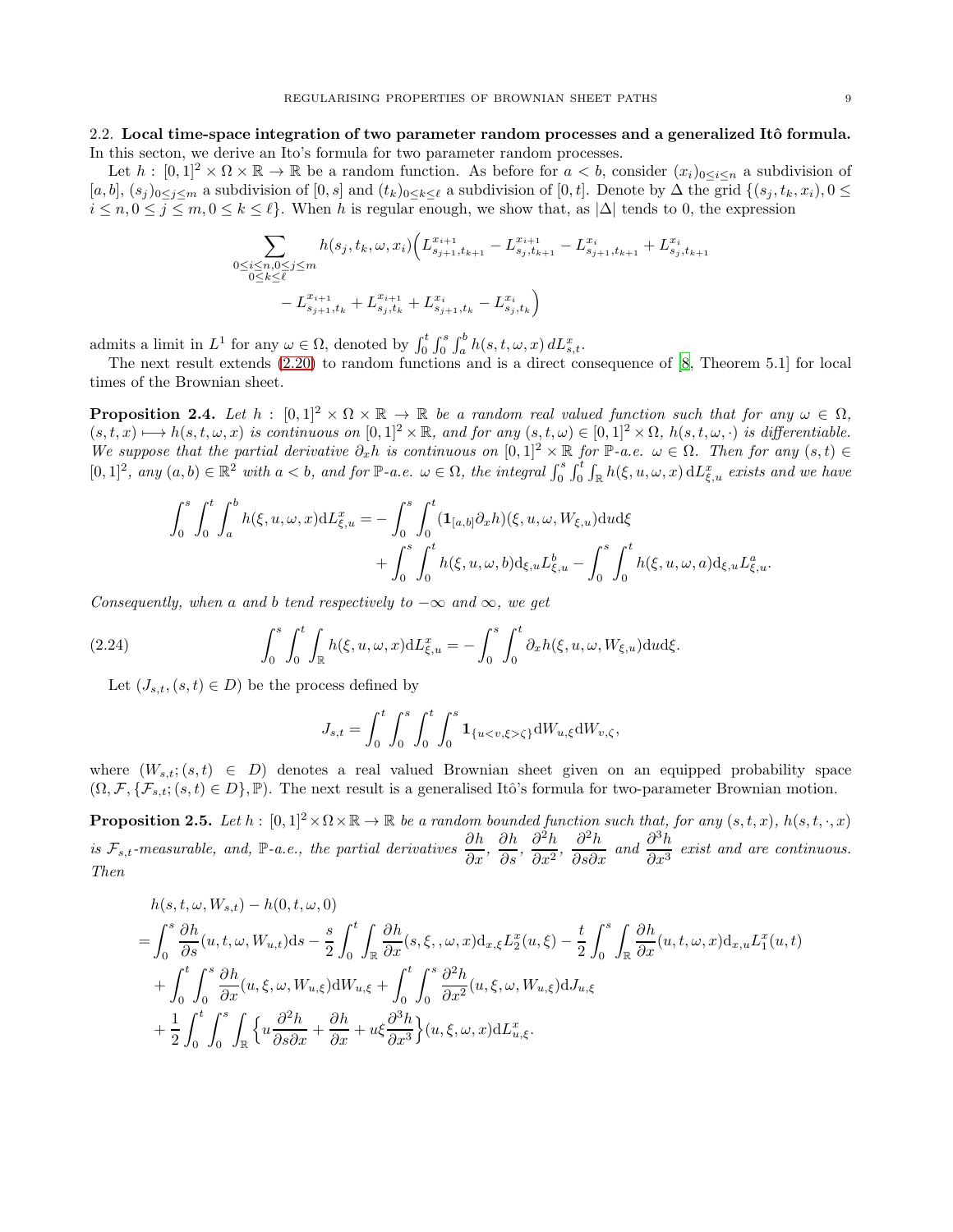Proof. Let  $p : \mathbb{R} \to \mathbb{R}_+$  be an infinitely differentiable function with compact support such that  $\int_{\mathbb{R}} p(y) dy = 1$ . Let  $(h_n, n \in \mathbb{N})$  be the sequence of random functions defined by

$$
h_n(s, t, \omega, x) = \int_{\mathbb{R}} h(s, t, \omega, x - \frac{y}{n+1}) p(y) dy.
$$

From Theorem 5.1 (ii) and [\[8,](#page-22-0) Theorem 5.3 ] applied along the line  $\xi = constant$ , we have

$$
\frac{s}{2} \frac{\partial^2 h_n}{\partial x^2}(s, \xi, \omega, W_{s, \xi}) = \frac{1}{2} \int_0^s \left\{ u \frac{\partial^3 h_n}{\partial s \partial x^2}(u, \xi, \omega, W_{u, \xi}) + \frac{\partial^2 h_n}{\partial x^2}(u, \xi, \omega, W_{u, \xi}) \right\} d\xi + \int_0^s \frac{u}{2} \frac{\partial^3 h_n}{\partial x^3}(u, \xi, \omega, W_{u, \xi}) d_u W_{u, \xi}
$$

$$
- \int_0^s \int_{\mathbb{R}} \frac{u\xi}{2} \frac{\partial^3 h_n}{\partial x^3}(u, \xi, \omega, x) d_{x, u} L_1^x(u, \xi)
$$

$$
= \int_0^s \frac{u}{2} \frac{\partial^3 h_n}{\partial x^3}(u, \xi, \omega, W_{u, \xi}) d_u W_{u, \xi} - \frac{1}{2} \int_0^s \int_{\mathbb{R}} \left\{ u \frac{\partial^2 h_n}{\partial s \partial x} + \frac{\partial h_n}{\partial x} + u\xi \frac{\partial^3 h_n}{\partial x^3} \right\}(u, \xi, \omega, x) d_{x, u} L_1^x(u, \xi).
$$

Integrating the above equality over  $[0, t]$ , we obtain

$$
(2.25)
$$

$$
-\frac{s}{2} \int_0^t \int_{\mathbb{R}} \frac{\partial h_n}{\partial x}(u, \xi, \omega, x) \, dx, \xi L_2^x(u, \xi) = \frac{s}{2} \int_0^t \frac{\partial^2 h_n}{\partial x^2}(u, \xi, \omega, W_{u, \xi}) \, d\xi
$$
\n
$$
= \int_0^t \left\{ \int_0^s \frac{u}{2} \frac{\partial^3 h_n}{\partial x^3}(u, \xi, \omega, W_{u, \xi}) \, du \, W_{u, \xi} \right\} \, d\xi - \frac{1}{2} \int_0^t \int_0^s \int_{\mathbb{R}} \left\{ u \frac{\partial^2 h_n}{\partial s \partial x} + \frac{\partial h_n}{\partial x} + u \xi \frac{\partial^3 h_n}{\partial x^3} \right\}(u, \xi, \omega, x) \, dx_{u, u} L_1^x(u, \xi) \, d\xi
$$
\n
$$
= \int_0^t \left\{ \int_0^s \frac{u}{2} \frac{\partial^3 h_n}{\partial x^3}(u, \xi, \omega, W_{u, \xi}) \, du \, W_{u, \xi} \right\} \, d\xi - \frac{1}{2} \int_0^t \int_0^s \int_{\mathbb{R}} \left\{ u \frac{\partial^2 h_n}{\partial s \partial x} + \frac{\partial h_n}{\partial x} + u \xi \frac{\partial^3 h_n}{\partial x^3} \right\}(u, \xi, \omega, x) \, dL_{u, \xi}^x.
$$

Hence letting  $n$  tends to infinity, the dominated convergence theorem yields

<span id="page-9-0"></span>
$$
(2.26) \qquad -\frac{s}{2} \int_0^t \int_{\mathbb{R}} \frac{\partial h}{\partial x}(u, \xi, \omega, x) \mathrm{d}_{x,\xi} L_2^x(u, \xi)
$$
\n
$$
= \int_0^t \left\{ \int_0^s \frac{u}{2} \frac{\partial^3 h}{\partial x^3}(u, \xi, \omega, W_{u, \xi}) \mathrm{d}_u W_{u, \xi} \right\} \mathrm{d}\xi - \frac{1}{2} \int_0^t \int_0^s \int_{\mathbb{R}} \left\{ u \frac{\partial^2 h}{\partial s \partial x} + \frac{\partial h}{\partial x} + u \xi \frac{\partial^3 h}{\partial x^3} \right\}(u, \xi, \omega, x) \mathrm{d}L_{u, \xi}^x.
$$

<span id="page-9-2"></span>Moreover, applying  $[8,$  Theorem 5.3 ] along the line  $t =$ constant, it holds that (2.27)

$$
h(s,t,\omega,W_{s,t}) = h(0,t,\omega,0) + \int_0^s \frac{\partial h}{\partial s}(u,t,\omega,W_{u,t})ds + \int_0^s \frac{\partial h}{\partial x}(u,t,\omega,W_{u,t})d_uW_{u,t} - \frac{t}{2} \int_0^s \int_{\mathbb{R}} \frac{\partial h}{\partial x}(u,t,\omega,x)d_{x,u}L_1^x(u,t).
$$

Using the Green formula (see for example [\[2,](#page-22-6) Theorem 6.3]), we have

$$
\int_0^s \frac{\partial h}{\partial x}(u, t, \omega, W_{u,t}) d_u W_{u,t} = \int_0^t \int_0^s \frac{\partial h}{\partial x}(u, \xi, \omega, W_{u,\xi}) dW_{u,\xi} + \int_0^t \int_0^s \frac{\partial^2 h}{\partial x^2}(u, \xi, \omega, W_{u,\xi}) dJ_{u,\xi}
$$

$$
+ \int_0^t \left\{ \int_0^s \frac{u}{2} \frac{\partial^3 h}{\partial x^3}(u, \xi, \omega, W_{u,\xi}) d_u W_{u,\xi} \right\} d\xi.
$$

Substituting [\(2.26\)](#page-9-0) into the above equality, we obtain

<span id="page-9-1"></span>
$$
(2.28) \qquad \int_0^s \frac{\partial h}{\partial x}(u, t, \omega, W_{u,t}) \mathrm{d}_u W_{u,t} \n= \int_0^t \int_0^s \frac{\partial h}{\partial x}(u, \xi, \omega, W_{u,\xi}) \mathrm{d}W_{u,\xi} + \int_0^t \int_0^s \frac{\partial^2 h}{\partial x^2}(u, \xi, \omega, W_{u,\xi}) \mathrm{d}J_{u,\xi} \n- \frac{s}{2} \int_0^t \int_{\mathbb{R}} \frac{\partial h}{\partial x}(s, \xi, \omega, x) \mathrm{d}_{x,\xi} L_2^x(u, \xi) + \frac{1}{2} \int_0^t \int_0^s \int_{\mathbb{R}} \left\{ u \frac{\partial^2 h}{\partial s \partial x} + \frac{\partial h}{\partial x} + u \xi \frac{\partial^3 h}{\partial x^3} \right\}(u, \xi, \omega, x) \mathrm{d}L_{u, \xi}^x.
$$

Finally, substituting  $(2.28)$  into  $(2.27)$  yields the desired formula.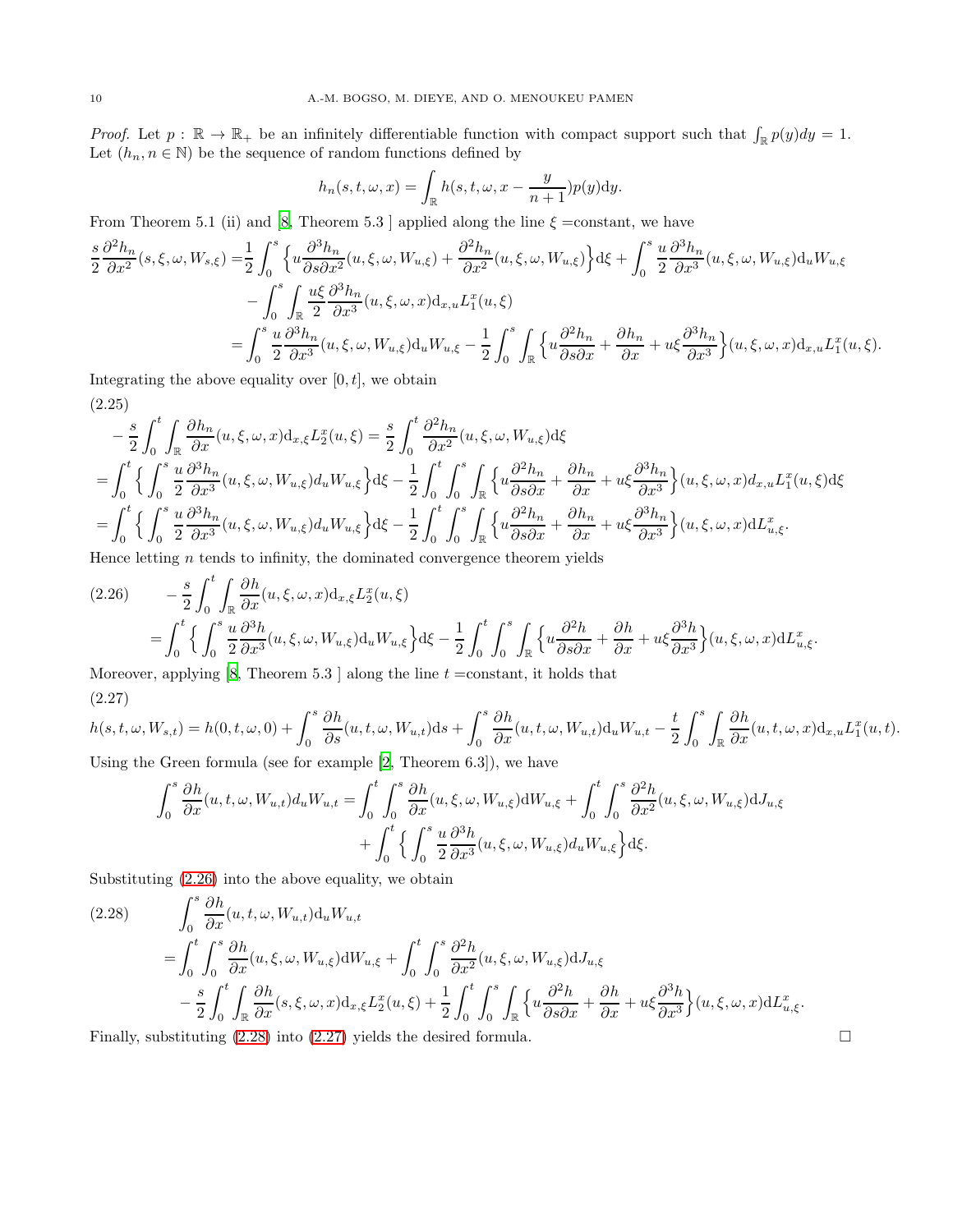### <span id="page-10-1"></span>3. Regularising properties of Brownian sheet paths

In this section, we use results in Section [2.1](#page-3-4) to show regularity properties of some averaging type operator. We first show some bounds.

## 3.1. Davie type Inequalities for the Brownian Sheet. The following estimate will be be used extensively.

<span id="page-10-2"></span>**Proposition 3.1.** Let  $W := (W_{s,t}^{(1)}, \dots, W_{s,t}^{(d)}; (s,t) \in [0,1]^2)$  be a  $\mathbb{R}^d$ -valued Brownian sheet  $(d \ge 1)$  defined on an equipped probability space  $(\Omega, \mathcal{F}, \mathbb{F}, \mathbb{P})$ , where  $\mathbb{F} = (\mathcal{F}_{s,t}; s,t \in [0,1])$ . Let  $g \in \mathcal{C}^0([0,1]^2, \mathcal{C}^1(\mathbb{R}^{2d}))$  such that there exists  $\kappa > 0$  satisfying

(3.1) 
$$
g(s, t, x, y) \le \kappa |y|, \text{ for all } (s, t, x, y) \in [0, 1]^2 \times \mathbb{R}^{2d}.
$$

Let  $(a, \varepsilon) \in [0, 1] \times (0, 1)$ . Then there exist positive constants  $\alpha$  and C such that for all  $(s, s', y) \in ]0, 1]^2 \times \mathbb{R}^d$  with  $s \leq s'$ ,  $(s' - s, y) \neq (0, 0, \ldots, 0)$  and all  $i \in \{1, \cdots, d\}$ , we have

<span id="page-10-0"></span>(3.2) 
$$
\mathbb{E}\Big[\exp\Big(\frac{\alpha\sqrt{\varepsilon s}}{|y|+\sqrt{s'-s}}\Big|\int_0^1\partial_{x_i}g\Big(s,t,\widetilde{W}_{s,t}^{\varepsilon},y+W_{s',t}^{\varepsilon}-W_{s,t}^{\varepsilon}\Big)\mathrm{d}t\Big|\Big)\Big]\leq C,
$$

where  $\nabla_y g$  denotes the gradient of g with respect to the third variable, | · | is the maximum norm on  $\mathbb{R}^d$ , and  $W^\varepsilon\,:=\, \left(W_{s,t}^{(\varepsilon,1)},\cdots,W_{s,t}^{(\varepsilon,d)}; (s,t)\,\in\,[0,1]^2\right),\,\, respectively\,\, \widetilde{W}^\varepsilon\,:=\,\left(\widetilde{W}_{s,t}^{(\varepsilon,1)},\cdots,\widetilde{W}_{s,t}^{(\varepsilon,d)}; (s,t)\,\in\,[0,1]^2\right)\,\,is\,\,the\,\,\mathbb{R}^d-1$ valued two-parameter Gaussian process given by  $W_{s,t}^{(\varepsilon,i)} := W_{s,a+\varepsilon t}^{(i)}$ , respectively  $\widetilde{W}_{s,t}^{(i,\varepsilon)} = W_{s,a+\varepsilon t}^{(i)} - W_{s,a}^{(i)}$  for all  $i \in \{1, \cdots, d\}.$ 

Proof. The proof is based on the multidimensional local time-space calculus formula [\(2.22\)](#page-7-3) and the Barlow-Yor Inequality. We only prove [\(3.2\)](#page-10-0) when  $s < s'$ . The proof in the case where  $s = s'$  and  $y \neq (0, \ldots, 0)$  follows the same lines.

Fix  $(a, \varepsilon) \in [0, 1] \times (0, 1)$  and  $i \in \{1, \dots, d\}$ . Observe that for any  $0 < s < s' \leq 1$ ,  $(W_{s,t}^{\varepsilon}; 0 \leq t \leq 1)$  and  $(W^{\varepsilon}_{s',t} - W^{\varepsilon}_{s,t}; 0 \le t \le 1)$  are independent. Then, conditionally to  $(W^{\varepsilon}_{s',t} - W^{\varepsilon}_{s,t}; 0 \le t \le 1)$ ,  $g(s, t, \widetilde{W}^{\varepsilon}_{s,t}, y + W^{\varepsilon}_{s',t} - W^{\varepsilon}_{s',t}; 0 \le t \le 1)$  $W_{s,t}^{\varepsilon}$ ,  $0 \le t \le 1$  is a deterministic function of  $(\widetilde{W}_{s,t}^{\varepsilon}, 0 \le t \le 1)$ . Hence, conditionally to  $(W_{s',t}^{\varepsilon} - W_{s,t}^{\varepsilon}; 0 \le t \le 1)$ , we may apply [\(2.22\)](#page-7-3) to the d-dimensional Brownian motion  $(Y_{s,t} := \varepsilon^{-1/2} W_{s,t}^{\varepsilon}; 0 \le t \le 1)$  and to the function  $h_{s'}: [0,1]^2 \times \mathbb{R}^d \to \mathbb{R}$  given by

$$
h_{s'}(s,t,x) = g(s,t,\sqrt{\varepsilon} x, y + W_{s',t}^{\varepsilon} - W_{s,t}^{\varepsilon}).
$$

We obtain

$$
\sqrt{\varepsilon s} \int_0^1 \partial_{x_i} g(s, t, \widetilde{W}_{s,t}^{\varepsilon}, y + W_{s',t}^{\varepsilon} - W_{s,t}^{\varepsilon}) dt = \sqrt{s} \int_0^1 \partial_{x_i} h_{s'}(s, t, Y_{s,t}) dt \n= - \int_0^1 h_{s'}(s, t, Y_{s,t}) \frac{d_t Y_{s,t}^{(i)}}{\sqrt{s}} - \int_0^1 h_{s'}(s, 1 - t, Y_{s,1-t}) \frac{d_t B_{s,t}^{(i)}}{\sqrt{s}} \n+ \int_0^1 \frac{h_{s'}(s, 1 - t, Y_{s,1-t}) Y_{s,1-t}^{(i)}}{\sqrt{s}(1 - t)} dt \n= - \int_0^1 g(s, t, \widetilde{W}_{s,t}^{\varepsilon}, y + W_{s',t}^{\varepsilon} - W_{s,t}^{\varepsilon}) \frac{d_t Y_{s,t}^{(i)}}{\sqrt{s}} - \int_0^1 g(s, 1 - t, \widetilde{W}_{s,1-t}^{\varepsilon}, y + W_{s',1-t}^{\varepsilon} - W_{s,1-t}^{\varepsilon}) \frac{d_t B_{s,t}^{(i)}}{\sqrt{s}} \n+ \int_0^1 \frac{g(s, 1 - t, \widetilde{W}_{s,1-t}^{\varepsilon}, y + W_{s',1-t}^{\varepsilon} - W_{s,1-t}^{\varepsilon}) Y_{s,1-t}^{(i)}}{\sqrt{s}(1 - t)} dt = J_1 + J_2 + J_3.
$$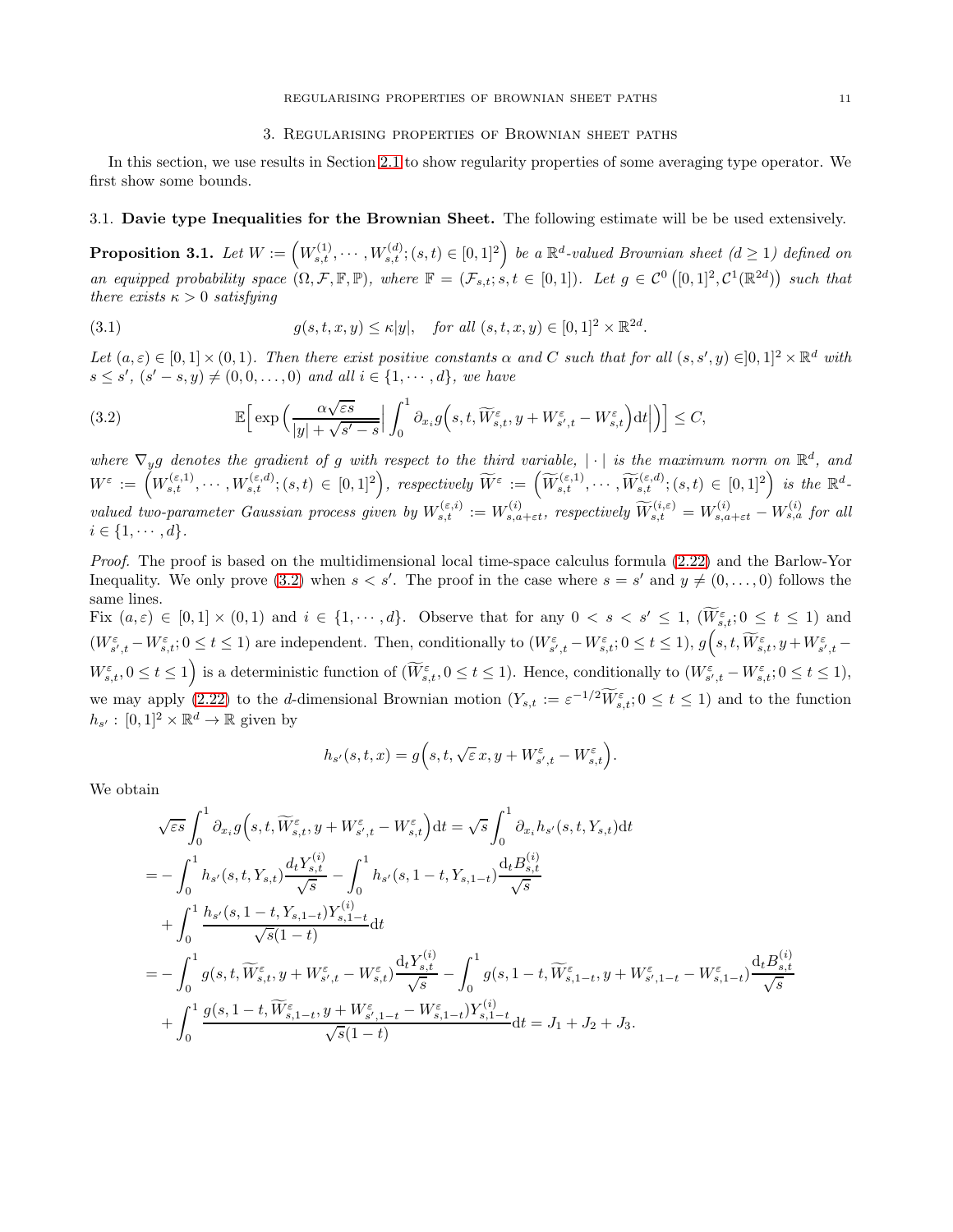Using Jensen inequality, one has

$$
\mathbb{E}\Big[\exp\Big(\frac{\alpha\sqrt{\varepsilon s}}{|y| + \sqrt{s' - s}}\Big|\int_0^1 \partial_{x_i} g\Big(s, t, \widetilde{W}_{s,t}^{\varepsilon}, y + W_{s',t}^{\varepsilon} - W_{s,t}^{\varepsilon}\Big)dt\Big|\Big)\Big]\newline\leq\n\frac{1}{3}\Big(\mathbb{E}\Big[\exp(3\alpha|J_1|)\Big] + \mathbb{E}\Big[\exp(3\alpha|J_2|)\Big] + \mathbb{E}\Big[\exp(3\alpha|J_3|)\Big]\Big).
$$

Hence, to get the desired estimate, it suffices to prove that, for every  $k \in \{1, 2, 3\}$ , there exist positive constants  $\alpha_k$  and  $C_k$  such that  $\mathbb{E}[\exp(\alpha_k|J_k|)] \leq C_k$ . Let us start with the estimate of  $J_1$ . We consider the martingale

$$
\left(N_t^{(i)} := \int_0^t \frac{g(s, u, \widetilde{W}_{s,u}^{\varepsilon}, y + W_{s',u}^{\varepsilon} - W_{s,u}^{\varepsilon})}{|y| + \sqrt{s' - s}} \frac{d_u Y_{s,u}^{(i)}}{\sqrt{s}}, t \in [0, 1]\right).
$$

For any constant  $\alpha > 0$ , the following exponential expansion formula holds

$$
\mathbb{E}[\exp(\alpha|J_1|)] = \mathbb{E}\Big[\exp\Big(\alpha\Big|N_1^{(i)}\Big|\Big)\Big] = 1 + \sum_{m=1}^{\infty} \frac{\alpha^m \mathbb{E}\Big[\Big|N_1^{(i)}\Big|^m\Big]}{m!}.
$$

Applying the Barlow-Yor inequality to the martingale  $(M_t^i, t \in [0, 1])$  (see [\[1](#page-22-13)]) and using [\(3.1\)](#page-10-1), there exists a universal constant  $c_1$  (not depending on  $m$ ) such that,

$$
\begin{split} \mathbb{E}\Big[\Big|N^{(i)}_1\Big|^m\Big] &\leq \mathbb{E}\Big[\sup_{0\leq t\leq 1}|N^{(i)}_t|^m\Big] \leq c_1^m m^{m/2}\mathbb{E}\Big[\langle N\rangle^{m/2}_1\Big] \\ &\leq c_1^m m^{m/2}\mathbb{E}\Big[\Big(\int_0^1 \Big|\frac{g(s,t,\widetilde{W}^\varepsilon_{s,t},y+W^\varepsilon_{s',t}-W^\varepsilon_{s,t})}{|y|+\sqrt{s'-s}}\Big|^2\,\mathrm{d} t\Big)^{m/2}\Big] \\ &\leq (c_1\kappa)^m m^{m/2}\mathbb{E}\Big[\Big(\int_0^1 \Big|\frac{y+W^\varepsilon_{s',t}-W^\varepsilon_{s,t}}{|y|+\sqrt{s'-s}}\Big|^2\,\mathrm{d} t\Big)^{m/2}\Big]. \end{split}
$$

It follows from Hölder and triangle inequalities and the definition of  $\widetilde{W}$  that

$$
\begin{split} &\mathbb{E}\Big[\Big(\int_{0}^{1}\Big|\frac{y+W^{\varepsilon}_{s',t}-W^{\varepsilon}_{s,t}}{|y|+\sqrt{s'-s}}\Big|^2\mathrm{d}t\Big)^{m/2}\Big]\leq \mathbb{E}\Big[\sup_{0\leq t\leq 1}\Big|\frac{y+W^{\varepsilon}_{s',t}-W^{\varepsilon}_{s,t}}{|y|+\sqrt{s'-s}}\Big|^m\Big]\\ &\leq 2^m\mathbb{E}\Big[1+\sup_{0\leq t\leq 1}\Big|\frac{W^{\varepsilon}_{s',t}-W^{\varepsilon}_{s,t}}{\sqrt{s'-s}}\Big|^m\Big]=2^m\mathbb{E}\Big[1+\sup_{0\leq t\leq 1}\Big|\frac{\widetilde{W}^{\varepsilon}_{s',t}-\widetilde{W}^{\varepsilon}_{s,t}+W_{s',a}-W_{s,a}}{\sqrt{s'-s}}\Big|^m\Big]\\ \leq & (6d)^m\Big(1+\sum_{i=1}^d\Big\{\mathbb{E}\Big[\sup_{0\leq t\leq 1}\Big|\frac{\widetilde{W}^{(\varepsilon,i)}_{s',t}-\widetilde{W}^{(\varepsilon,i)}_{s,t}}{\sqrt{s'-s}}\Big|^m\Big]+\mathbb{E}\Big[\Big|\frac{W^{(i)}_{s',a}-W^{(i)}_{s,a}}{\sqrt{s'-s}}\Big|^m\Big]\Big\}\\ \leq & (6d)^m\Big(1+\sum_{i=1}^d\Big\{\varepsilon^{m/2}\mathbb{E}\Big[\sup_{0\leq t\leq 1}\Big|\frac{\widetilde{W}^{(\varepsilon,i)}_{s',t}-\widetilde{W}^{(\varepsilon,i)}_{s,t}}{\sqrt{\varepsilon(s'-s)}}\Big|^m\Big]+\mathbb{E}\Big[\sup_{0\leq t\leq a}\Big|\frac{W^{(i)}_{s',t}-W^{(i)}_{s,t}}{\sqrt{s'-s}}\Big|^m\Big]\Big\}\Big). \end{split}
$$

Then, since for every  $i \in \{1, \dots, d\}$ ,

$$
\Big(\frac{\widetilde{W}^{(\varepsilon,i)}_{s',t}-\widetilde{W}^{(\varepsilon,i)}_{s,t}}{\sqrt{\varepsilon(s'-s)}},0\leq t\leq 1\Big)\;\text{ and }\;\Big(\frac{W^{(i)}_{s',t}-W^{(i)}_{s,t}}{\sqrt{s'-s}},0\leq t\leq 1\Big)
$$

are two standard Brownian motions starting from 0, we deduce from Barlow-Yor inequality that

$$
\mathbb{E}\Big[\sup_{0\leq t\leq 1}\Big|\frac{\widetilde{W}_{s',t}^{(\varepsilon,i)}-\widetilde{W}_{s,t}^{(\varepsilon,i)}}{\sqrt{\varepsilon(s'-s)}}\Big|^m\Big]\leq c_1^m m^{m/2}
$$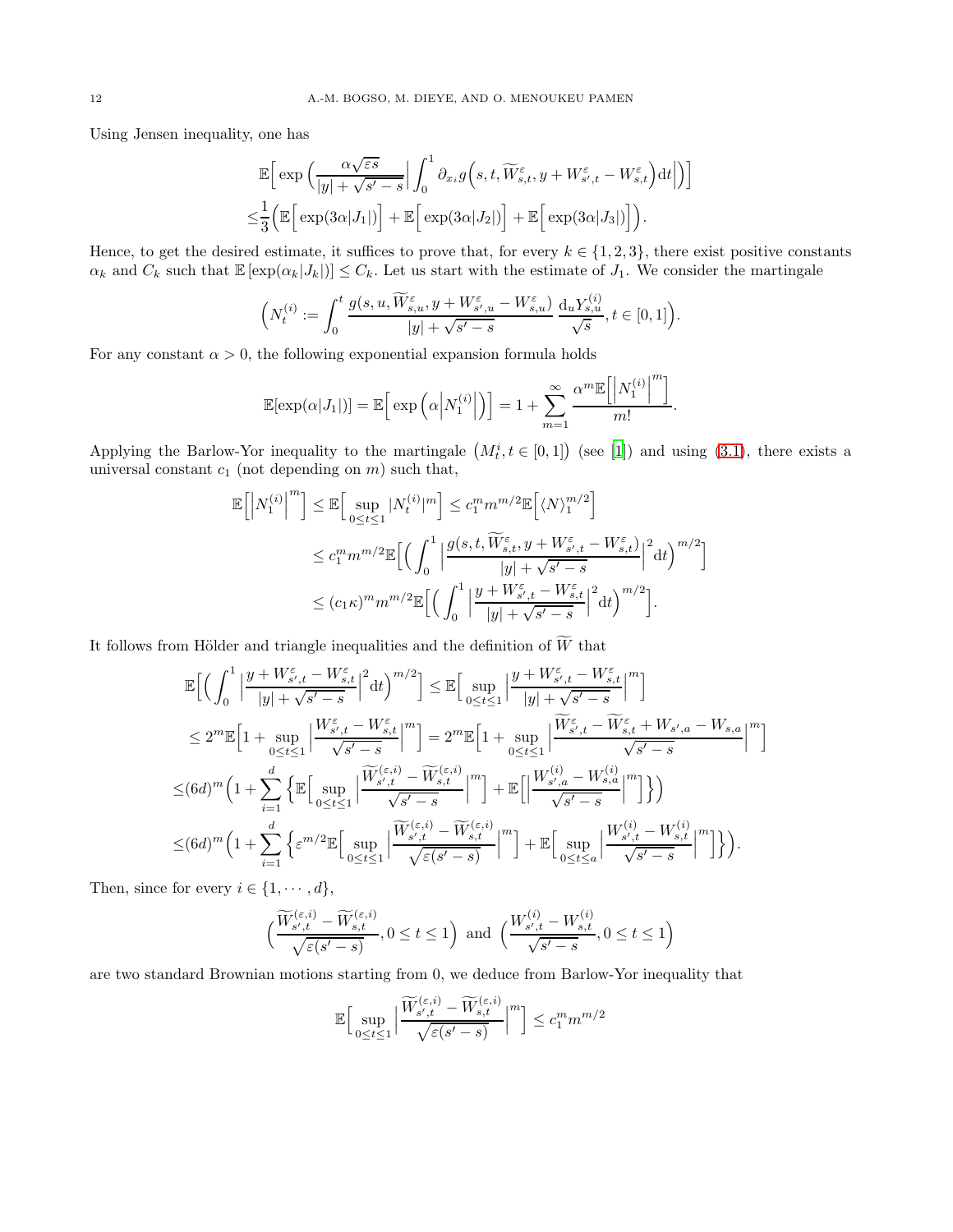and

$$
\mathbb{E}\Big[\sup_{0\leq t\leq a}\Big|\frac{W_{s',t}^{(i)}-W_{s,t}^{(i)}}{\sqrt{s'-s}}\Big|^m\Big]\leq \mathbb{E}\Big[\sup_{0\leq t\leq 1}\Big|\frac{W_{s',t}^{(i)}-W_{s,t}^{(i)}}{\sqrt{s'-s}}\Big|^m\Big]\leq c_1^m m^{m/2}.
$$

Thus,

$$
\mathbb{E}\left[\exp\left(\alpha\left|J_{1}\right|\right)\right] = 1 + \sum_{m=1}^{\infty} \frac{\alpha^{m} \mathbb{E}\left[\left|N_{1}^{(i)}\right|^{m}\right]}{m!} \leq 1 + 2d \sum_{m=1}^{\infty} \frac{(6d\alpha\kappa)^{m} (1+c_{1})^{2m} m^{m}}{m!},
$$

which is finite for  $\alpha < \frac{1}{c_1^2(1-\alpha)}$  $\frac{1}{6d\kappa\epsilon(1+c_1)^2}$ . Then there exist positive constants  $\alpha_1$  and  $C_1$  that do not depend on h, a,  $s$  and  $s'$  such that

$$
\mathbb{E}\left[\exp\left(\alpha_1\left|J_1\right|\right)\right]\leq C_1.
$$

The estimation of  $J_2$  follows in an analogous manner. More precisely, if we consider the martingale

$$
\Big(\widehat{N}^{(i)}_t:=\int_0^t \frac{g(s,1-u,\widetilde{W}^\varepsilon_{s,1-u},y+W^\varepsilon_{s',1-u}-W^\varepsilon_{s,1-u})}{|y|+\sqrt{s'-s}}\,\frac{\mathrm{d}_uB^{(i)}_{s,u}}{\sqrt{s}}, t\in [0,1]\Big)
$$

then we deduce from the Barlow-Yor inequality that there exist positive constants  $\alpha_2$  and  $C_2$  such that

$$
\mathbb{E}\left[\exp\left(\alpha_2\left|J_2\right|\right)\right] = \mathbb{E}\left[\exp\left(\alpha_2\left|\widehat{N}_1^{(i)}\right|\right)\right] \leq C_2.
$$

Next, we estimate  $J_3$ . Applying  $(3.1)$  and Jensen inequality, we get

$$
\mathbb{E}\Big[\exp\Big(\frac{J_3}{16\kappa}\Big)\Big]\leq \mathbb{E}\Big[\exp\Big(\frac{1}{16\kappa}\int_0^1\frac{|g(s,1-t,\widetilde{W}_{s,1-t}^{\varepsilon},y+W_{s',1-t}^{\varepsilon}-W_{s,1-t}^{\varepsilon})Y_{s,1-t}^{(i)}}{(1-t)\sqrt{s}(|y|+\sqrt{s'-s})}dt\Big)\Big]\n\leq \mathbb{E}\Big[\exp\Big(\frac{1}{16}\int_0^1\frac{|y+W_{s',1-t}^{\varepsilon}-W_{s,1-t}^{\varepsilon}||Y_{s,1-t}^{(i)}}{(1-t)\sqrt{s}(|y|+\sqrt{s'-s})}dt\Big)\Big]\n= \mathbb{E}\Big[\exp\Big(\frac{1}{8}\int_0^1\Big|\frac{y+W_{s',1-t}^{\varepsilon}-W_{s,1-t}^{\varepsilon}||Y_{s,1-t}^{(i)}}{|y|+\sqrt{s'-s}}\Big|\Big|\frac{Y_{s,1-t}^{(i)}}{\sqrt{s(1-t)}}\Big|\frac{dt}{2\sqrt{1-t}}\Big)\Big]\n\leq \int_0^1\mathbb{E}\Big[\exp\Big(\frac{1}{8}\Big|\frac{y+W_{s',1-t}^{\varepsilon}-W_{s,1-t}^{\varepsilon}}{|y|+\sqrt{s'-s}}\Big|\Big|\frac{Y_{s,1-t}^{(i)}}{\sqrt{s(1-t)}}\Big|\Big)\Big]\frac{dt}{2\sqrt{1-t}}\n\leq \int_0^1\mathbb{E}\Big[\exp\Big(\frac{1}{8}\Big(1+\Big|\frac{W_{s',1-t}^{\varepsilon}-W_{s,1-t}^{\varepsilon}}{\sqrt{s'-s}}\Big|\Big)\Big|\frac{Y_{s,1-t}^{(i)}}{\sqrt{s(1-t)}}\Big|\Big)\Big]\frac{dt}{2\sqrt{1-t}}.
$$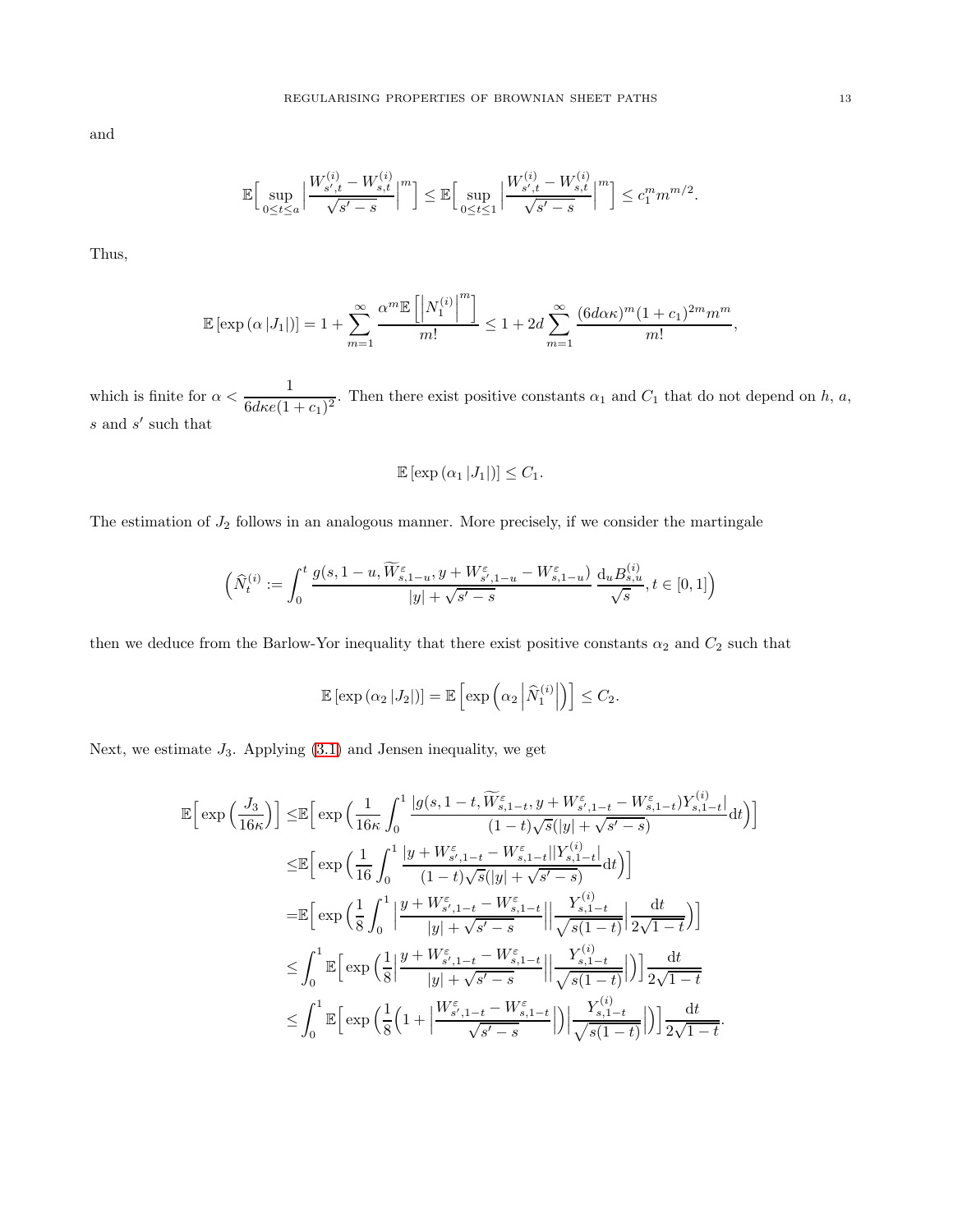Moreover, by Cauchy-Schwarz inequality, we have

$$
\mathbb{E}\Big[\exp\Big(\frac{1}{8}\Big(1+\Big|\frac{W_{s',1-t}^{\varepsilon}-W_{s,1-t}^{\varepsilon}}{\sqrt{s'-s}}\Big|\Big)\Big|\frac{Y_{s,1-t}^{(i)}}{\sqrt{s(1-t)}}\Big|\Big)\Big]
$$
\n
$$
\leq \mathbb{E}\Big[\exp\Big(\frac{1}{16}\Big(1+\Big|\frac{W_{s',1-t}^{\varepsilon}-W_{s,1-t}^{\varepsilon}}{\sqrt{s'-s}}\Big|\Big)^2+\frac{1}{16}\Big|\frac{Y_{s,1-t}^{(i)}}{\sqrt{s(1-t)}}\Big|^2\Big)\Big]
$$
\n
$$
\leq \mathbb{E}\Big[\exp\Big(\frac{1}{8}+\frac{1}{8}\Big|\frac{W_{s',1-t}^{\varepsilon}-W_{s,1-t}^{\varepsilon}}{\sqrt{s'-s}}\Big|^2+\frac{1}{16}\Big|\frac{Y_{s,1-t}^{(i)}}{\sqrt{s(1-t)}}\Big|^2\Big)\Big]
$$
\n
$$
=\mathbb{E}\Big[\exp\Big(\frac{1}{8}+\frac{a+\varepsilon(1-t)}{8}\Big|\frac{W_{s',1-t}^{\varepsilon}-W_{s,1-t}^{\varepsilon}}{\sqrt{(a+\varepsilon(1-t))s'-s}}\Big|^2+\frac{1}{16}\Big|\frac{Y_{s,1-t}^{(i)}}{\sqrt{s(1-t)}}\Big|^2\Big)\Big]
$$
\n
$$
\leq \mathbb{E}\Big[\exp\Big(\frac{1}{8}+\frac{1}{4}\Big|\frac{W_{s',1-t}^{\varepsilon}-W_{s,1-t}^{\varepsilon}}{\sqrt{(a+\varepsilon(1-t))s'-s}}\Big|^2+\frac{1}{4}\Big|\frac{Y_{s,1-t}^{(i)}}{\sqrt{s(1-t)}}\Big|^2\Big)\Big].
$$

Observe that for every  $t \in [0, 1]$  fixed, the random variables

$$
\frac{W_{s',1-t}^{(\varepsilon,k)} - W_{s,1-t}^{(\varepsilon,k)}}{\sqrt{(a+\varepsilon(1-t))(s'-s)}}, k = 1, ..., d \text{ and } \frac{Y_{s,1-t}^{(i)}}{\sqrt{s(1-t)}}
$$

 $\sim$ 

are independent and normally distributed with mean 0 and variance 1. Thus

$$
\mathbb{E}\Big[\exp\Big(\frac{1}{8}+\frac{1}{4}\Big|\frac{W_{s',1-t}^{\varepsilon}-W_{s,1-t}^{\varepsilon}}{\sqrt{(a+\varepsilon(1-t))(s'-s)}}\Big|^2+\frac{1}{4}\Big|\frac{Y_{s,1-t}^{(i)}}{\sqrt{s(1-t)}}\Big|^2\Big)\Big]
$$
  
=  $e^{1/8}\prod_{k=1}^d\mathbb{E}\Big[\exp\Big(\frac{1}{4}\Big|\frac{W_{s',1-t}^{(\varepsilon,k)}-W_{s,1-t}^{(\varepsilon,k)}}{\sqrt{(a+\varepsilon(1-t))(s'-s)}}\Big|^2\Big)\Big]\mathbb{E}\Big[\exp\Big(\frac{1}{4}\Big|\frac{Y_{s,1-t}^{(i)}}{\sqrt{s(1-t)}}\Big|^2\Big)\Big]<\infty.$ 

Hence,  $\mathbb{E}[\exp(\frac{J_3}{16\kappa})]$  is finite and, as a consequence, there exist positive constants  $\alpha_3$  and  $C_3$  (which do not depend on  $a, \varepsilon$ , s and  $s'$ ) such that  $\mathbb{E}[\exp(\alpha_3|J_3|)] \leq C_3$ . This ends the proof.

**Corollary 3.2.** Let  $b : [0,1]^2 \times \mathbb{R}^d \to \mathbb{R}$  be a bounded Borel measurable function such that  $||b||_{\infty} \leq 1$ . Let  $W^{\varepsilon}$  be defined as in Proposition [3.1.](#page-10-2) Then for every  $(a, \varepsilon) \in [0, 1] \times (0, 1)$ , every  $(s, s', x, x') \in ]0, 1]^2 \times \mathbb{R}^{2d}$  with  $s \leq s'$ and  $(s, x) \neq (s', x')$ , we have

<span id="page-13-0"></span>(3.3) 
$$
\mathbb{E}\left[\exp\left(\frac{\alpha\sqrt{\varepsilon s}}{|x'-x|+\sqrt{s'-s}}\left|\int_0^1 \left\{b(s,t,x'+W_{s',t}^{\varepsilon})-b(s,t,x+W_{s,t}^{\varepsilon})\right\}dt\right|\right)\right]\leq C,
$$

where  $\alpha$  and  $C$  are the constants in Proposition [3.1.](#page-10-2)

Proof. We first suppose that g is differentible and compactly supported. By the fundamental theorem of vector calculus, we obtain

$$
\begin{split} &\Big|\int_0^1 \{b(s,t,x'+W_{s',t}^\varepsilon)-b(s,t,x+W_{s,t}^\varepsilon)\}\mathrm{d} t\Big|\\ =&\Big|\int_0^1\int_0^1 \nabla_y b\big(s,t,x+W_{s,t}^\varepsilon+u(x'-x+W_{s',t}^\varepsilon-W_{s,t}^\varepsilon)\big)\cdot(x'-x+W_{s',t}^\varepsilon-W_{s,t}^\varepsilon)\mathrm{d} u\mathrm{d} t\Big|\\ \leq &\sum_{i=1}^d\Big|\int_0^1\int_0^1\frac{\partial b}{\partial y_i}\big(s,t,\widetilde{W}_{s,t}^\varepsilon+x+W_{s,a}+u(x'-x+W_{s',t}^\varepsilon-W_{s,t}^\varepsilon)\big)\big(x_i'-x_i+W_{s',t}^{\varepsilon,i}-W_{s,t}^{\varepsilon,i}\big)\mathrm{d} u\mathrm{d} t\Big|\\ \leq &\sum_{i=1}^d\Big|\int_0^1\int_0^1\frac{\partial \widehat{b}_u}{\partial y_i}\big(s,t,\widetilde{W}_{s,t}^\varepsilon+W_{s,a},x'-x+W_{s',t}^\varepsilon-W_{s,t}^\varepsilon\big)\mathrm{d} u\mathrm{d} t\Big|, \end{split}
$$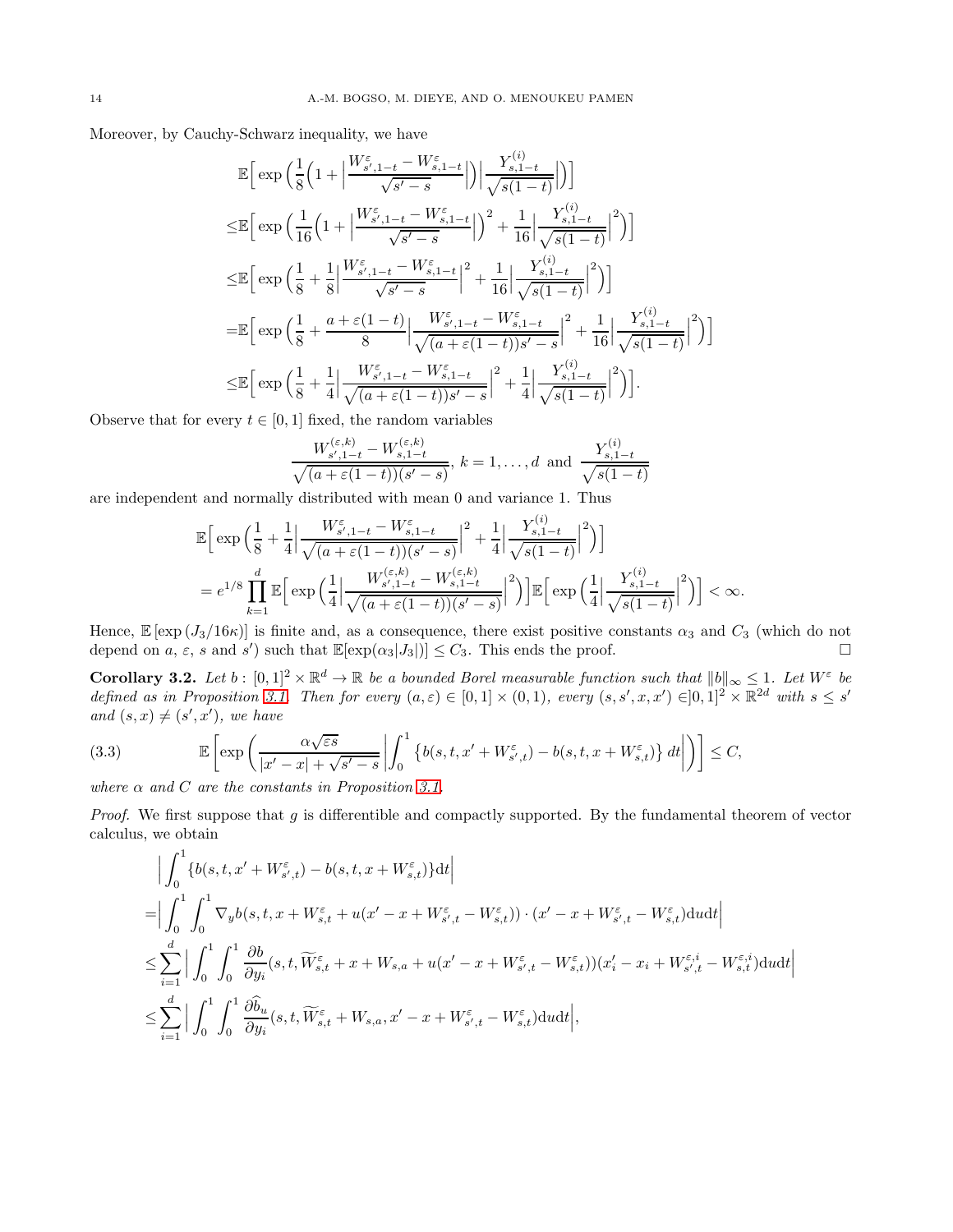where for every  $u \in [0, 1], \hat{b}_u : [0, 1]^2 \times \mathbb{R}^{2d}$  is the function defined by

$$
b_u(s, t, y, z) = z_i b(s, t, x + y + uz).
$$

Since  $(\widetilde{W}_{s,t}^{\varepsilon}, t \in [0,1])$  and  $W_{s,a}$  are independent, it follows from Jensen inequality and  $(3.2)$  applied to the function  $g_u : (s, t, y, z) \mapsto \widehat{b}_u(s, t, y + \zeta, z)$  that there exist positive constants  $\alpha$  and C such that

$$
\mathbb{E}\Big[\exp\Big(\frac{\alpha\sqrt{\varepsilon s}}{|x'-x|+\sqrt{s'-s}}\Big|\int_0^1 \left\{b(s,t,x'+W_{s',t}^{\varepsilon})-b(s,t,x+W_{s,t}^{\varepsilon})\right\}\mathrm{d}t\Big|\Big)\Big]
$$
\n
$$
\leq \frac{1}{d} \sum_{i=1}^d \int_0^1 \mathbb{E}\Big[\exp\Big(\frac{\alpha\sqrt{\varepsilon s}}{|x'-x|+\sqrt{s'-s}}\int_0^1 \frac{\partial \widehat{b}_u}{\partial x_i}(s,t,\widetilde{W}_{s,t}^{\varepsilon}+W_{s,a},W_{s',t}^{\varepsilon}-W_{s,t}^{\varepsilon}+x'-x)\mathrm{d}t\Big)\Big]\mathrm{d}u
$$
\n
$$
\leq \frac{1}{d} \sum_{i=1}^d \int_0^1 \int_{\mathbb{R}} \mathbb{E}\Big[\exp\Big(\frac{\alpha d\sqrt{\varepsilon s}}{|x'-x|+\sqrt{s'-s}}\Big|\int_0^1 \frac{\partial g_u}{\partial x_i}(s,t,\widetilde{W}_{s,t}^{\varepsilon}+\zeta,W_{s',t}^{\varepsilon}-W_{s,t}^{\varepsilon}+x'-x)\mathrm{d}t\Big|\Big)\Big]\mathbb{P}_{W_{s,a}}(\mathrm{d}\zeta)\mathrm{d}u
$$
\n
$$
(3.4) \leq C.
$$

When  $b$  is not differentiable, then, since the set of compacly supported and differentiable functions is dense in  $L^{\infty}([0,1]^2 \times \mathbb{R}^d)$ , there exists a sequence  $(b_n, n \in \mathbb{N})$  of compactly supported and differentiable functions which converges a.e. to b on  $[0,1]^2 \times \mathbb{R}^d$ , and the desired result follows from the Vitali's convergence theorem. The proof is completed.  $\Box$ 

<span id="page-14-0"></span>**Corollary 3.3.** Let  $b : [0,1] \times \mathbb{R}^d \to \mathbb{R}$  be a Borel measurable function such that  $|b(t,x)| \leq 1$  everywhere on  $[0,1] \times \mathbb{R}^d$ . For  $(s, s', x, x') \in ]0,1]^2 \times \mathbb{R}^{2d}$  with  $s \le s'$ ,  $(s, x) \ne (s', x')$ ,  $0 \le a < a' \le 1$  and  $(x, x') \in \mathbb{R}^{2d}$ , define

$$
\rho(s, x; s', x') := \int_{a}^{a'} \{b(t, x' + W_{s',t}) - b(t, x + W_{s,t})\} dt.
$$

Then, for every  $(s, s') \in ]0,1]^2$  and every  $\eta > 0$ ,

<span id="page-14-1"></span>(3.5) 
$$
\mathbb{P}\left(\sqrt{s}|\rho(s,x;s',x')|\geq \eta\sqrt{\varepsilon}(|x'-x|+\sqrt{s'-s})\right)\leq Ce^{-\alpha\eta},
$$

where  $\varepsilon = a' - a$ .

*Proof.* Use the change of variable  $v = a + \varepsilon t$  to obtain

$$
\rho(s, x; s', x') = \int_{a}^{a'} \{b(v, x' + W_{s',v}) - b(v, x + W_{s,v})\} dv
$$
  

$$
= \varepsilon \int_{0}^{1} \{b(a + \varepsilon t, x' + W_{s',a + \varepsilon t}) - b(a + \varepsilon t, x + W_{s,a + \varepsilon t})\} dt
$$
  

$$
= \varepsilon \int_{0}^{1} \{\widetilde{b}_{\varepsilon}(t, x' + W_{s',t}^{\varepsilon}) - \widetilde{b}_{\varepsilon}(t, x + W_{s,t}^{\varepsilon})\} dt,
$$

where  $\varepsilon = a - b$  and  $\widetilde{b}_{\varepsilon} : (t, x) \longmapsto b(a + \varepsilon t, x)$ . Hence, by [\(3.3\)](#page-13-0) and Chebychev inequality, we have

$$
\mathbb{P}\left(\sqrt{s}|\rho(s,x;s',x')| > \eta\sqrt{\varepsilon}(|x'-x|+\sqrt{s'-s})\right)
$$
\n
$$
= \mathbb{P}\left(\frac{\alpha\sqrt{\varepsilon s}}{|x'-x|+\sqrt{s'-s}}\Big|\int_0^1 \left\{\widetilde{b}_{\varepsilon}(t,x'+W_{s',t}^{\varepsilon})-\widetilde{b}_{\varepsilon}(t,x+W_{s,t}^{\varepsilon})\right\}\mathrm{d}t\Big| > \alpha\eta\right) \le Ce^{-\alpha\eta},
$$

The proof is completed.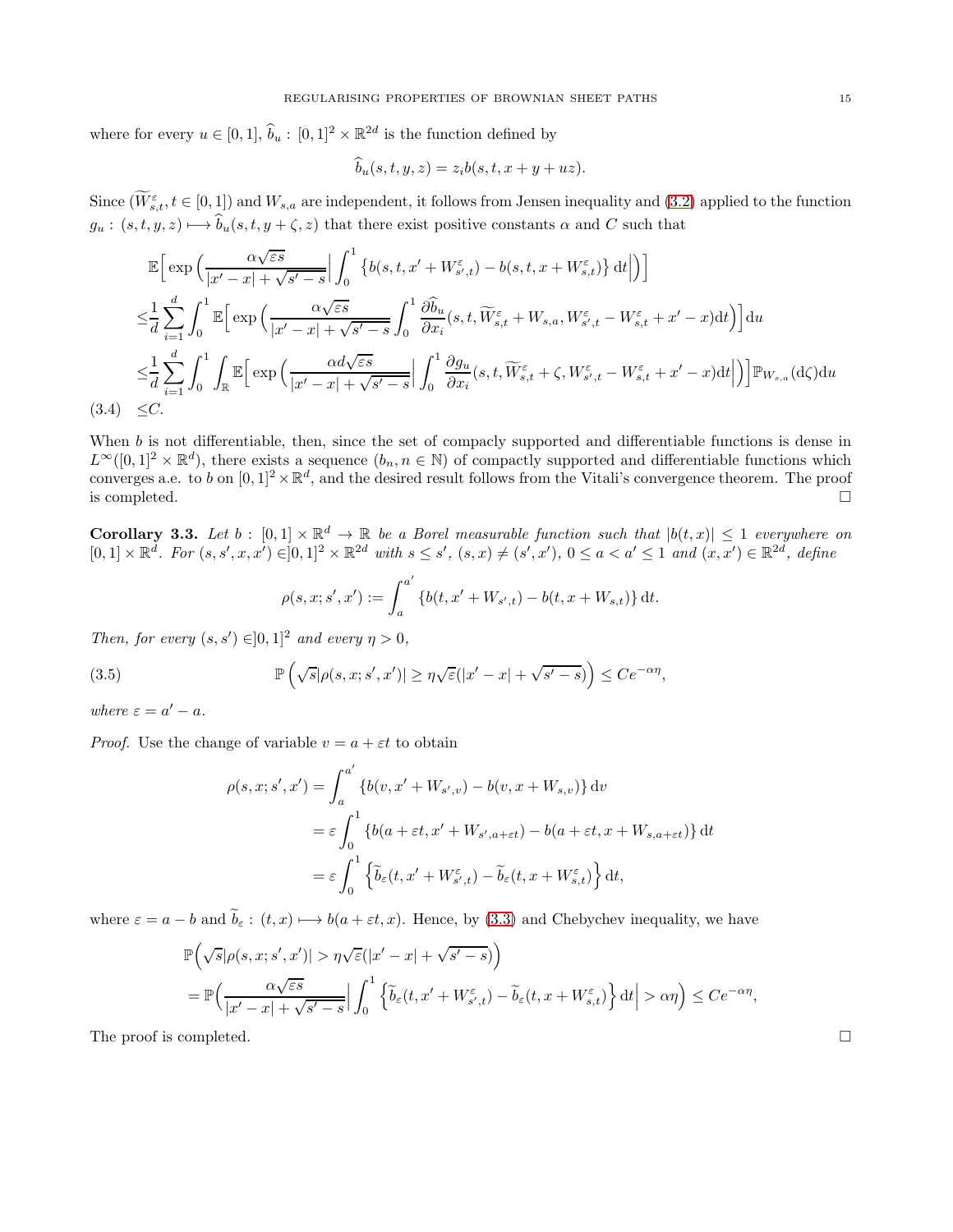3.2. On the regularising properties of Brownian sheet paths. For any Bounded Borel measurable function  $b: \mathbb{R}_+ \times \mathbb{R}^d \to \mathbb{R}$  such that  $|b(t,x)| \leq 1$  everywhere, any nonnegative integers n, k, we define the averaging type operator  $T_{I_{nk}}^W[b]$  defined by

$$
T_{I_{nk}}^W[b](s,x) = \int_{I_{nk}} b(t, W_{s,t} + x) dt, \quad \forall s \in \mathbb{R}_+,
$$

where  $I_{nk} = [k2^{-n}, (k+1)2^{-n}]$ . Define also

$$
\rho_{nk}(s,x;s',x') = T_{I_{nk}}^W[b](s',x') - T_{I_{nk}}^W[b](s,x) = \int_{I_{nk}} \{b(t,W_{s',t} + x') - b(t,W_{s,t} + x)\} dt, \quad \forall (s,s') \in \mathbb{R}_+^2.
$$

The aim of this section is to provide a continuity property of the operator  $T_{I_{nk}}^W[b]$ . In particular, we derive the following result which gives the modulus of continuity of  $\rho_{nk}$ .

<span id="page-15-0"></span>**Theorem 3.4.** Let b satisfy conditions of Corollary [3.3.](#page-14-0) Then there exists a subset  $\Omega_0$  of  $\Omega$  with  $\mathbb{P}(\Omega_0) = 1$  and a positive random constant  $C_0$  such that

$$
|\rho_{nk}(s,x;s',x')(\omega)| \le \frac{C_0(\omega)2^{-n/2}}{\sqrt{s}} \Big[n + \log^+ \frac{1}{|x'-x| + \sqrt{s'-s}}\Big] \Big(|x'-x| + \sqrt{s'-s}\Big)
$$

for all  $\omega \in \Omega_0$ , all  $(s, s', x, x') \in ]0,1]^2 \times [-1,1]^{2d}$  with  $s \le s'$ ,  $(s', x') \ne (s, x)$  and all choices of integers n, k with  $n \geq 1, 0 \leq k \leq 2<sup>n</sup> - 1$ , where  $C_0$  does not depend on n, k, s and s'.

<span id="page-15-1"></span>Corollary 3.5. Let b satisfy conditions of Corollary [3.3.](#page-14-0) There exist  $\Omega_1 \subset \Omega$  with  $\mathbb{P}(\Omega_1) = 1$  and a positive random constant  $C_1 = C_1(\omega)$  such that

$$
\left|T_I^W[b](s',x') - T_I^W[b](s,x)\right| \le \frac{C_1\sqrt{|I|}}{\sqrt{s}} \left[1 + \log^+\frac{1}{(|x'-x| + \sqrt{s'-s})|I|}\right] (|x'-x| + \sqrt{s'-s}),
$$

for all  $\omega \in \Omega_1$ , all  $(s, s', x, x') \in ]0,1]^2 \times [-1,1]^{2d}$  with  $s \leq s'$ ,  $(s', x') \neq (s, x)$ , all sub-interval I of  $[0,1]$ , where  $|I|$ denotes the length of  $I$  and  $C_1$  does not depend on n, k, s' and x'.

The proof of Theorem [3.4](#page-15-0) is done in two steps. We start by proving the when  $(s, x)$  and  $(s', x')$  are dyadic couples. Then the desired estimate will follow from a density property of the set of dyadic numbers and a continuity lemma.

<span id="page-15-2"></span>**Lemma 3.6.** For every  $\varepsilon > 0$ , there exist a positive deterministic constant  $C_{\varepsilon}$  such that, for any b satisfying conditions of Corollary [3.3,](#page-14-0) we can find  $\Omega_{\varepsilon} \subset \Omega$  with  $\mathbb{P}(\Omega_{\varepsilon}) \geq 1 - \varepsilon/2$  and

$$
|\rho_{nk}(s,x;s',x')(\omega)| \le \frac{C_{\varepsilon}2^{-n/2}}{\sqrt{s}} \Big[n + \log^+\frac{1}{|x'-x| + \sqrt{s'-s}}\Big] \Big(|x'-x| + \sqrt{s'-s}\Big)
$$

for all  $\omega \in \Omega_{\varepsilon}$ , all dyadic quadruples  $(s, s', x, x') \in ]0,1]^2 \times [-1,1]^{2d}$  with  $s \leq s'$ ,  $(s', x') \neq (s, x)$  and all choices of integers n, k with  $n \geq 1$ ,  $0 \leq k \leq 2^n - 1$ .

Proof. Denote by Q be the set of dyadic quadruples  $(s, s', x, x') \in ]0,1]^2 \times [-1,1]^{2d}$  such that  $s \le s'$  and  $(s, x) \ne$  $(s', x')$ . Let us define

$$
\mathcal{Q}_m = \left\{ (s, s', x, x') \in ]0, 1]^2 \times [-1, 1]^{2d} : s \le s', (s', x') \ne (s, x), 4^m(s, s') \in \mathbb{N}^2 \text{ and } 2^m(x, x') \in \mathbb{Z}^{2d} \right\}.
$$

Observe that  $\mathcal{Q}_m$  does not have more than  $2^{4d}2^{6dm}$  elements and it holds  $\mathcal{Q} = \bigcup_{m=1}^{\infty}$  $\bigcup_{m\in\mathbb{N}}\mathcal{Q}_m$ . For every  $n\in\mathbb{N}, \delta\in\mathbb{Q}_+,$ 

consider the sets

$$
\mathbf{E}_{\delta,n} = \{ \omega \in \Omega : \text{ there exist } k \in \{0, 1, \cdots, 2^n - 1\}, \ m \in \mathbb{N}^*, \text{ and } (s, s', x, x') \in \mathcal{Q}_m \text{ such that } \sqrt{s} |\rho_{nk}(s, x; s', x')|(\omega) \ge \delta(1 + n + m) 2^{-n/2} (|x' - x| + \sqrt{s' - s}) \}.
$$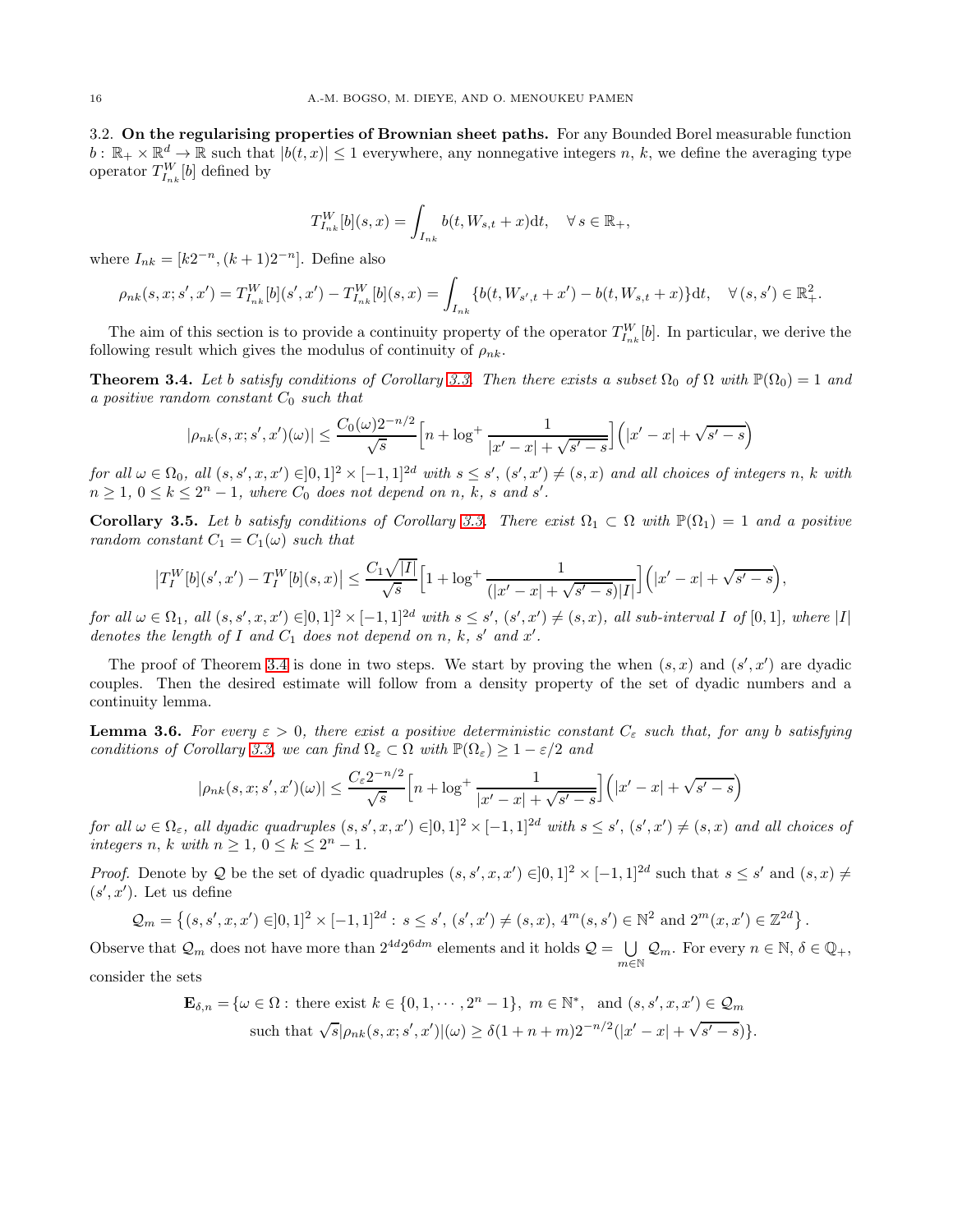Then

$$
\mathbf{E}_{\delta,n} = \bigcup_{k=0}^{2^n-1} \bigcup_{m=1}^{\infty} \Big( \bigcup_{(s,s',x,x') \in \mathcal{Q}_m} \Big\{ \omega \in \Omega : \sqrt{s} |\rho_{nk}(s,x;s',x')|(\omega) \geq \delta(1+n+m)2^{-n/2}(|x'-x|+\sqrt{s'-s}) \Big\} \Big).
$$

Let  $\mathbf{E}_{\delta}$  be defined as

$$
\mathbf{E}_\delta := \bigcup_{n=0}^\infty \mathbf{E}_{\delta,n}.
$$

We deduce from [\(3.5\)](#page-14-1) that

$$
\mathbb{P}(\mathbf{E}_{\delta}) \leq \sum_{n=0}^{\infty} \sum_{k=0}^{2^{n}-1} \sum_{m=0}^{\infty} \sum_{(s,s',x,x') \in \mathcal{Q}_{m}} \mathbb{P}\Big(\sqrt{s}|\rho_{nk}(s,x;s',x')| \geq \delta(1+n+m)2^{-n/2}(|x'-x|+\sqrt{s'-s})\Big)
$$
  

$$
\leq C2^{4d} \sum_{n=0}^{\infty} \sum_{m=0}^{\infty} 2^{n} 2^{6dm} e^{-\alpha \delta(1+n+m)}.
$$

In particular for  $\delta \geq \delta_0 := \alpha^{-1}(6d+1)$ , we have

(3.6) 
$$
\lim_{\delta \to \infty} \mathbb{P}(\mathbf{E}_{\delta}) \leq \lim_{\delta \to \infty} C 2^{4d} e^{-\alpha \delta} \sum_{n=0}^{\infty} \sum_{m=0}^{\infty} 2^{-6dn-m} \leq \lim_{\delta \to \infty} 4C 2^{4d} e^{-\alpha \delta} = 0.
$$

Hence for every  $\varepsilon > 0$ , there exists  $\delta_{\varepsilon} \in \mathbb{Q}_+$  such that  $\mathbb{P}(\mathbf{E}_{\delta_{\varepsilon}}) < \varepsilon/2$ . Choose  $\Omega_{\varepsilon} = \Omega \setminus \mathbf{E}_{\delta_{\varepsilon}}$ . Then  $\mathbb{P}(\Omega_{\varepsilon}) = 1 - \varepsilon/2$ and for every  $\omega \in \Omega_{\varepsilon}$ ,

<span id="page-16-1"></span>(3.7) 
$$
|\rho_{nk}(s,x;s',x')(\omega)| < \frac{\delta_{\varepsilon}(1+n+m)2^{-n/2}}{\sqrt{s}}(|x'-x|+\sqrt{s'-s})
$$

for all choices of n, k, m and  $(s, s', x, x') \in \mathcal{Q}_m$ .

Now, choose any quadruple  $(s, s', x, x') \in \mathcal{Q}$  and let m be the smallest nonnegative integer m such that  $2^{-m} \leq \max\left\{\sqrt{s'-s}, |x'_i - x_i|, i = 1,\ldots,d\right\}.$  For  $r \geq m$  and for every  $i \in \{1,\ldots,d\}$ , define the sequences

$$
s_r = 4^{-r}(1 + [4^r s]), s'_r = 4^{-r}(1 + [4^r s']), x_{i,r} = 2^{-r}[2^r x_i]
$$
 and  $x'_{i,r} = 2^{-r}[2^r x'_i],$ 

where [·] denotes the integer part function. Observe that for every  $(\alpha, \beta) \in \mathbb{R}^2$ , we have  $|[\alpha] - [\beta]| \leq 1 + |\alpha - \beta|$ ,  $0\leq [4\alpha]-4[\alpha]\leq 3$  and  $0\leq [2\alpha]-2[\alpha]\leq 1,$  then it holds

$$
|s_m - s'_m| \le 5 \times 4^{-m}, \ |x'_m - x_m| \le 3\sqrt{d} \, 2^{-m},
$$

and for every  $r \geq m$ , we obtain

$$
|s_{r+1} - s_r| \le 3 \times 4^{-r-1}, |s'_{r+1} - s'_r| \le 3 \times 4^{-r-1}, |x_{r+1} - x_r| \le \sqrt{d} 2^{-r-1} \text{ and } |x'_{r+1} - x'_r| \le \sqrt{d} 2^{-r-1}.
$$

It follows from the definition of  $\rho_{nk}$  that

<span id="page-16-0"></span>(3.8) 
$$
\rho_{nk}(s,x;s',x') = \rho_{nk}(s,x;s_m,x_m) + \rho_{nk}(s_m,x_m;s'_m,x'_m) + \rho_{nk}(s'_m,x'_m;s',x').
$$

Moreover for every integer  $q \geq m+1$ , we have

$$
\rho_{nk}(s'_{q+1}, x'_{q+1}; s'_m, x'_m) = \sum_{r=m}^{q} \rho_{nk}(s'_{r+1}, x'_{r+1}; s'_r, x'_r) \text{ and } \rho_{nk}(s_m, x_m; s_{q+1}, x_{q+1}) = \sum_{r=m}^{q} \rho_{nk}(s_r, x_r; s_{r+1}, x_{r+1}),
$$

from which we deduce that

$$
\rho_{nk}(s', x'; s'_m, x'_m) = \sum_{r=m}^{\infty} \rho_{nk}(s'_r, x'_r; s'_{r+1}, x'_{r+1}) \text{ and } \rho_{nk}(s_m, x_m; s, x) = \sum_{r=m}^{\infty} \rho_{nk}(s_{r+1}, x_{r+1}; s_r, x_r).
$$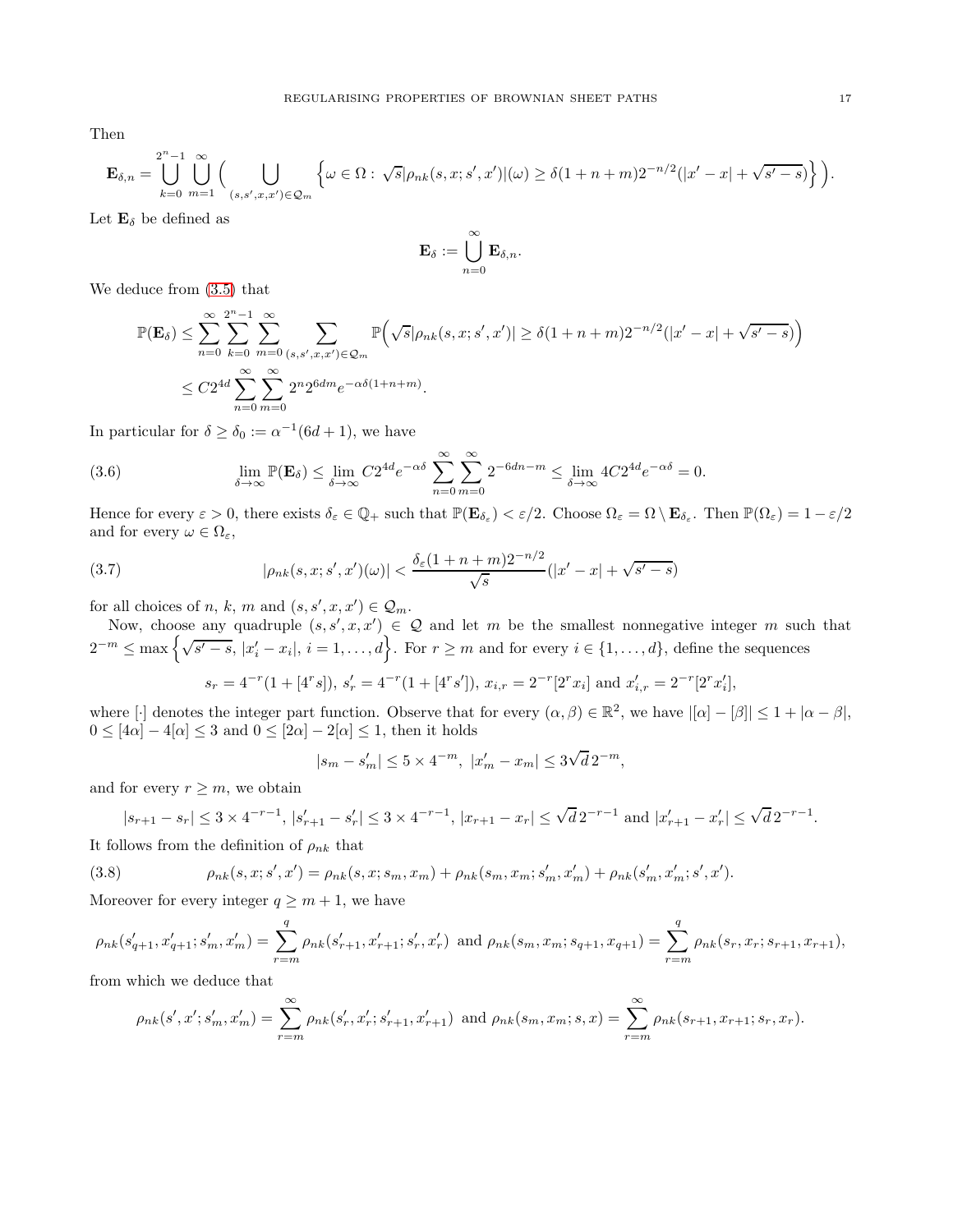The above equalities come from the fact that for some integer  $q \geq m+1$ , we have  $s'_r = s'$ ,  $s_r = s$ ,  $x_r = x$  and  $x'_r = x'$  for all  $r \ge q$ . Using [\(3.8\)](#page-16-0), [\(3.7\)](#page-16-1) and the fact that  $s'_r \ge s_r \ge s$  for  $r \ge m$ , we obtain that for every  $\omega \in \Omega_{\varepsilon}$ ,

$$
2^{n/2} |\rho_{nk}(s,x;s',x')(\omega)|
$$
  
\n
$$
\leq 2^{n/2} \left( |\rho_{nk}(s_m,x_m;s'_m,x'_m)(\omega)| + \sum_{r=m}^{\infty} |\rho_{nk}(s_{r+1},x_{r+1};s_r,x_r)(\omega)| + \sum_{r=m}^{\infty} |\rho_{nk}(s'_r,x'_r;s'_{r+1},x'_{r+1})(\omega)| \right)
$$
  
\n
$$
\leq 6\sqrt{d}\delta_{\varepsilon} \frac{(1+n+m)}{\sqrt{s_m}} 2^{-m} + 4\sqrt{d}\delta_{\varepsilon} \sum_{r=m}^{\infty} \frac{(2+n+r)}{\sqrt{s_{r+1}}} 2^{-r-1} + 4\sqrt{d}\delta_{\varepsilon} \sum_{r=m}^{\infty} \frac{(2+n+r)}{\sqrt{s'_{r+1}}} 2^{-r-1}
$$
  
\n
$$
\leq \frac{6\sqrt{d}\delta_{\varepsilon}(1+n+m)}{\sqrt{s}} 2^{-m} + \frac{8\sqrt{d}\delta_{\varepsilon}(n+1)}{\sqrt{s}} \sum_{r=m}^{\infty} 2^{-r-1} + \frac{8\sqrt{d}\delta_{\varepsilon}}{\sqrt{s}} \sum_{r=m}^{\infty} (r+1) 2^{-r-1}.
$$

Using the facts that  $\sum_{r=m+1}^{\infty} 2^{-r} = 2^{-m}$ ,  $\sum_{r=m}^{\infty}$  $\sum_{r=m+1}^{\infty} r2^{1-r} = (2+m)2^{1-m}, 2^{-m} \le \max\left\{\sqrt{s'-s}, |x'_i - x_i|, i = \right\}$  $1, \ldots, d$  <  $2^{-m+1}$  and

$$
\frac{|x'-x| + \sqrt{s'-s}}{1+\sqrt{d}} \le \max\left\{\sqrt{s'-s}, |x'_i - x_i|, i = 1,\ldots,d\right\} \le |x'-x| + \sqrt{s'-s},
$$

we obtain

$$
2^{n/2} |\rho_{nk}(s', x'; s, x)| \le \frac{32\sqrt{d}\delta_{\varepsilon}(n+m+1)}{\sqrt{s}} 2^{-m} \le \frac{128d\delta_{\varepsilon}}{\sqrt{s}} \Big[1 + n + \log^+ \frac{1}{|x' - x| + \sqrt{s' - s}}\Big] \Big(|x' - x| + \sqrt{s' - s}\Big).
$$
  
The result follows by taking  $C_{\varepsilon} = 256d\delta_{\varepsilon}$ .

Subsequently,  $\mathbf{1}_U$  denotes the indicator function of a given Borel set U and |U| denotes the Lebesgue measure

<span id="page-17-0"></span>**Lemma 3.7.** For all  $\varepsilon > 0$ , there exists  $\eta_{\varepsilon} > 0$  such that, if  $U \subset (0,1) \times \mathbb{R}^d$  is open and satisfies  $|U| < \eta$ , then

$$
\mathbb{P}\left(\sqrt{s}\int_0^1 \mathbf{1}_U(t, W_{s,t} + x)dt \le \varepsilon\right) \ge 1 - \varepsilon \text{ for all } (s, x) \in ]0, 1] \times [-1, 1]^d.
$$

*Proof.* For every  $n \in \mathbb{N}^*$ , let

of U, when there is no confusion.

$$
\mathcal{O}_n = \{ (s, s', x, x') \in \mathcal{Q} : |x' - x| + \sqrt{s' - s} \le \sqrt{d} \, 2^{1-n} \}.
$$

It follows from Lemma [3.6](#page-15-2) that for every  $\varepsilon > 0$ , there exists a deterministic constant  $C_{\varepsilon}$  such that for any Borel measurable real valued function  $\varphi$  on  $[0,1] \times \mathbb{R}^d$  satisfying  $|\varphi| \leq 1$ , we can find  $\Omega_{\varepsilon}$  with  $\mathbb{P}(\Omega_{\varepsilon}) \geq 1 - \varepsilon/2$  and

$$
\sqrt{s}|\rho_{nk}^{(\varphi)}(s,x;s',x')(\omega)| = \sqrt{s}\int_{I_{nk}} \{\varphi(t,x'+W_{s',t}) - \varphi(t,x+W_{s,t})\} dt
$$
  

$$
\leq C_{\varepsilon}2^{-n/2}\Big(n + \log^{+}\frac{1}{|x'-x| + \sqrt{s'-s}}\Big)(|x'-x| + \sqrt{s'-s})
$$
  

$$
\leq 2\sqrt{d}C_{\varepsilon}\Big(1 + \log^{+}\frac{1}{|x'-x| + \sqrt{s'-s}}\Big)(|x'-x| + \sqrt{s'-s})^{1/3}n2^{-7n/6} \leq K_{\varepsilon}n2^{-7n/6}
$$

for every  $\omega \in \Omega_{\varepsilon}$ , every  $(n,k) \in \mathbb{N}^2$ ,  $0 \le k \le 2^n - 1$  and every  $(s, s', x, x') \in \mathcal{Q}$ , where  $K_{\varepsilon} =$  $2\sqrt{d} C_{\varepsilon} \sup_{\zeta \in ]0,1]}$  $\left[1 + \log^+(1/\zeta)\right] \zeta^{1/3}$ . Now, take m such that  $K_{\varepsilon} \sum_{n=1}^{\infty}$  $_{k=m}$  $n2^{-n/6} < \varepsilon/2$ . Let us consider the set of dyadic numbers

$$
\mathcal{J}_m = \left\{ k4^{-m} : k = 0, 1, ..., 4^m \right\} \times \left\{ -1 + \ell 2^{-m} : \ell = 0, 1, 2, ..., 2^{m+1} \right\}^d.
$$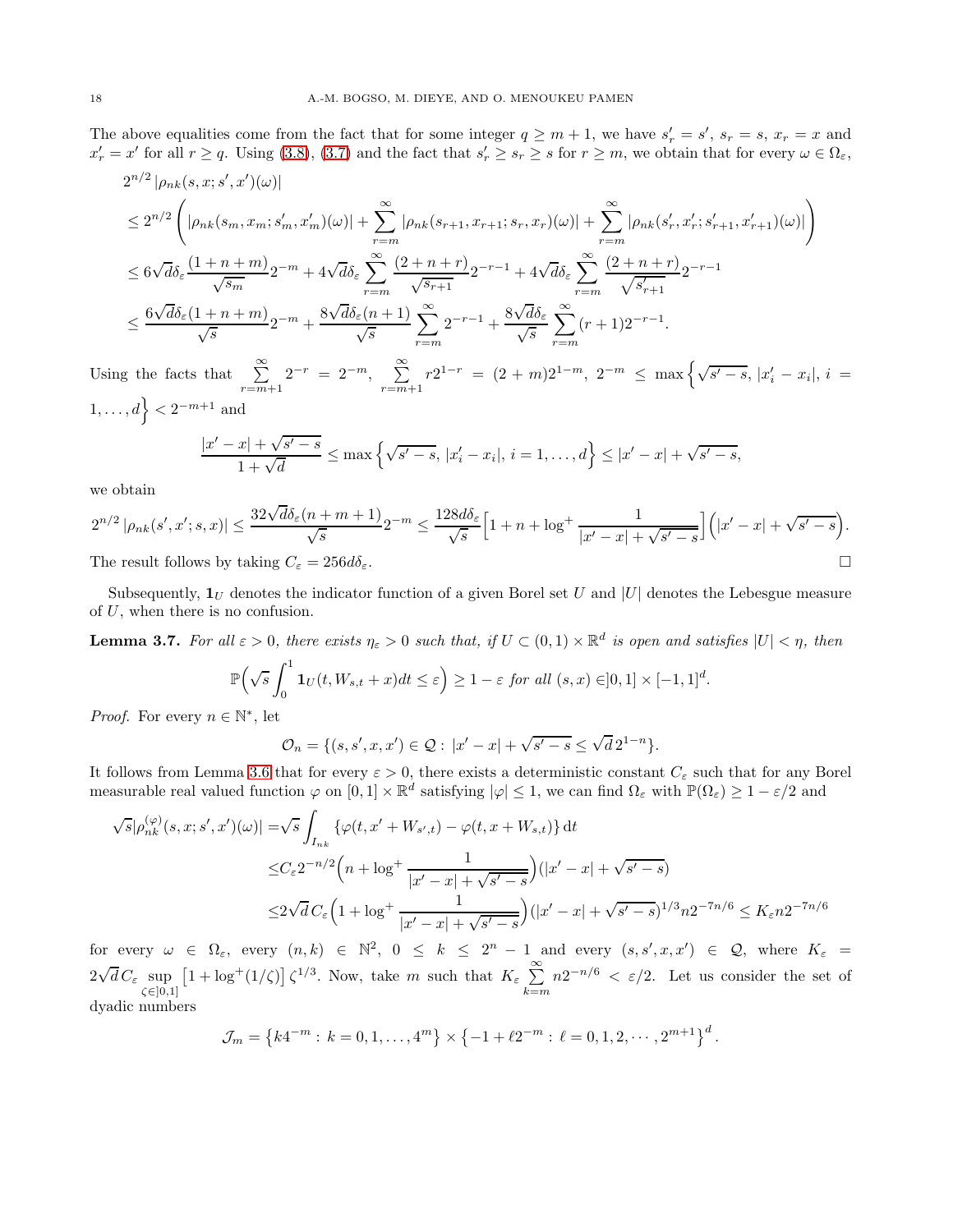Let  $\delta$  be small enough. Then for any bounded Borel measurable function  $\varphi : [0,1] \times \mathbb{R}^d \to \mathbb{R}$  such that  $\|\varphi\|_{L^{\infty}([0,1]\times\mathbb{R}^d)} < \delta$ , it holds that

$$
\mathbb{P}\Big(\Big|\int_{I_{mk}}\sqrt{s}\,\varphi(t,x+W_{s,t})\text{d} t\Big|\geq\frac{\varepsilon}{2^{m+2}}\Big)\leq\frac{\varepsilon}{2^{m+1}\#(\mathcal{J}_m)}
$$

for some k and  $(s, x) \in \mathcal{J}_m$ , where  $\#(\mathcal{J}_m)$  denotes the number of elements in  $\mathcal{J}_m$ . Indeed, by Markov inequality, we have

$$
\mathbb{P}\Big(\Big|\int_{I_{mk}} \sqrt{s} \,\varphi(t, x + W_{s,t}) \mathrm{d}t \Big| \ge \frac{\varepsilon}{2^{m+2}}\Big) \le (2^{m+2}/\varepsilon) \mathbb{E}\Big[\Big|\int_{I_{mk}} \sqrt{s} \,\varphi(t, x + W_{s,t}) \mathrm{d}t \Big|\Big] \le (4/\varepsilon) \|\varphi\|_{L^{\infty}([0,1] \times \mathbb{R}^d)} \le 4\delta/\varepsilon.
$$

Hence, it suffices to take  $\delta$  such that  $\delta < \varepsilon^2 2^{-m-3}/\#(\mathcal{J}_m)$  to get the above claim. Therefore, we have

$$
\mathbb{P}\Big(\Big|\int_{I_{mk}}\sqrt{s}\,\varphi(t,x+W_{s,t})\mathrm{d}t\Big|<\frac{\varepsilon}{2^{m+2}},\,\forall\,k\in\{0,1,\cdots,2^m-1\},\,\forall\,(s,x)\in\mathcal{J}_m\Big)\leq 1-\varepsilon/2.
$$

Let  $U \subset [0,1] \times \mathbb{R}^d$  be an open set such that  $|U| \leq \eta := \delta$  and consider a non-decreasing sequence  $(\varphi_r)_{r \in \mathbb{N}}$  of continuous nonnegative functions on  $[0,1] \times \mathbb{R}^d$  that converges pointwise to  $\mathbf{1}_U$ . Observe that for every  $r \in \mathbb{N}$ ,  $\|\varphi_r\|_{L^{\infty}([0,1]\times\mathbb{R}^d)} < \delta$ . Let  $r \in \mathbb{N}$  and define the events  $A_r$  and  $B_r$  by

$$
A_r := \left\{ \left| \int_{I_{mk}} \sqrt{s} \, \varphi_r(t, x + W_{s,t}) \mathrm{d}t \right| < \frac{\varepsilon}{2^{m+2}}, \, \forall \, k, \, \forall \, (s, x) \in \mathcal{J}_m \right\}
$$

and

$$
B_r := \Big\{ \int_{I_{nk}} \sqrt{s} \, \left[ \varphi_r(t, x' + W_{s',t}) - \varphi_r(t, x + W_{s,t}) \right] dt \leq K_{\varepsilon} n 2^{-7n/6}, \, \forall n \in \mathbb{N}^*, \, \forall k, \, \forall (s, s', x, x') \in \mathcal{O}_n \Big\}.
$$

Then  $\mathbb{P}(A_r) \geq 1 - \varepsilon/2$ ,  $\mathbb{P}(B_r) \geq 1 - \varepsilon/2$ ,  $\mathbb{P}(A_r \cap B_r) \geq 1 - \varepsilon$  and for any  $\omega \in A_r \cap B_r$ ,

<span id="page-18-0"></span>
$$
(3.9) \qquad \Big|\int_0^1 \sqrt{s} \,\varphi_r(t,x+W_{s,t})(\omega) \mathrm{d}t \Big| \leq \sum_{k=0}^{2^m-1} \Big|\int_{I_{mk}} \sqrt{s} \,\varphi_r(t,x+W_{s,t})(\omega) \mathrm{d}t \Big| < \varepsilon/2, \quad \forall (s,x) \in \mathcal{J}_m,
$$

and

<span id="page-18-1"></span>
$$
(3.10) \qquad \Big| \int_0^1 \sqrt{s} \left\{ \varphi_r(t, x' + W_{s',t}) - \varphi_r(t, x + W_{s,t}) \right\}(\omega) dt \Big|
$$
  

$$
\leq \sum_{k=0}^{2^n - 1} \Big| \int_{I_{nk}} \sqrt{s} \left\{ \varphi_r(t, x' + W_{s',t}) - \varphi_r(t, x + W_{s,t}) \right\}(\omega) dt \Big| \leq K_{\varepsilon} n 2^{-n/6}, \quad \forall (s, s', x, x') \in \mathcal{O}_n.
$$

For a fixed  $s \in ]0,1]$ , let  $(s_n, n \in \mathbb{N})$  and  $(x_n, n \in \mathbb{N})$  be given respectively by  $s_n = 4^{-n}(1 + 4^{n}s)$  and  $x_{i,n} =$  $2^{-n}[2^n x_i]$  for every  $i \in \{1, \dots, d\}$  and  $n \in \mathbb{N}$ . Since  $(s_m, x_m) \in \mathcal{J}_m$ ,  $(s_n, s_{n+1}, x_n, x_{n+1}) \in \mathcal{O}_n$  and  $s_n \geq s$ , we deduce from [\(3.9\)](#page-18-0) and [\(3.10\)](#page-18-1) that for any  $\omega \in A_r \cap B_r$ ,

$$
\begin{split}\n&\left|\sqrt{s}\int_{0}^{1}\varphi_{r}(t,x+W_{s,t})(\omega)\mathrm{d}t\right| \\
&\leq\sqrt{s}\left|\int_{0}^{1}\varphi_{r}(t,x_{m}+W_{s_{m},t})(\omega)\mathrm{d}t\right|+\sum_{n=m}^{\infty}\sqrt{s}\left|\int_{0}^{1}\{\varphi_{r}(t,x_{n+1}+W_{s_{n+1},t})-\varphi_{r}(t,x_{n}+W_{s_{n},t})\}(\omega)\mathrm{d}t\right| \\
&\leq\sqrt{s_{m}}\left|\int_{0}^{1}\varphi_{r}(t,x_{m}+W_{s_{m},t})(\omega)\mathrm{d}t\right|+\sum_{n=m}^{\infty}\sqrt{s_{n+1}}\left|\int_{0}^{1}\{\varphi_{r}(t,x_{n+1}+W_{s_{n+1},t})-\varphi_{r}(t,x_{n}+W_{s_{n},t})\}(\omega)\mathrm{d}t\right| \\
&\leq\varepsilon/2+K_{\varepsilon}\sum_{n=m}^{\infty}n2^{-n/6}\leq\varepsilon/2+\varepsilon/2=\varepsilon.\n\end{split}
$$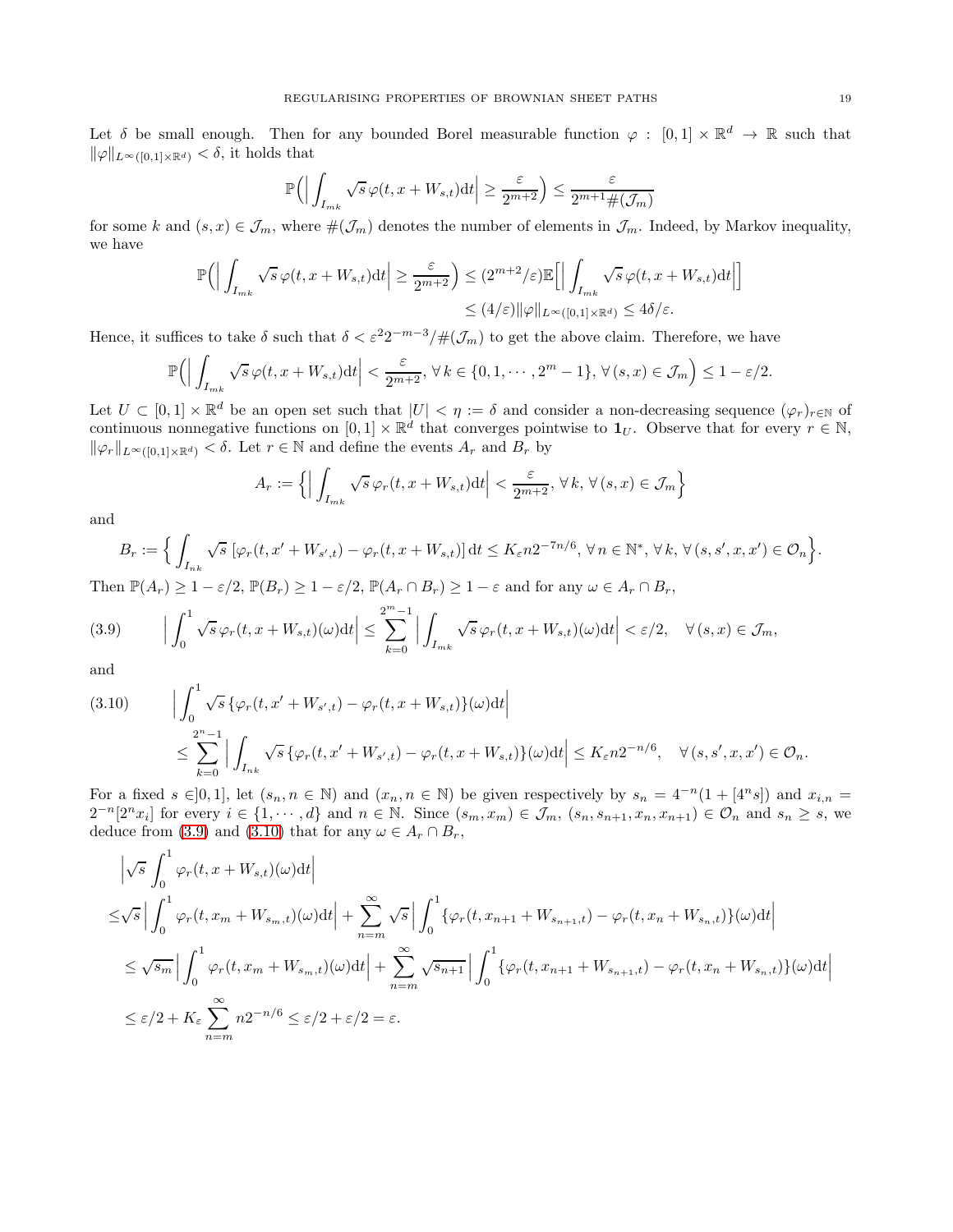Define the set  $D_r$  by

$$
D_r := \Big\{ \omega \in \Omega : \sqrt{s} \int_0^1 \varphi_r(t, x + W_{s,t})(\omega) dt \le \varepsilon \Big\}.
$$

Then, one sees that  $A_r \cap B_r \subset D_r$  and thus  $\mathbb{P}(D_r) \geq 1-\varepsilon$ . We set  $D = \bigcap_{r \in \mathbb{N}} D_r$ . Since  $(\varphi_r)_{r \in \mathbb{N}}$  is non-decreasing,  $(D_r)_{r \in \mathbb{N}}$  is non-increasing and as a consequence,  $\mathbb{P}(D) \geq 1 - \varepsilon$ . Moreover, by the Beppo-Levy theorem

$$
\lim_{r \to \infty} \sqrt{s} \int_0^1 \varphi_r(t, x + W_{s,t}) dt = \sqrt{s} \int_0^1 \mathbf{1}_U(t, x + W_{s,t}) dt
$$

and then

$$
D \subset \Big\{\omega \in \Omega: \sqrt{s} \int_0^1 \mathbf{1}_U(t, x + W_{s,t}) dt \le \varepsilon \Big\},\
$$

which yields the desired result.  $\Box$ 

The next result shows that the two-parameter Wiener process regularised the averaging operator  $T_{[0,1]}^{W}[b]$  for any bounded Borel measurable function b.

<span id="page-19-0"></span>**Lemma 3.8.** Let b satisfy conditions of Corollary [3.3](#page-14-0) and let  $(s_n, x_n)_{n \in \mathbb{N}}$  be a sequence in  $[0,1] \times [-1,1]^d$  that converges to  $(s, x)$ , where  $s > 0$ . Then

<span id="page-19-1"></span>(3.11) 
$$
\lim_{n \to \infty} \int_0^1 b(t, x_n + W_{s_n, t}) dt = \int_0^1 b(t, x + W_{s, t}) dt, \quad \mathbb{P}\text{-}a.s.
$$

Remark 3.9. Notice that the above result which is key to prove the regualrisation by noise is not valid if one replaces the Brownian sheet by any two dimensional continuous function. For example, consider the function  $w : [0, 1]^2 \rightarrow \mathbb{R}$  defined by

$$
w(s,t) = \begin{cases} 1 - \exp\left(-\frac{1}{t(1-s)}\right) & \text{if } (s,t) \in [0,1[\times]0,1], \\ 1 & \text{otherwise.} \end{cases}
$$

Then w is continuous. Let b be the usual integer part function on [0, 1] and consider the sequence  $(s_n, n \in \mathbb{N})$ defined by  $s_n = 1 - 1/n$ . Then  $\lim_{n \to \infty} s_n = 1$  and

$$
\lim_{n \to \infty} \int_0^1 b(w(s_n, t)) dt = 0 \neq 1 = \int_0^1 b(w(1, t)) dt.
$$

Proof of Lemma [3.8.](#page-19-0) We show that

(3.12) 
$$
\lim_{n \to \infty} \sqrt{s_n} \int_0^1 b(t, x_n + W_{s_n, t}) dt = \sqrt{s} \int_0^1 b(t, x + W_{s, t}) dt, \quad \mathbb{P}\text{-a.s.}
$$

which implies  $(3.11)$ .

For every  $r \in \mathbb{N}$ , set  $\varepsilon_r = 2^{-r}$  and consider the corresponding  $\eta_r := \eta_{\varepsilon_r}$  of Lemma [3.7.](#page-17-0) By Lusin's theorem applied to each  $r \in \mathbb{N}$ , we can find a function  $b_r \in C_b([0,1] \times \mathbb{R}^d)$  and an open set  $U_r \subset [0,1] \times \mathbb{R}^d$  such that

$$
||b_r||_{\infty} \le 1, \quad |U_r| \le \eta_r, \quad b_r(t, x) = b(t, x) \quad \text{for all } (t, x) \notin U_r.
$$

By Lemma [3.7,](#page-17-0) there exists a subset  $\Omega_r$  of  $\Omega$  with  $\mathbb{P}(\Omega_r) \geq 1 - \varepsilon_r$  such that for any  $(s, x) \in ]0, 1] \times [-1, 1]^d$ ,

$$
\sqrt{s} \int_0^1 \mathbf{1}_{U_r}(t, x + W_{s,t}) dt \le \varepsilon_r, \quad \text{on } \Omega_r.
$$

Next, observe that for any  $r \in \mathbb{N}$ ,

$$
\int_0^1 b(t, x + W_{s,t}) dt = \int_0^1 b \mathbf{1}_{U_r}(t, x + W_{s,t}) dt + \int_0^1 b \mathbf{1}_{U_r^c}(t, x + W_{s,t}) dt
$$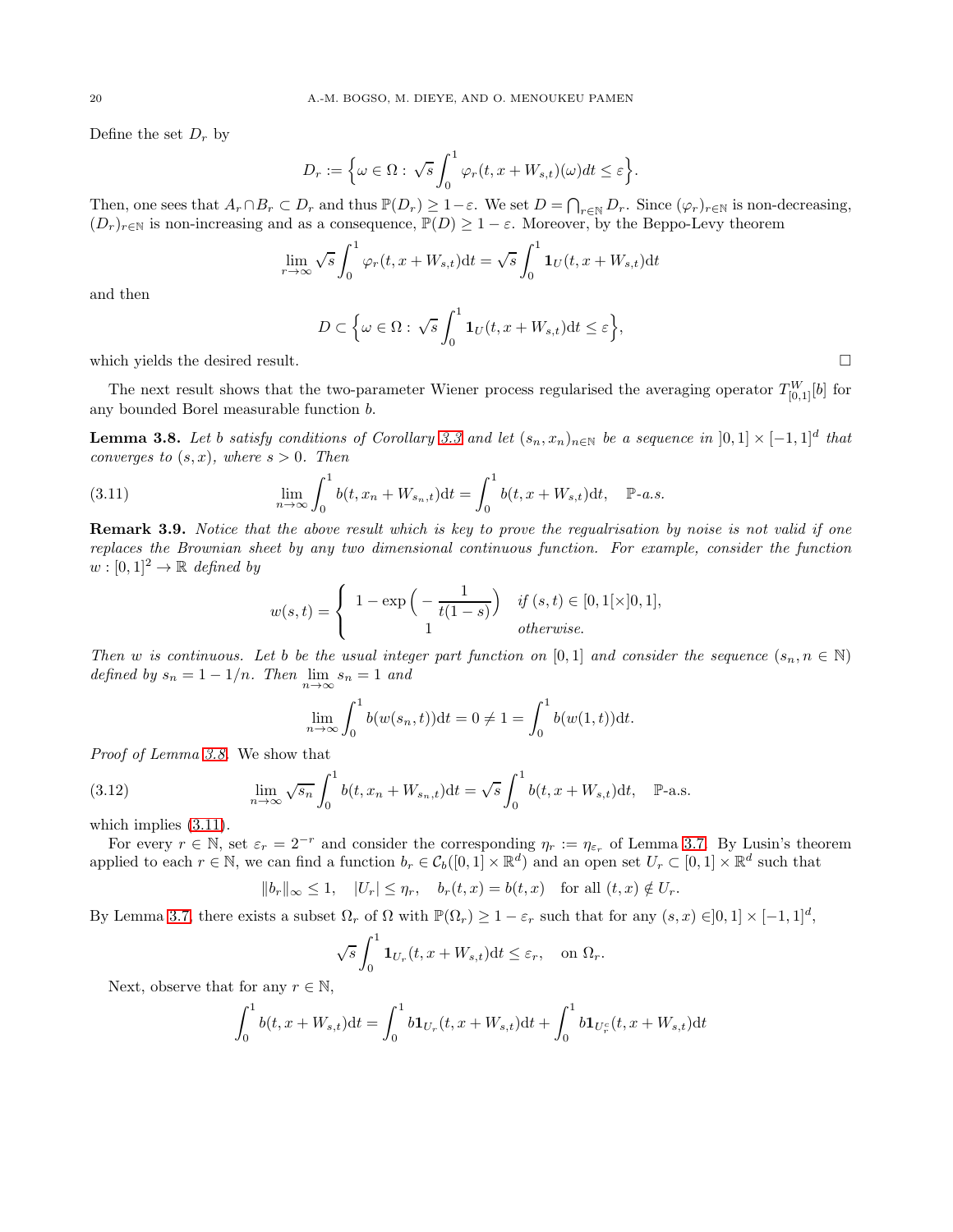and

$$
\int_0^1 b_r(t, x + W_{s,t}) dt = \int_0^1 b_r \mathbf{1}_{U_r}(t, x + W_{s,t}) dt + \int_0^1 b_r \mathbf{1}_{U_r^c}(t, x + W_{s,t}) dt,
$$

where  $U_r^c = ([0, 1] \times \mathbb{R}^d) \setminus U_r$ . Hence, we have

$$
\int_0^1 b_r(t, x + W_{s,t}) dt - 2 \int_0^1 \mathbf{1}_{U_r}(t, x + W_{s,t}) dt \le \int_0^1 b(t, x + W_{s,t}) dt
$$
\n
$$
\le \int_0^1 b_r(t, x + W_{s,t}) dt + 2 \int_0^1 \mathbf{1}_{U_r}(t, x + W_{s,t}) dt.
$$
\n(3.13)

<span id="page-20-0"></span>Now, let  $(s_n, x_n)_{n \in \mathbb{N}}$  be a sequence in  $[0,1] \times [-1,1]^d$  that converges to  $(s, x)$ . We deduce from  $(3.13)$  that, on  $\Omega_r$ ,

$$
\sqrt{s} \int_0^1 b(t, x + W_{s,t}) dt - 4\varepsilon_r \le \sqrt{s} \int_0^1 b_r(t, x + W_{s,t}) dt - 2\varepsilon_r \le \liminf_{n \to +\infty} \sqrt{s_n} \int_0^1 b(t, x_n + W_{s_n,t}) dt
$$

and

$$
\sqrt{s} \int_0^1 b(t, x + W_{s,t}) dt + 4\varepsilon_r \ge \sqrt{s} \int_0^1 b_r(t, x + W_{s,t}) dt + 2\varepsilon_r \ge \limsup_{n \to +\infty} \sqrt{s_n} \int_0^1 b(t, x_n + W_{s_n,t}) dt.
$$

Define

$$
\Omega_{\infty} := \liminf_{r \to \infty} \Omega_r = \bigcup_{q=1}^{\infty} \bigcap_{r=q}^{\infty} \Omega_r.
$$

Then since  $\mathbb{P}(\Omega_r) \geq 1 - \varepsilon_r$  and  $\sum_{r=1}^{\infty} \varepsilon_r = 1$ , it follows from the Borel-Cantelli lemma that  $\mathbb{P}(\Omega_{\infty}) = 1$ . Moreover, on  $\Omega_{\infty}$ , one has

$$
\limsup_{n \to +\infty} \sqrt{s_n} \int_0^1 b(t, x_n + W_{s_n, t}) dt \le \sqrt{s} \int_0^1 b(t, x + W_{s, t}) dt \le \liminf_{n \to +\infty} \sqrt{s_n} \int_0^1 b(t, x_n + W_{s_n, t}) dt.
$$

This completes the proof.  $\Box$ 

*Proof of Theorem [3.4.](#page-15-0)* We deduce from Lemma [3.6](#page-15-2) that for every  $r \in \mathbb{N}$ , there exist a positive deterministic constant  $C_r$  such that for any Borel measurable function b satisfying conditions of Corollary [3.3,](#page-14-0) one can find  $\mathcal{N}_r \subset \Omega$  with  $\mathbb{P}(\mathcal{N}_r) < 2^{-r-1}$  and

$$
\rho_{nk}(s,x;s',x')(\omega) \le \frac{C_r 2^{-n/2}}{\sqrt{s}} \Big[n + \log^+ \frac{1}{|x'-x| + \sqrt{s'-s}}\Big] (|x'-x| + \sqrt{s'-s}),
$$

for every  $\omega \in \Omega \setminus \mathcal{N}_r$ , every  $(n, k) \in \mathbb{N}^2$ ,  $0 \le k \le 2^n - 1$  and every  $(s, s', x, x') \in \mathcal{Q}$ . We define

$$
\mathcal{N}_{\infty} = \limsup_{r \to \infty} \mathcal{N}_r = \bigcap_{r=1}^{\infty} \bigcup_{\ell=r}^{\infty} \mathcal{N}_{\ell}.
$$

Since  $\sum_{r=0}^{\infty} \mathbb{P}(\mathcal{N}_r) < 1$ , then  $\mathbb{P}(\mathcal{N}_{\infty}) = 0$  and for any  $\omega \in \Omega_2 = \Omega \setminus \mathcal{N}_{\infty}$ , there exist  $r_{\omega} \in \mathbb{N}$  such that  $\omega \in \Omega \setminus \mathcal{N}_{\ell}$ , for all  $\ell \geq r_{\omega}$ . In particular for a given Borel measurable function b satisfying conditions of Corollary [3.3,](#page-14-0)

<span id="page-20-1"></span>(3.14) 
$$
\rho_{nk}(s,x;s',x')(\omega) \leq \frac{C_{r_{\omega}}2^{-n/2}}{\sqrt{s}} \Big[n + \log^+\frac{1}{|x'-x| + \sqrt{s'-s}}\Big] \Big(|x'-x| + \sqrt{s'-s}\Big)
$$

for every  $\omega \in \Omega_2$ , every  $(s, s', x, x') \in \mathcal{Q}$  and every  $(n, k) \in \mathbb{N}^2$ ,  $0 \leq k \leq 2^n - 1$ . Now, fix  $\omega \in \Omega_2$ ,  $n \in \mathbb{N}$ ,  $k \in \{0, 1, \dots, 2^n - 1\}, (s, s', x, x') \in ]0, 1]^2 \times [-1, 1]^d$  with  $s \le s', (s, x) \ne (s', x')$ . Let  $(s_q, x_q)_{q \in \mathbb{N}}$  (respectively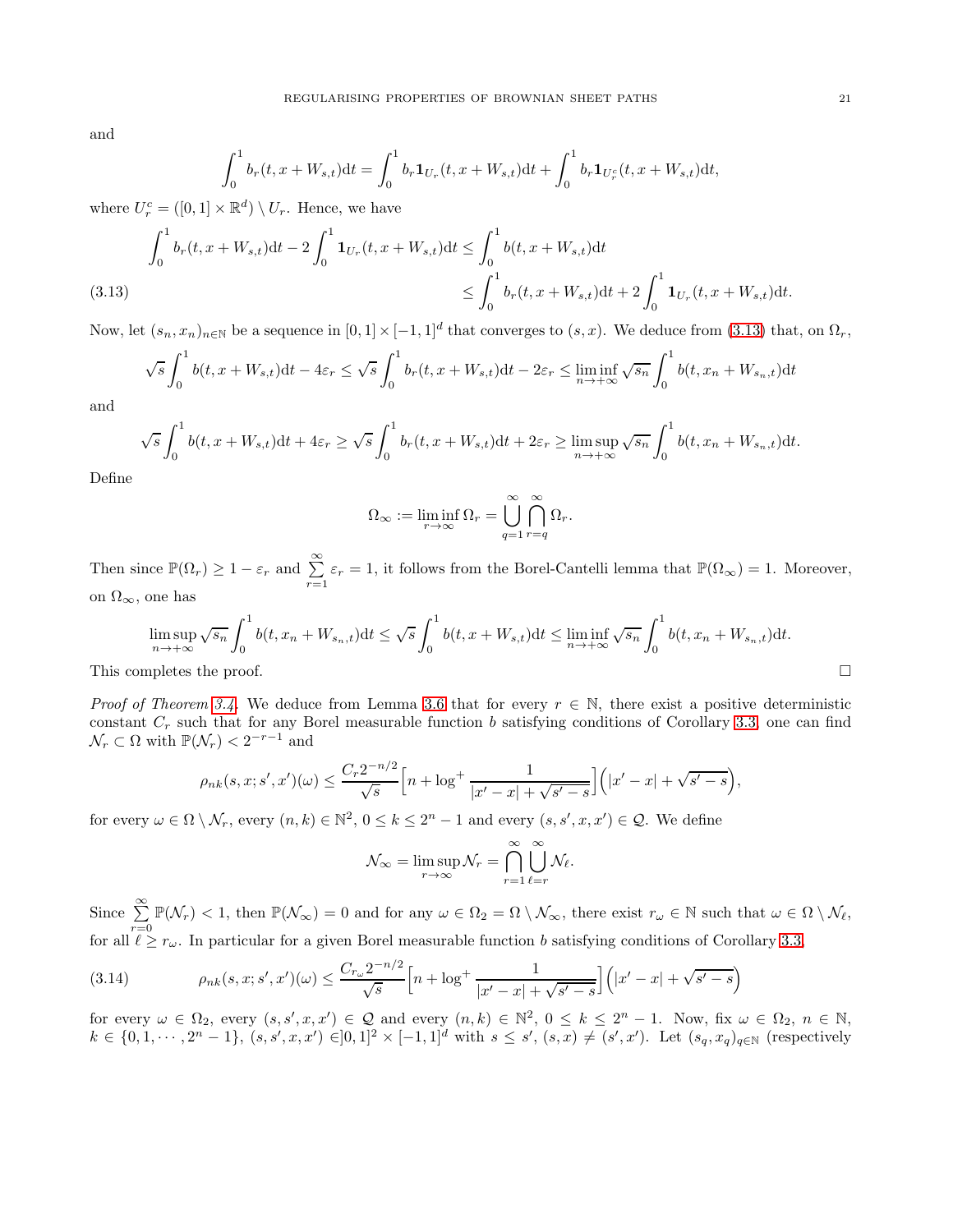$(s'_q, x'_q, q \in \mathbb{N})$  be a sequence of dyadic numbers in  $[0,1] \times [-1,1]^d$  that converges to  $(s, x)$  (respectively  $(s', x')$ ). Suppose without loss of generality that for every  $q \in \mathbb{N}$ ,  $s_q < s_{q+1}$  and  $s'_{q+1} < s'_{q}$ . Using [\(3.14\)](#page-20-1), we have

$$
\rho_{nk}(s_q, x_q; s'_q, x'_q)(\omega) \le \frac{C_{r_{\omega}} 2^{-n/2}}{\sqrt{s_q}} \Big[ n + \log^+ \frac{1}{|x'_q - x_q| + \sqrt{s'_q - s_q}} \Big] \Big( |x'_q - x_q| + \sqrt{s'_q - s_q} \Big)
$$

for any  $q \in \mathbb{N}$ , any  $\omega \in \Omega_2$ , any b and any  $(n, k)$ . We deduce from Lemma [3.8](#page-19-0) that there also exists  $\Omega_\infty \subset \Omega$  with  $\mathbb{P}(\Omega_{\infty}) = 1$  such that for any  $\omega \in \Omega_{\infty}$ ,

$$
\lim_{q \to \infty} \rho_{nk}(s_q, x_q; s'_q, x'_q)(\omega) = \rho_{nk}(s, x; s', x')(\omega).
$$

Hence for any  $\omega \in \Omega_0 = \Omega_2 \cap \Omega_\infty$ ,

$$
\rho_{nk}(s, x; s', x')(\omega) = \lim_{q \to \infty} \rho_{nk}(s_q, x_q; s'_q, x'_q)(\omega)
$$
  
\n
$$
\leq \lim_{q \to \infty} \frac{C_{r_{\omega}} 2^{-n/2}}{\sqrt{s_q}} \left[ n + \log^+ \frac{1}{|x'_q - x_q| + \sqrt{s'_q - s_q}} \right] \left( |x'_q - x_q| + \sqrt{s'_q - s_q} \right)
$$
  
\n
$$
= \frac{C_{r_{\omega}} 2^{-n/2}}{\sqrt{s}} \left[ n + \log^+ \frac{1}{|x' - x| + \sqrt{s' - s}} \right] \left( |x' - x| + \sqrt{s' - s} \right).
$$

The proof is then completed by taking  $C_0(\omega) = C_{r_\omega}$  since  $\mathbb{P}(\Omega_0) = 1$ .

Proof of Corollary [3.5.](#page-15-1) Let  $I = (a, a')$ , with  $0 \le a < a' \le 1$ . For every  $\gamma \in [0, 1]$ , set  $T_{\gamma}^{W} = T_{[0, \gamma]}^{W}$ . Suppose first that  $(a, a')$  is a couple of dyadic numbers. Let n be the smallest non-negative integer such that  $2^{-n-1} \leq |a'-a|$ . For every  $\ell \geq n$ , choose  $a_{\ell}$  (respectively  $a'_{\ell}$ ) to minimise  $|a - a_{\ell}|$  (respectively  $|a' - a'_{\ell}|$ ) under the constraint  $2^{\ell}a_{\ell} \in \mathbb{Z}$  (respectively  $2^{\ell}a_{\ell}' \in \mathbb{Z}$ ). Then  $(a_n, a'_n)$  is a couple of real numbers that are either equal or dyadic neighbours. A similar assertion is valid for  $(a_{\ell}, a_{\ell+1})$  and  $(a'_{\ell}, a'_{\ell+1})$ . Since  $(a_{\ell}, \ell \geq n)$  (respectively  $(a'_{\ell}, \ell \geq n)$ ) converges to a (respectively  $a'$ ) as  $\ell$  goes to infinity, we have

$$
\begin{split} \left|T_{I}^{W}[b](s',x')-T_{I}^{W}[b](s,x)\right|&= \left|T_{a'}^{W}[b](s',x')-T_{a'}^{W}[b](s,x)-T_{a}^{W}[b](s',x')+T_{a}^{W}[b](s,x)\right|\\ &\leq \left|T_{a'_{n}}^{W}[b](s',x')-T_{a'_{n}}^{W}[b](s,x)-T_{a_{n}}^{W}[b](s',x')+T_{a_{n}}^{W}[b](s,x)\right|\\ &+\sum_{\ell=n}^{\infty}\left|T_{a_{\ell}}^{W}[b](s',x')-T_{a_{\ell}}^{W}[b](s,x)-T_{a_{\ell+1}}^{W}[b](s',x')+T_{a_{\ell+1}}^{W}[b](s,x)\right|\\ &+\sum_{\ell=n}^{\infty}\left|T_{a'_{\ell}}^{W}[b](s',x')-T_{a'_{\ell}}^{W}[b](s,x)-T_{a'_{\ell+1}}^{W}[b](s',x')+T_{a'_{\ell+1}}^{W}[b](s,x)\right|. \end{split}
$$

We deduce from Theorem [3.4](#page-15-0) that

$$
\left| T_{a'_n}^W[b](s',x') - T_{a'_n}^W[b](s,x) - T_{a_n}^W[b](s',x') + T_{a_n}^W[b](s,x) \right|
$$
  

$$
\leq \frac{C_0 2^{-n/2}}{\sqrt{s}} \left[ n + \log^+ \frac{1}{|x'-x| + \sqrt{s'-s}} \right] \left( |x'-x| + \sqrt{s'-s} \right)
$$

and, for every  $\ell \geq n$ ,

$$
\left| T_{a_{\ell}}^{W}[b](s',x') - T_{a_{\ell}}^{W}[b](s,x) - T_{a_{\ell+1}}^{W}[b](s',x') + T_{a_{\ell+1}}^{W}[b](s,x) \right|
$$
  

$$
\leq \frac{C_0 2^{-(\ell+1)/2}}{\sqrt{s}} \left[ \ell + 1 + \log^+ \frac{1}{|x'-x| + \sqrt{s'-s}} \right] \left( |x'-x| + \sqrt{s'-s} \right)
$$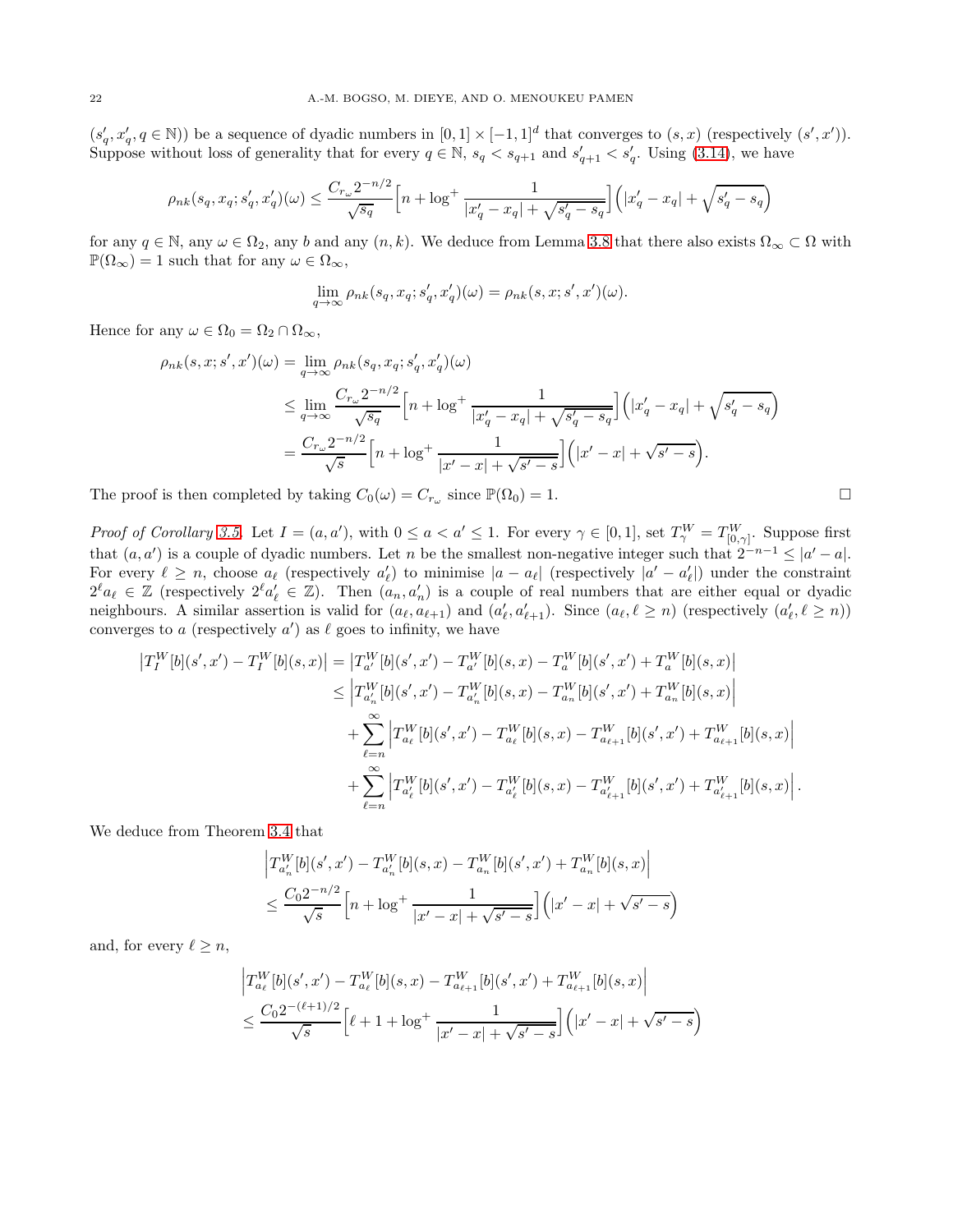and

$$
\left|T_{a_{\ell}}^{W}[b](s',x') - T_{a_{\ell}}^{W}[b](s,x) - T_{a_{\ell+1}}^{W}[b](s',x') + T_{a_{\ell+1}}^{W}[b](s,x)\right|
$$
\n
$$
\leq \frac{C_0 2^{-(\ell+1)/2}}{\sqrt{s}} \left[\ell+1+\log^+\frac{1}{|x'-x|+\sqrt{s'-s}}\right] \left(|x'-x|+\sqrt{s'-s}\right).
$$
\nThus, as\n
$$
\sum_{\ell=n+1}^{\infty} 2^{-\ell/2} = (\sqrt{2}+1)2^{-n/2} \text{ and } \sum_{\ell=n+1}^{\infty} (\ell+1)2^{-\ell/2} = (\sqrt{2}+1)(3+\sqrt{2}+n)2^{-n/2}
$$
\n
$$
\left|T_I^W[b](s',x') - T_I^W[b](s,x)\right|
$$
\n
$$
\leq \frac{C_0 2^{-n/2}}{\sqrt{s}} \left[n+\log^+\frac{1}{|x'-x|+\sqrt{s'-s}}\right] \left(|x'-x|+\sqrt{s'-s}\right)
$$
\n
$$
+\frac{2C_0}{\sqrt{s}} \left(|x'-x|+\sqrt{s'-s}\right) \sum_{\ell=n}^{\infty} 2^{-(\ell+1)/2} \left[\ell+1+\log^+\frac{1}{|x'-x|+\sqrt{s'-s}}\right]
$$
\n
$$
\leq \frac{31C_0 2^{-n/2}}{\sqrt{s}} \left[1+n+\log^+\frac{1}{|x'-x|+\sqrt{s'-s}}\right] \left(|x'-x|+\sqrt{s'-s}\right)
$$
\n
$$
\leq \frac{64C_0 \sqrt{|a'-a|}}{\sqrt{s}} \left[1+\log^+\frac{1}{a'-a}+\log^+\frac{1}{|x'-x|+\sqrt{s'-s}}\right] \left(|x'-x|+\sqrt{s'-s}\right).
$$

The desired inequality follows by taking  $C_1 = 64C_0$ . The result in the general case follows from the continuity of the map  $\gamma \longmapsto T_{\gamma}^W$ [b].

### **REFERENCES**

- <span id="page-22-13"></span>[1] M. T. Barlow and M. Yor. Semi-martingale inequalities via the garsia-rodemich-rumsey lemma, and applications to local times. Journal of Functional Analysis, 49(2):198–229, 1982.
- <span id="page-22-6"></span>[2] J. B. Cairoli and R. Walsh. Stochastic integrals in the plane. Acta Math, 134:111–183, 1975.
- <span id="page-22-1"></span>[3] R. Catellier and M. Gubinelli. Averaging along irregular curves and regularisation of odes. Stochastic Processes and their Applications, 126(8):2323–2366, 2016.
- <span id="page-22-9"></span>[4] K. Chouk and M. Gubinelli. Nonlinear pdes with modulated dispersion i: Nonlinear schrödinger equations. Communications in Partial Differential Equations, 40(11):2047–2081, 2015.
- <span id="page-22-10"></span>[5] M. Christ. Convolution, curvature, and combinatorics: a case study. International Mathematics Research Notices, 1998(19):1033–1048, 1998.
- <span id="page-22-5"></span>[6] R. C. Dalang and J. B. Walsh. Time-reversal in hyperbolic spde's. The Annals of Probability, 30(1):213–252, 2002.
- <span id="page-22-8"></span>[7] A. M. Davie. Uniqueness of solutions of stochastic differential equations. International Mathematics Research Notices, Vol. 2007, 2007.
- <span id="page-22-0"></span>[8] N. Eisenbaum. Integration with respect to local time. Potential analysis, 13(4):303–328, 2000.
- <span id="page-22-2"></span>[9] N. Eisenbaum. Local time–space stochastic calculus for lévy processes. Stochastic processes and their applications, 116(5):757–778, 2006.
- <span id="page-22-3"></span>[10] N. Eisenbaum. Local time-space calculus for reversible semimartingales. In Séminaire de probabilités XL, pages 137–146. Springer, 2007.
- <span id="page-22-4"></span>[11] C. Feng and H. Zhao. A generalized ito's formula in two-dimensions and stochastic Lebesgue-Stieltjes integrals. Electron. J. Probab., 12:1568–1599, 2007.
- <span id="page-22-12"></span>[12] H. Föllmer, P. Protter, and A. N. Shiryayev. Quadratic covariation and an extension of itô's formula. Bernoulli, pages 149–169, 1995.
- <span id="page-22-7"></span>[13] L. Galeati and M. Gubinelli. Noiseless regularisation by noise. Revista Matemática Iberoamericana, 2021.
- <span id="page-22-11"></span>[14] A. Greenleaf and A. Seeger. Fourier integral operators with cusp singularities. American journal of mathematics, 120(5):1077–1119, 1998.